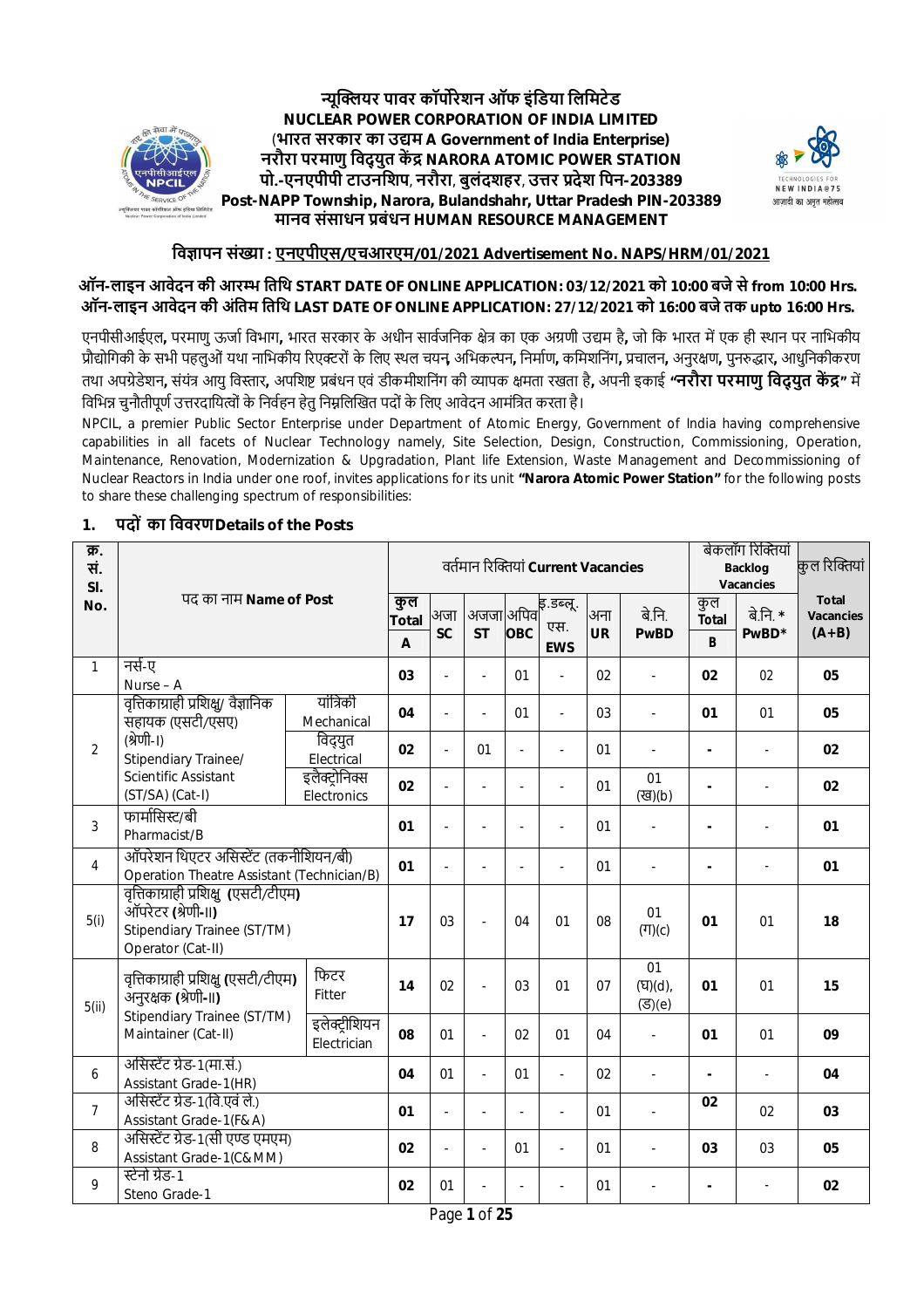**संक्षिप्ति:** अजा- अनुसूचित जाति, अजजा- अनुसूचित जन जाति, अपवि-अन्य पिछड़ा वर्ग(नॉन क्रीमी लेयर), बे.नि.-बेंचमार्क निशक्तजन, ई.डब्लू.एस. – आर्थिक रूप से कमजोर वर्ग, अना.- अनारक्षित, मा.सं.-मानव संसाधन, वि.एवं ले.-वित्त एवं लेखा, सी एण्ड एमएम-कांटेक्ट एंड मटेरिअल मैनेजमेंट ।

**Abbreviation:** SC-Scheduled Caste, ST-Scheduled Tribe, OBC-Other Backward Class (Non-Creamy Layer), PwBD-Persons With Benchmark Disability, EWS – Economically Weaker Section, UR-Unreserved, HR- Human Resources, F&A-Finance & Accounts, C&MM-Contracts & Materials Management.

\* बेंचमार्क निशक्तजन बैकलॉग रिक्तियों हेतु पैरा (4) में यथा वर्णित संबंधित पदों अर्थात एनपीसीआईएल में बेंचमार्क निशक्तजनों के लिए चिह्नित पदों के लिए चिह्नित निशक्तता वाले अभ्यर्थी आवेदन कर सकते हैं।

**\*** For PwBD backlog vacancies, candidates with identified disabilities for the respective posts as mentioned in para (4) i.e. Identified Posts for PwBDs in NPCIL may apply.

**नोट** : ग्रप-बी के पदों में कल (03) बैकलॉग रिक्तियां एवं एक (01) वर्तमान रिक्ति बेंचमार्क निशक्तजन के लिए समांतर रूप से आरक्षित हैं। ग्रप-सी के पदों में कुल आठ (08) बैकलॉग रिक्तियां एवं दो (02) वर्तमान रिक्तियां बेंचमार्क निशक्तजन के लिए समांतर रूप से आरक्षित हैं। वर्तमान रिक्त पदों में जो रिक्त पद संबंधित चिह्नित बेंचमार्क निशक्तजन श्रेणियों के लिये आरक्षित हैं, उनका विवरण नीचे दिया गया है।

**Note :** Total three (03) backlog vacancies and one (01) current vacancy in Group – B posts are reserved horizontally for PwBD candidates. Total eight (08) backlog vacancies and total two (02) current vacancies in Group – C posts are reserved horizontally for PwBD candidates. Among the current vacancies, posts that are reserved for respective identified disabled categories are detailed as below:-

- 2 :- (ख)(b) बहरा**,** ऊँ चा सुनने वाला **/** Deaf (D), Hard of Hearing (HH).
- 5(i):- (ग)(c) एक बांह**,** एक पैर**,** एक भुजा एवं एक टॉंग**,** Ůमİˑİʺय पƗपात**,** कु ̽ ठ उपचाįरत**,** बौनापन**,** एिसड हमला पीिडत । One Arm (OA), One Leg (OL), One Arm & One Leg (OAL), Cerebral Palsy (CP)**,** Leprosy Cured (LC), Dwarfism (Dw), Acid Attack Victim (AAV).
- 5(ii):- (घ)(d) आटिज्म स्पेकटम डिसऑर्डर (अत्यल्प), विशिष्ट अधिगम अक्षमता, मानसिक रूग्णता ।
	- Autism Spectrum Disorder Mild (ASD -M), Specific Learning Disability (SLD), Mental Illness (MI).
	- (ड)(e) बहुदिव्यांगता / Multiple Disabilities (MD).

| क्र.सं.<br>SI.<br>No.<br>1 | पद का नाम<br>Name of Post<br>नर्स-ए<br>Nurse - A                                                                                     | दिनांक 27/12/2021<br>को आयु सीमा<br>Age limit as on<br>27/12/2021<br>18 से 30 वर्ष<br>18 to 30 years | वेतन मैट्रिक्स में वेतन Pay in Pay Matrix<br>(7 वें CPC में संशोधित वेतन के अनुसार)<br>(As per 7th CPC Revised Pay)<br>सीसीएस (आरपी) नियम, 2016 के तहत संशोधित वेतन<br>संरचना (वेतन मैटिक्स ) के लेवल 7 में प्रारंभिक वेतन<br>$\degree$ 44,900/-1<br>Initial Pay of ` 44,900/- in level 7 of Revised Pay                                                                                                                                                                                                                                                                                                                                                                                                                                                                                                                                             |
|----------------------------|--------------------------------------------------------------------------------------------------------------------------------------|------------------------------------------------------------------------------------------------------|------------------------------------------------------------------------------------------------------------------------------------------------------------------------------------------------------------------------------------------------------------------------------------------------------------------------------------------------------------------------------------------------------------------------------------------------------------------------------------------------------------------------------------------------------------------------------------------------------------------------------------------------------------------------------------------------------------------------------------------------------------------------------------------------------------------------------------------------------|
| 2                          | वृत्तिकाग्राही प्रशिक्षु/ वैज्ञानिक सहायक (एसटी/एसए)<br>(श्रेणी-।)<br>Stipendiary Trainee/ Scientific Assistant (ST/SA)<br>$(Cat-I)$ | 18 से 25 वर्ष<br>18 to 25 years                                                                      | Structure (Pay Matrix) under CCS (RP) Rules, 2016.<br>प्रशिक्षण् के प्रथम वर्ष के दौरान ` 16000/- प्रतिमाह<br>वृत्तिका ।<br>During 1st year of training, stipend of ` 16000/-<br>Per Month.<br>प्रशिक्षण् के अगले छह माह के दौरान ` 18000/- प्रतिमाह<br>वत्तिका ।<br>During next six months of training, stipend of<br>18000/- Per Month.<br>प्रशिक्षण की सफल समाप्ति के उपरांत, प्रशिक्षार्थियों को<br>सीसीएस (आरपी) नियम 2016 के अंतर्गत संशोधित वेतन<br>संरचना (वेतन मैटिक्स) के स्तर 6 में ` 35400/- वेतन पर<br>वैज्ञानिक सहायक/बी के पद पर नियुक्ति हेतु विचार किया<br>जाएगा। वर्तमान नियमों के अनुसार प्रशिक्षण कार्यक्रम के<br>दौरान कार्य निष्पादन के आधार पर सुपात्र अभ्यर्थियों को<br>अतिरिक्त वेतन वृद्धि/यां भी प्रदान की जा सकती हैं।<br>After successful completion of training,<br>the<br>trainees are likely to be considered<br>for |

## **2. आयु सीमा एवं वेतन Age limit & Pay**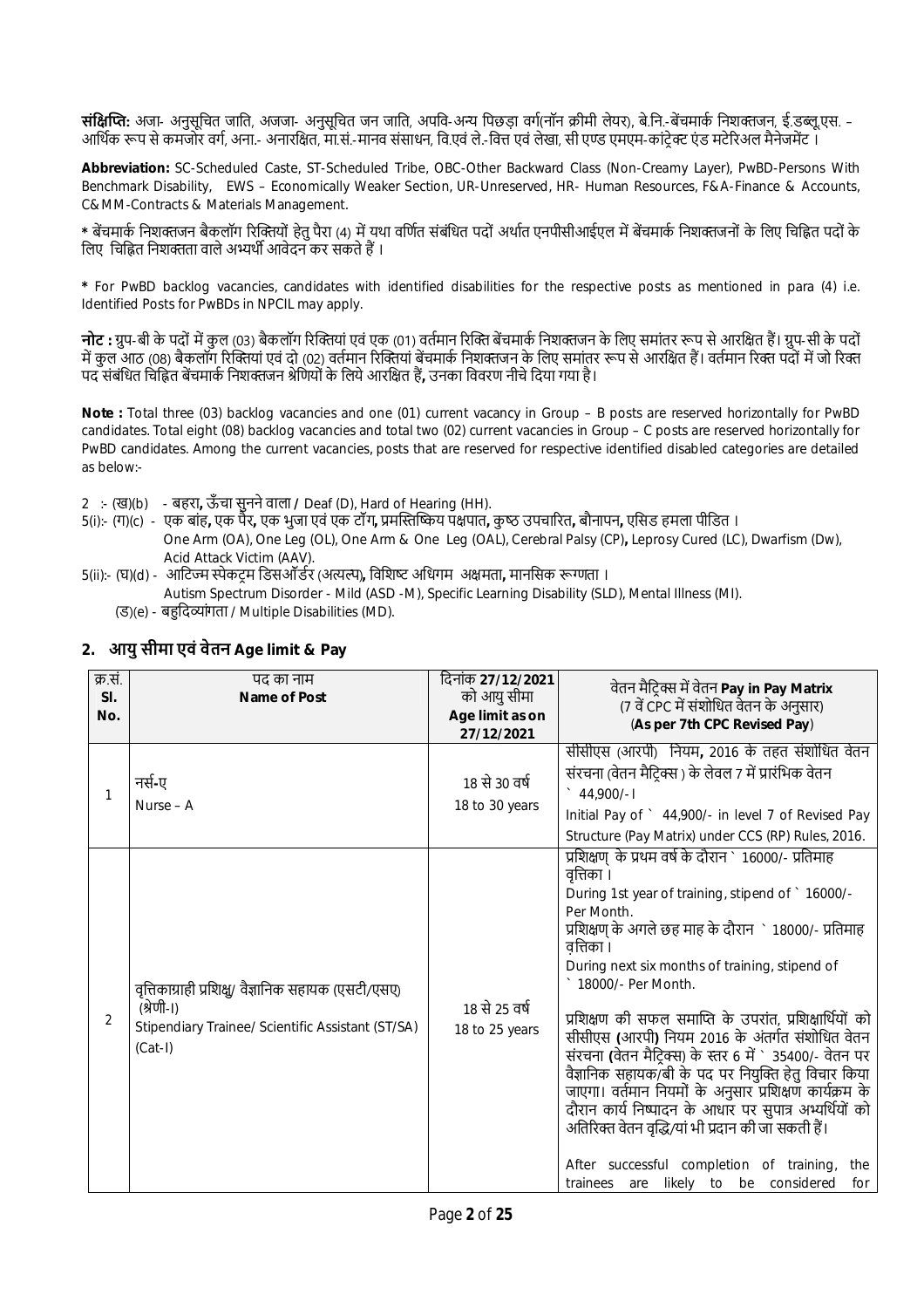|    |                                                                                                             |                                 | appointment to the post of Scientific Assistant/B<br>in the pay of > 35400/- in level 6 of Revised Pay<br>Structure (Pay Matrix) under CCS (RP) Rules, 2016.<br>Additional increment/s, as per extant rules,<br>depending upon performance during training<br>program may also be granted to deserving<br>candidates.                                                                                                                                                                                                                                                                                                                                                                                                                                                                                                                                                                                                                                       |
|----|-------------------------------------------------------------------------------------------------------------|---------------------------------|-------------------------------------------------------------------------------------------------------------------------------------------------------------------------------------------------------------------------------------------------------------------------------------------------------------------------------------------------------------------------------------------------------------------------------------------------------------------------------------------------------------------------------------------------------------------------------------------------------------------------------------------------------------------------------------------------------------------------------------------------------------------------------------------------------------------------------------------------------------------------------------------------------------------------------------------------------------|
| 3  | फार्मासिस्ट/बी<br>Pharmacist/B                                                                              | 18 से 25 वर्ष<br>18 to 25 years | सीसीएस (आरपी) नियम, 2016 के तहत संशोधित वेतन<br>संरचना (वेतन मैटिक्स) के लेवल 5 में प्रारंभिक वेतन<br>29,200/-1<br>Initial Pay of ` 29,200/- in level 5 of Revised Pay<br>Structure (Pay Matrix) under CCS (RP) Rules, 2016.                                                                                                                                                                                                                                                                                                                                                                                                                                                                                                                                                                                                                                                                                                                                |
| 4  | ऑपरेशन थिएटर असिस्टेंट (तकनीशियन/बी)<br>Operation Theatre Assistant (Technician/B)                          | 18 से 25 वर्ष<br>18 to 25 years | सीसीएस (आरपी) नियम, 2016 के तहत संशोधित वेतन<br>संरचना (वेतन मैट्रिक्स ) के लेवल 3 में प्रारंभिक वेतन<br>$\degree$ 21,700/- 1<br>Initial Pay of ` 21,700/- in level 3 of Revised Pay<br>Structure (Pay Matrix) under CCS (RP) Rules, 2016.                                                                                                                                                                                                                                                                                                                                                                                                                                                                                                                                                                                                                                                                                                                  |
| 5  | वृत्तिकाग्राही प्रशिक्षु (एसटी/ टीएम) ऑपरेटर (श्रेणी-॥)<br>Stipendiary Trainee (ST/TM) Operator (Cat-II)    |                                 | प्रशिक्षण् के प्रथम वर्ष के दौरान ` 10500/-प्रतिमाह वृत्तिका ।<br>During 1st year of training, stipend of ` 10500/-                                                                                                                                                                                                                                                                                                                                                                                                                                                                                                                                                                                                                                                                                                                                                                                                                                         |
| 6  | वृत्तिकाग्राही प्रशिक्षु (एसटी/टीएम) अनुरक्षक (श्रेणी-॥)<br>Stipendiary Trainee (ST/TM) Maintainer (Cat-II) | 18 से 24 वर्ष<br>18 to 24 years | Per Month.<br>प्रशिक्षण के दूसरे वर्ष के दौरान `12500/-प्रतिमाह वृत्तिका ।<br>During 2nd year of training, stipend of ` 12500/-<br>Per Month.<br>प्रशिक्षण की सफल समाप्ति के उपरांत, प्रशिक्षार्थियों को<br>सीसीएस (आरपी) नियम 2016 के अंतर्गत संशोधित वेतन<br>संरचना (वेतन मैटिक्स) में स्तर 3 में ` 21700/- वेतन पर<br>तकनीशियन/बी के पद पर नियुक्ति हेतु विचार किया<br>जाएगा। वर्तमान नियमों के अनुसार प्रशिक्षण कार्यक्रम के<br>दौरान कार्य निष्पादन के आधार पर सुपात्र अभ्यर्थियों को<br>अतिरिक्त वेतन वृद्धि/यां भी प्रदान की जा सकती हैं।<br>After successful completion of training, the<br>trainees are likely to be considered<br>for<br>appointment to the post of Technician/B in the pay<br>of ` 21700/- in level 3 of Revised Pay Structure<br>(Pay Matrix) under CCS (RP) Rules, 2016. Additional<br>increment/s, as per extant rules, depending upon<br>performance during training program may also be<br>granted to deserving candidates. |
| 7  | असिस्टेंट ग्रेड-1(मा.सं.)<br>Assistant Grade-1(HR)                                                          |                                 | सीसीएस (आरपी) नियम, 2016 के तहत संशोधित वेतन                                                                                                                                                                                                                                                                                                                                                                                                                                                                                                                                                                                                                                                                                                                                                                                                                                                                                                                |
| 8  | असिस्टेंट ग्रेड-1(वि. एवं ले.)<br>Assistant Grade-1(F&A)                                                    | 21 से 28 वर्ष                   | संरचना (वेतन मैट्रिक्स) के लेवल 4 में प्रारंभिक वेतन<br>25,500/- I                                                                                                                                                                                                                                                                                                                                                                                                                                                                                                                                                                                                                                                                                                                                                                                                                                                                                          |
| 9  | असिस्टेंट ग्रेड-1(सी एण्ड एमएम)<br>Assistant Grade-1(C&MM)                                                  | 21 to 28 years                  | Initial Pay of ` 25,500/- in level 4 of Revised Pay<br>Structure (Pay Matrix) under CCS (RP) Rules, 2016.                                                                                                                                                                                                                                                                                                                                                                                                                                                                                                                                                                                                                                                                                                                                                                                                                                                   |
| 10 | स्टेनो ग्रेड-1<br>Steno Grade-1                                                                             |                                 |                                                                                                                                                                                                                                                                                                                                                                                                                                                                                                                                                                                                                                                                                                                                                                                                                                                                                                                                                             |

# 3. अधिकतम आयु सीमा में छूट Relaxation in Maximum Age Limit

| क्र.सं.<br>S.No | श्रेणी Category                         | आयु <b>में छूट Ag</b> e relaxation |  |  |
|-----------------|-----------------------------------------|------------------------------------|--|--|
|                 | अनुसूचित जाति/अनुसूचित जन जाति          | ५ वर्ष                             |  |  |
|                 | Scheduled Castes/Scheduled Tribes       | 5 Years                            |  |  |
| <u>.</u>        | अन्य पिछड़ा वर्ग (गैर क्रीमी लेयर)      | ३ वर्षे                            |  |  |
|                 | Other Backward Class (Non Creamy Layer) | 3 Years                            |  |  |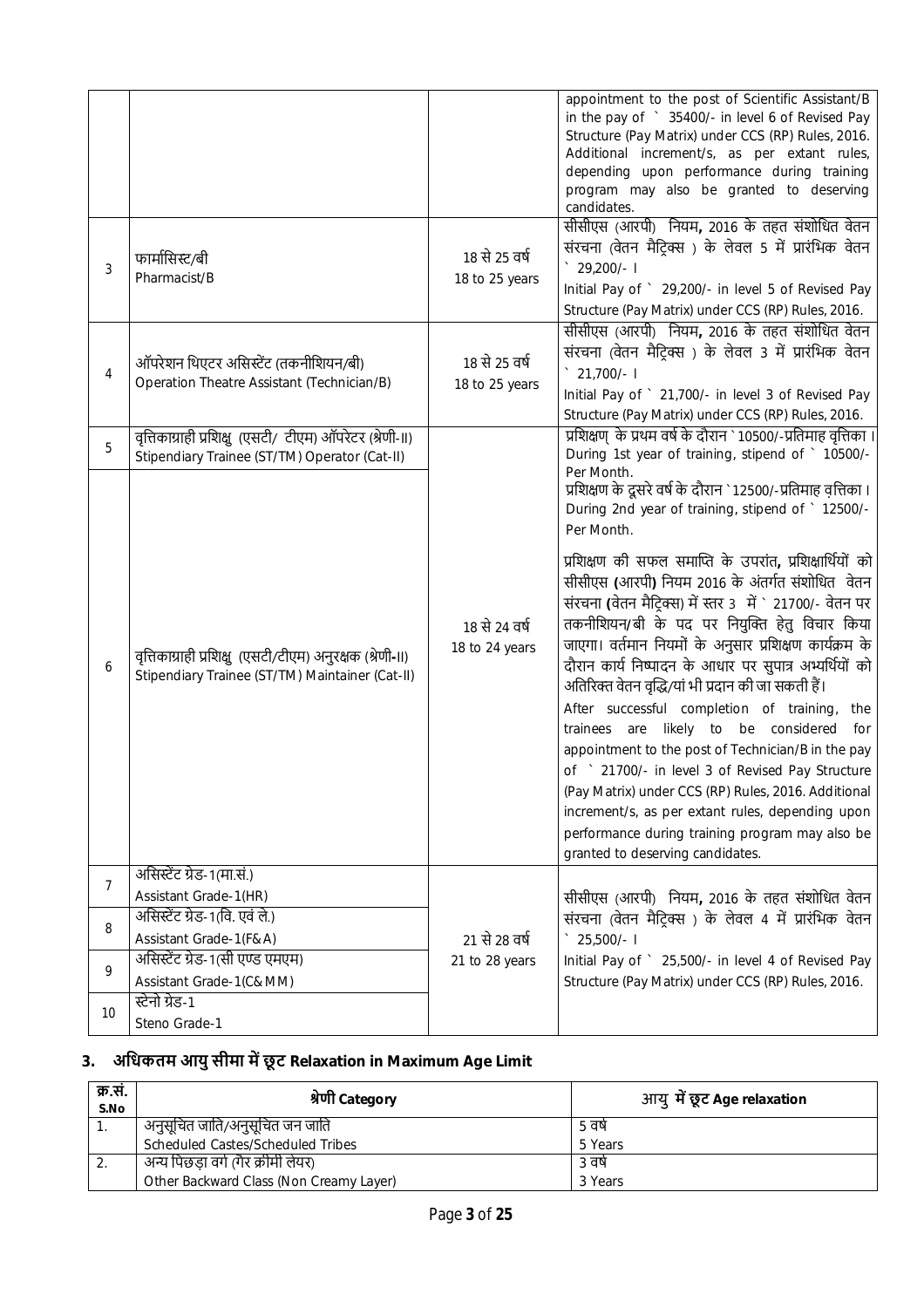| 3.<br>4.           | बेंचमार्क निशक्त जन<br>Persons With Benchmark Disabilities(PwBD)<br>बेंचमार्क  निशक्तजन अनुसूचित जाति/अनुसूचित जन जाति<br>PwBD Scheduled Caste/Scheduled Tribe<br>बेंचमार्क निशक्तजन अन्य पिछड़ा वर्ग (गैर क्रीमी लेयर)<br>PwBD- Other Backward Class (Non-Creamy layer)<br>पूर्व सैनिक अभ्यर्थी<br>Ex-Serviceman candidates                                                                                                                                                                                                                                                                                                                                                                                                                                                                                                                                                                                                                                                                                                                                                                                                                                                                                                                                                     | $10 \overline{d}$ र्ष *<br>*आवेदन प्रस्तुत करने की अंतिम तिथि को<br>आवेदक की अधिकतम आयु 56 वर्ष से<br>10 Years*<br>$15$ वर्ष *<br>अधिक नहीं होने की शर्त पर ।<br>*Subject to the condition that<br>15 Years*<br>$13 \overline{d}$ र्ष *<br>maximum age of the applicant on<br>the last date of submission of<br>13 Years*<br>application shall not exceed 56<br>years.<br>ग्रुप सी पद Group C posts:<br>सैन्य सेवा की अवधि + 3 वर्ष ।<br>Period of Military Service + 3 years |  |  |  |
|--------------------|----------------------------------------------------------------------------------------------------------------------------------------------------------------------------------------------------------------------------------------------------------------------------------------------------------------------------------------------------------------------------------------------------------------------------------------------------------------------------------------------------------------------------------------------------------------------------------------------------------------------------------------------------------------------------------------------------------------------------------------------------------------------------------------------------------------------------------------------------------------------------------------------------------------------------------------------------------------------------------------------------------------------------------------------------------------------------------------------------------------------------------------------------------------------------------------------------------------------------------------------------------------------------------|-------------------------------------------------------------------------------------------------------------------------------------------------------------------------------------------------------------------------------------------------------------------------------------------------------------------------------------------------------------------------------------------------------------------------------------------------------------------------------|--|--|--|
|                    | पूर्व सैनिक अभ्यर्थी<br>Ex-Serviceman candidates                                                                                                                                                                                                                                                                                                                                                                                                                                                                                                                                                                                                                                                                                                                                                                                                                                                                                                                                                                                                                                                                                                                                                                                                                                 | ग्रुप बी पदों हेतु: 05 वर्ष Group B posts: 05 Years:<br>पूर्व सैनिकों एवं सीओ/एसएससीओ समेत कमिशन्ड<br>अधिकारियों के मामले में ऊपरी आयु सीमा में वर्तमान<br>नियमों के अनुसार पांच वर्ष की छूट दी जाएगी।<br>The upper age limit in case of Ex-serviceman<br>Commissioned<br>Officers<br>and<br>including<br>ECOs/SSCOs shall be relaxed by five years as<br>per extant rules.                                                                                                   |  |  |  |
| 5.                 | जे एंड के के अभ्यर्थियों के लिए रियायत:- जिन्होंने दि. 01.01.1980 से 31.12.1989<br>की अवधि के दौरान जम्मू एवं कश्मीर राज्य के कश्मीर संभाग में साधरणत: निवास<br>किया है। कोई भी अभ्यर्थी, जो इस श्रेणी में छूट पाने के इच्छुक है, को कश्मीर<br>संभाग के जिला मजिस्ट्रेट अथवा किसी अन्य प्राधिकारी, जिन्हें जम्मू एवं कश्मीर<br>सरकार द्वारा इस हेतु नियुक्त किया गया हो, जिनके क्षेत्राधिकार में उन्होंने साधरणत:<br>निवास किया है, द्वारा जारी प्रमाण पत्र प्रस्तुत करना होगा कि उन्होंने दि.<br>01.01.1980 से 31.12.1989 की अवधि में जम्मू कश्मीर राज्य के कश्मीर संभाग में<br>साधरणत: निवास किया है।<br>Concession for J&K Candidates:- Who had ordinarily been domiciled<br>in the Kashmir Division in the State of Jammu and Kashmir during the<br>period 01-01-1980 to 31-12-1989. Any applicant intending to avail<br>the relaxation under this Category shall have to submit a certificate<br>from the District Magistrate in Kashmir Division within whose<br>jurisdiction he/she had ordinarily resided or any other authority<br>designated in this behalf by the Govt. of Jammu & Kashmir to the<br>effect that he/she had ordinarily been domiciled in the Kashmir<br>Division of the State of Jammu & Kashmir during the period from 01-<br>01-1980 to 31-12-1989. | 5 वर्ष ।<br>5 Years.                                                                                                                                                                                                                                                                                                                                                                                                                                                          |  |  |  |
| 6.                 | विधवा, तलाकशुदा महिलाएं तथा न्यायिक तौर पर अपने पतियों से अलग हुई<br>महिलाएं और जिन्होंने पुनर्विवाह न किया हो।<br>(केवल ग्रुप-सी पद)<br>Widows, divorced women and women judicially separated from their<br>husbands and who are not re-married. (Applicable for Group-C posts)                                                                                                                                                                                                                                                                                                                                                                                                                                                                                                                                                                                                                                                                                                                                                                                                                                                                                                                                                                                                 | 35 वर्ष की आयु (अनुसूचित जाति / जन जाति के सदस्यों<br>के लिए 40 वर्ष) तक परन्तु शैक्षिक योग्यता एवं भर्ती की<br>प्रक्रिया में कोई छूट नहीं होगी।<br>Upto the age of 35 years (upto 40 years for<br>members of Scheduled Castes and Scheduled<br>Tribes) but no relaxation in educational<br>qualification or method of recruitment.                                                                                                                                           |  |  |  |
| नोट<br><b>Note</b> | एनपीसीआईएल में संविदा पर कार्य करने एवं संविदा कर्मचारी तथा एनपीसीआईएल में कार्य करने का अनुभव रखने वाले आवेदकों को<br>1.<br>निर्धारित आयु सीमा में अधिकतम 5 वर्ष तक की अतिरिक्त छूट प्रदान की जाएगी  <br>Additional relaxation in prescribed age limit commensurate with experience of working with NPCIL on Contract<br>including contract workers and those who are possessing experience of working with NPCIL, subject to maximum of<br>5 years.                                                                                                                                                                                                                                                                                                                                                                                                                                                                                                                                                                                                                                                                                                                                                                                                                            |                                                                                                                                                                                                                                                                                                                                                                                                                                                                               |  |  |  |

## **4. एनपीसीआईएल मŐ बŐचमाकŊ िनशƅ जन के िलए िचि˥त पद : िनशƅता 40% या उससे अिधक होनी चािहए Identified Posts for PwBDs in NPCIL : Disability should be 40% or more**

| समूह  | पढ का नाम        | पद पर नियुक्ति के लिए उपयुक्त निशक्तता की श्रेणी                                                                                                                                                                        |  |  |  |  |
|-------|------------------|-------------------------------------------------------------------------------------------------------------------------------------------------------------------------------------------------------------------------|--|--|--|--|
| Group | Name of the Post | Disablement category suitable for appointment to the post                                                                                                                                                               |  |  |  |  |
| B     | नर्स-ए Nurse – A | मंद दृष्टि, एक टांग, प्रमस्तिष्किय पक्षपात, कुष्ठ उपचारित, बौनापन, एसिड हमला  <br>पीडित, विशिष्ट अधिगम अक्षमता, मानसिक रूग्णता, बहुदिव्यांगता।<br>Low Vision(LV), One Leg(OL), Cerebral Palsy (CP), Leprosy Cured (LC), |  |  |  |  |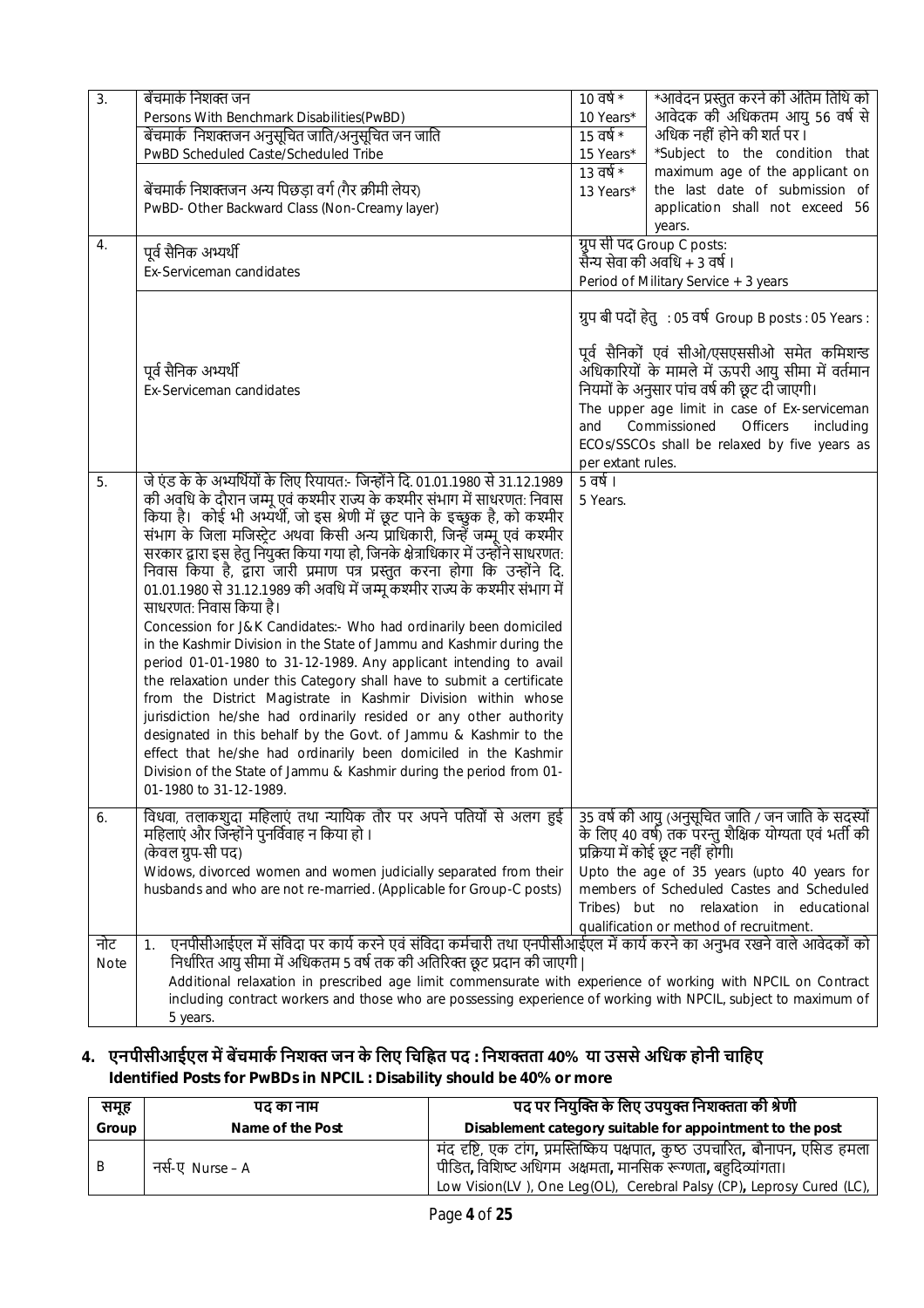|   |                                                                                                                                       |                                    | Dwarfism (Dw), Acid Attack Victim (AAV), Specific Learning Disability<br>(SLD), Mental Illness (MI), Multiple Disabilities (MD)                                                                                                                                                                                                                                                                                                                                                                                                                                            |  |  |
|---|---------------------------------------------------------------------------------------------------------------------------------------|------------------------------------|----------------------------------------------------------------------------------------------------------------------------------------------------------------------------------------------------------------------------------------------------------------------------------------------------------------------------------------------------------------------------------------------------------------------------------------------------------------------------------------------------------------------------------------------------------------------------|--|--|
|   |                                                                                                                                       | यांत्रिकी<br>Mechanical<br>विद्युत | बहरा,  ऊँचा सुनने वाला, एक बांह, एक टांग, प्रमस्तिष्किय पक्षपात, कुष्ठ उपचारित,<br>बौनापन, एसिड हमला पीडित, विशिष्ट अधिगम  अक्षमता, मानसिक रूग्णता,<br>बहुदिव्यांगता ।<br>Deaf (D), Hard of Hearing (HH), One Arm (OA), One Leg(OL), Cerebral<br>Palsy (CP), Leprosy Cured (LC), Dwarfism (Dw), Acid Attack Victim (AAV),<br>Specific Learning Disability (SLD),<br>Mental Illness (MI), Multiple<br>Disabilities (MD)<br>बहरा,  ऊँचा सुनने वाला, एक बांह, एक टांग, प्रमस्तिष्किय पक्षपात, कुष्ठ उपचारित,                                                                  |  |  |
|   | वृत्तिकाग्राही प्रशिक्षु/ वैज्ञानिक<br>सहायक (एसटी/एसए)<br>(श्रेणी-।)<br>Stipendiary Trainee/ Scientific<br>Assistant (ST/SA) (Cat-I) | Electrical                         | बौनापन, एसिड हमला पीडित, आटिज्म स्पेकट्म डिसऑर्डर (अत्यत्प), विशिष्ट<br>अधिगम अक्षमता, मानसिक रूग्णता , बहुदिव्यांगता ।<br>Deaf (D), Hard of Hearing (HH), One Arm (OA), One Leg(OL), Cerebral<br>Palsy (CP), Leprosy Cured (LC), Dwarfism (Dw), Acid Attack Victim (AAV),<br>Autism Spectrum Disorder -Mild (ASD - M), Specific Learning Disability<br>(SLD), Mental Illness (MI), Multiple Disabilities (MD)                                                                                                                                                             |  |  |
|   |                                                                                                                                       | इलैक्ट्रोनिक्स<br>Electronics      | बहरा,  ऊँचा सुनने वाला, एक टांग, प्रमस्तिष्किय पक्षपात, कुष्ठ उपचारित, बौनापन,<br>एसिड हमला पीडित, आटिज्म स्पेकट्म डिसऑर्डर (अत्यल्प), विशिष्ट अधिगम<br>अक्षमता, मानसिक रूग्णता, बहुदिव्यांगता ।<br>Deaf (D), Hard of Hearing (HH), One Leg(OL), Cerebral Palsy (CP),<br>Leprosy Cured (LC), Dwarfism (Dw), Acid Attack Victim (AAV), Autism<br>Spectrum Disorder -Mild (ASD - M), Specific Learning Disability (SLD),<br>Mental Illness (MI), Multiple Disabilities (MD)                                                                                                  |  |  |
|   | फार्मासिस्ट/बी Pharmacist/B                                                                                                           |                                    | बहरा, ऊँचा सुनने वाला, एक टांग, दोनों टाॅंगे,  प्रमस्तिष्किय पक्षपात, कुष्ठ<br>उपचारित, बौनापन, एसिड हमला पीडित, आटिज्म स्पेकट्रम डिसऑर्डर (अत्यल्प),<br>विशिष्ट अधिगम  अक्षमता, मानसिक रूग्णता , बहुदिव्यांगता ।<br>Deaf (D), Hard of Hearing (HH), One Leg(OL), Both Legs(BL), Cerebral<br>Palsy (CP), Leprosy Cured (LC), Dwarfism (Dw), Acid Attack Victim (AAV),<br>Autism Spectrum Disorder -Mild (ASD - M), Specific Learning Disability<br>(SLD), Mental Illness (MI), Multiple Disabilities (MD)                                                                  |  |  |
|   | वृत्तिकाग्राही प्रशिक्षु (एसटी/टीएम) ऑपरेटर (श्रेणी-॥)<br>Stipendiary Trainee (ST/TM) Operator (Cat-II)                               |                                    | बहरा,  ऊँचा सुनने वाला, एक बांह, एक टांग, एक भुजा एवं एक टाॅंग, प्रमस्तिष्किय<br>पक्षपात, कुष्ठ उपचारित, बौनापन, एसिड हमला पीडित, आटिज्म स्पेकट्म<br>डिसऑर्डर (अल्प, अत्यल्प), विशिष्ट अधिगम अक्षमता, मानसिक रूग्णता,<br>बहुदिव्यांगता ।<br>Deaf (D), Hard of Hearing (HH), One Arm (OA), One Leg(OL), One Arm &<br>One Leg (OAL), Cerebral Palsy (CP), Leprosy Cured (LC), Dwarfism (Dw),<br>Acid Attack Victim (AAV), Autism Spectrum Disorder -Mild, Moderate<br>(ASD - M, MoD), Specific Learning Disability (SLD), Mental Illness (MI),<br>Multiple Disabilities (MD) |  |  |
| C | वृत्तिकाग्राही प्रशिक्षु<br>(एसटी/टीएम) अनुरक्षक<br>(श्रेणी-॥)                                                                        | फिटर<br>Fitter                     | नेत्रहीन, कम दृष्टि, बहरा, ऊँचा सुनने वाला, एक टांग, दोनों टाॅंगे, कुष्ठ उपचारित,<br>बौनापन, एसिड हमला पीडित, आंटिज्म स्पेकट्म डिसऑर्डर (अत्यत्प), विशिष्ट<br>अधिगम अक्षमता, मानसिक रूग्णता, बहुदिव्यांगता ।<br>Blind (B), Low Vision (LV), Deaf (D), Hard of Hearing (HH), One Leg(OL),<br>Both Legs(BL), Leprosy Cured (LC), Dwarfism (Dw), Acid Attack Victim<br>(AAV), Autism Spectrum Disorder - Mild (ASD -M), Specific Learning<br>Disability (SLD), Mental Illness (MI), Multiple Disabilities (MD)                                                                |  |  |
|   | Stipendiary Trainee (ST/TM)<br>Maintainer (Cat-II)<br>इलेक्ट्रीशियन<br>Electrician                                                    |                                    | बहरा,  ऊँचा सुनने वाला,  एक टांग,  कुष्ठ उपचारित, बौनापन, एसिड हमला पीडित,<br>आटिज्म स्पेकट्रम डिसऑर्डर (अत्यल्), विशिष्ट अधिगम अक्षमता, मानसिक रूग्णता,<br>बहुदिव्यांगता ।<br>Deaf (D), Hard of Hearing (HH), One Leg(OL), Leprosy Cured (LC),<br>Dwarfism (Dw), Acid Attack Victim (AAV), Autism Spectrum Disorder -<br>Mild (ASD-M), Specific Learning Disability (SLD), Mental Illness (MI),<br>Multiple Disabilities (MD)                                                                                                                                             |  |  |
|   | असिस्टेंट ग्रेड-1(मा.सं.)<br>Assistant Grade-1(HR)                                                                                    |                                    | नेत्रहीन, कम दृष्टि, बहरा, ऊँचा सुनने वाला, एक भुजा, दोनों  भुजाएं , एक टॉँग, एक<br>भुजा और एक टॉंग, प्रमस्तिष्किय पक्षपात,  कुष्ठ उपचारित, बौनापन, एसिड हमला<br>पीडित, पेशीयदुष्पोषण, आटिज्म स्पेकट्म डिसऑर्डर (अल्प, अत्यल्प),विशिष्ट<br>अधिगम अक्षमता, मानसिक रूग्णता, बहुदिव्यांगता ।<br>Blind (B), Low Vision (LV), Deaf (D), Hard of Hearing (HH), One Arm (OA),<br>Both Arms(BA), One Leg(OL), One Arm & One Leg (OAL), Cerebral                                                                                                                                    |  |  |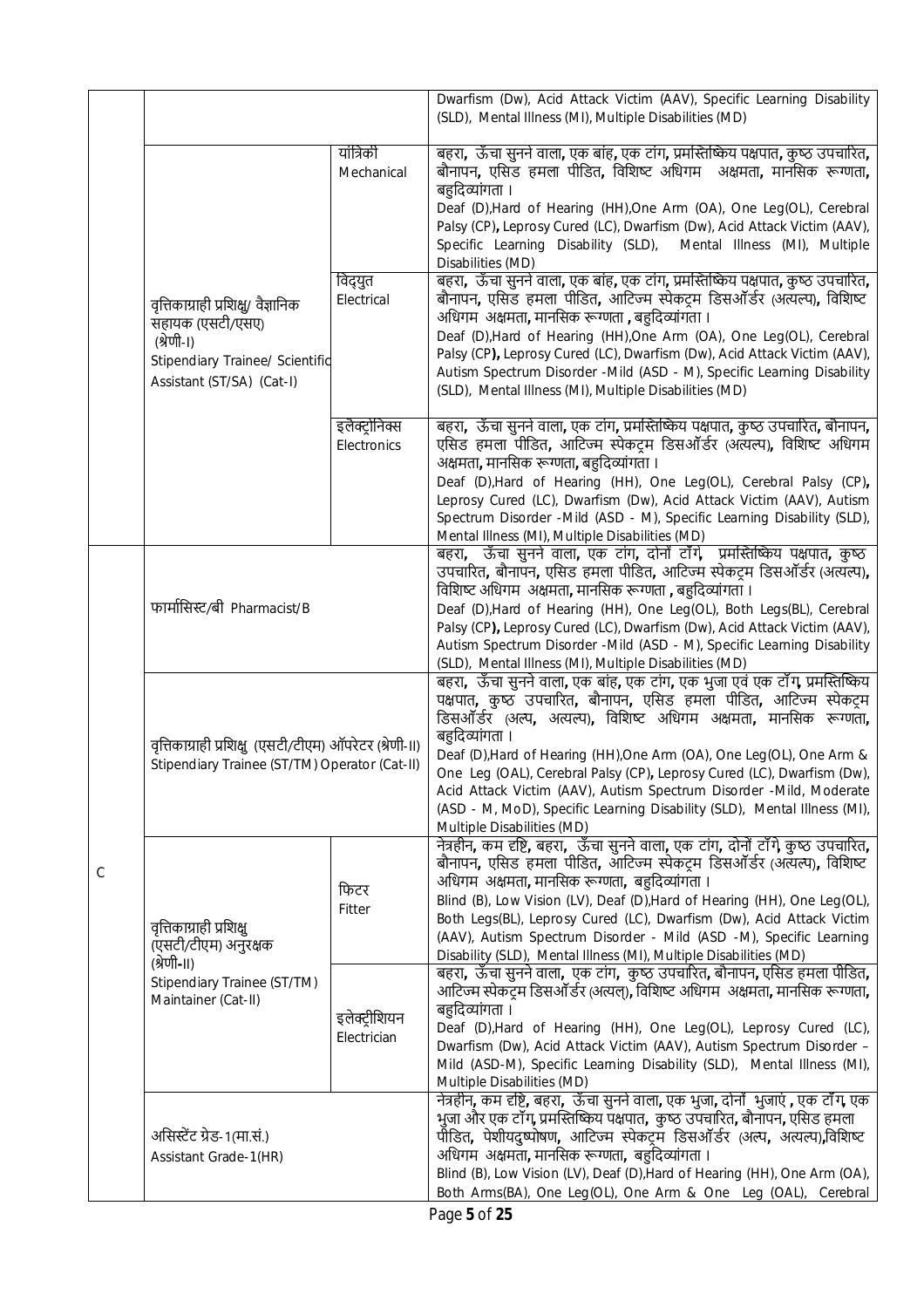|                                                            | Palsy (CP), Leprosy Cured (LC), Dwarfism (Dw), Acid Attack Victim (AAV),<br>Muscular Dystrophy (MDy), Autism Spectrum Disorder -Mild, Moderate<br>(ASD - M, MoD), Specific Learning Disability (SLD), Mental Illness (MI),<br>Multiple Disabilities (MD)                                                                                                                                                                                                                                                                                                                                                                                                                       |
|------------------------------------------------------------|--------------------------------------------------------------------------------------------------------------------------------------------------------------------------------------------------------------------------------------------------------------------------------------------------------------------------------------------------------------------------------------------------------------------------------------------------------------------------------------------------------------------------------------------------------------------------------------------------------------------------------------------------------------------------------|
| असिस्टेंट ग्रेड-1(वि. एवं ले.)<br>Assistant Grade-1(F&A)   | कम दृष्टि, बहरा, ऊँचा सुनने वाला, एक भुजा, दोनों भुजाएं , एक टाँग, एक भुजा और<br>एक टॉंग, दोनों टॉंगें, प्रमस्तिष्किय पक्षपात, कुष्ठ उपचारित, बौनापन, एसिड हमला<br>पीडित, आटिज्म स्पेकट्म डिसऑर्डर (अल्प, अत्यल्प),विशिष्ट अधिगम अक्षमता,<br>मानसिक रूग्णता, बहदिव्यांगता ।<br>Low Vision (LV), Deaf (D), Hard of Hearing (HH), One Arm (OA), One<br>Leg(OL), One Arm & One Leg (OAL), Both Legs (BL), Both Arms (BA),<br>Cerebral Palsy (CP), Leprosy Cured (LC), Dwarfism (Dw), Acid Attack<br>Victim (AAV), Autism Spectrum Disorder -Mild, Moderate (ASD - M,<br>MoD), Specific Learning Disability (SLD), Mental Illness (MI), Multiple<br>Disabilities (MD)              |
| असिस्टेंट ग्रेड-1(सी एण्ड एमएम)<br>Assistant Grade-1(C&MM) | कम दृष्टि, बहरा,  ऊँचा सुनने वाला, एक भुजा, दोनों  भुजाएं , एक टाँग, एक भुजा और<br>एक टॉंग, प्रमस्तिष्किय पक्षपात, कुष्ठ उपचारित, बौनॉपन, एसिड हमला पीडित,<br>आटिज्म स्पेकट्म डिसऑर्डर (अल्प, अत्यल्प),विशिष्ट अधिगम  अक्षमता, मानसिक<br>रूग्णता, बहदिव्यांगता ।<br>Low Vision (LV), Deaf (D), Hard of Hearing (HH), One Arm (OA), Both<br>Arms(BA), One Leg(OL), One Arm & One Leg (OAL), Cerebral Palsy<br>(CP), Leprosy Cured (LC), Dwarfism (Dw), Acid Attack Victim (AAV),<br>Autism Spectrum Disorder (ASD M-Mild, MoD-Moderate), Specific<br>Learning Disability (SLD), Mental Illness (MI), Multiple Disabilities (MD)                                                 |
| स्टेनो ग्रेड-1<br>Steno Grade-1                            | नेत्रहीन, कम दृष्टि, ऊँचा सुनने वाला, एक भुजा, एक टॉॅंग, एक भुजा और एक टॉॅंग,<br>दोनों टॉंगें , दोनों टॉंगें और एक भुजा,  प्रमस्तिष्किय पक्षपात, कुष्ठ उपचारित,<br>बौनापन, एसिड हमला पीडित, ऑटिज्म स्पेकट्म डिसऑर्डर (अत्यल्प), विशिष्ट<br>अधिगम अक्षमता, मानसिक रूग्णता, बहुदिव्यांगता ।<br>Blind (B), Low Vision (LV), Hard of Hearing (HH), One Arm (OA), One<br>Leg(OL), One Arm & One Leg (OAL), Both Legs (BL), Both Legs and One<br>Arm(BLOA), Cerebral Palsy (CP), Leprosy Cured (LC), Dwarfism (Dw),<br>Acid Attack Victim (AAV), Autism Spectrum Disorder -Mild (ASD - M),<br>Specific Learning Disability (SLD), Mental Illness (MI), Multiple<br>Disabilities (MD) |

# **5. अिनवायŊ योƶताएं एवं अनुभव Essential Qualifications & Experience**

| पद क्र.<br>Post<br>SI. No. | पद का नाम<br>Name of Post                                                                        | अनिवार्य योग्यता एवं अनुभव<br><b>Essential Qualification &amp; Experience</b>                                                                                                                                                                                                                                                                                                                |  |  |  |  |  |
|----------------------------|--------------------------------------------------------------------------------------------------|----------------------------------------------------------------------------------------------------------------------------------------------------------------------------------------------------------------------------------------------------------------------------------------------------------------------------------------------------------------------------------------------|--|--|--|--|--|
|                            |                                                                                                  | 1. 12 वीं तथा नर्सिंग एवं मिड-वाईफरी में डिप्लोमा (3 वर्षीय पाठ्यक्रम) + XII Standard & Diploma in<br>Nursing & Mid-wifery (3 years course) अथवा OR                                                                                                                                                                                                                                          |  |  |  |  |  |
|                            |                                                                                                  | 2. बी.एस.सी.(नर्सिंग) B.Sc.(Nursing); अथवा OR                                                                                                                                                                                                                                                                                                                                                |  |  |  |  |  |
|                            | नर्स - ए<br>Nurse $-$ A<br>वृत्तिकाग्राही प्रशिक्षु/<br>वैज्ञानिक सहायक<br>(एसटी/एसए) (श्रेणी-।) | 3. नर्सिंग प्रमाणपत्र के साथ अस्पताल में काम करने का 3 वर्ष का अनुभव<br>Nursing Certificate with 3 years' experience in Hospital; अथवा OR<br>सशस्त्र बलों से नर्सिंग सहायक श्रेणी III एवं इससे उच्च<br>Nursing Assistant Class III & above from the Armed forces                                                                                                                             |  |  |  |  |  |
|                            |                                                                                                  | टिप्पणी Note:<br>भारत में केन्द्र/राज्य नर्सिंग परिषद् से नर्स के रूप में वैध पंजीकरण<br>Valid registration as Nurse from Central/State Nursing Council in India<br>2. नर्सिंग की डिग्री धारक अभ्यर्थियों को दो अतिरिक्त वेतन वृद्धि दिए जाने पर विचार किया जाएगा  <br>Candidates possessing Degree in Nursing qualification may be considered for<br>awarding of two additional increments. |  |  |  |  |  |
|                            |                                                                                                  | मानव संसाधन विकास मंत्रालय, भारत सरकार द्वारा मान्यता संस्थान से यांत्रिकी/ विद्युत/इलैक्ट्रोनिक्स<br>इंजीनियरिंग में न्युनतम 60% अंकों के साथ डिप्लोमा । इंजीनियरिंग में डिप्लोमा, एस.एस.सी./एच.एस.सी. के<br>पश्चात तीन वर्षीय अवधि का होना चाहिए ।<br>Diploma with not less than 60% marks in Mechanical/Electrical/Electronics Engineering                                                |  |  |  |  |  |
| 2                          | Stipendiary Trainee/                                                                             | recognized by the Government of India, Ministry of Human Resource Development. The                                                                                                                                                                                                                                                                                                           |  |  |  |  |  |
|                            | Scientific Assistant<br>(ST/SA) (Cat-I)                                                          | diploma in Engineering should be 03 years duration after SSC/HSC.<br>कम से कम एसएससी या एचएससी स्तरीय परीक्षा में अंग्रेजी एक विषय के रूप में होना चाहिए ।                                                                                                                                                                                                                                   |  |  |  |  |  |
|                            |                                                                                                  | Should have English as one of the subjects at least at SSC or HSC level examination.                                                                                                                                                                                                                                                                                                         |  |  |  |  |  |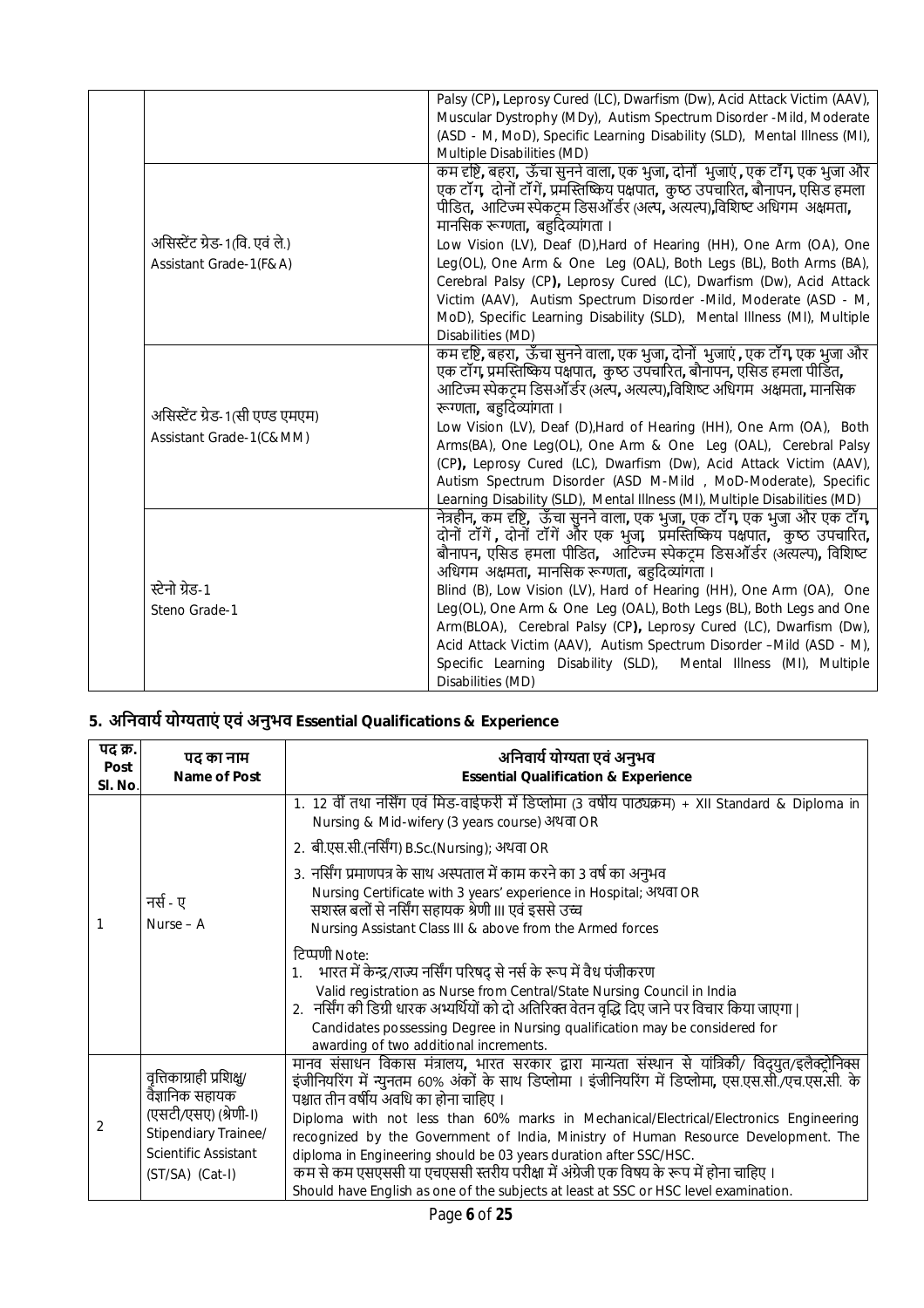|   |                                                                   |                                                                                                                                                                                                                                                                  | नोट: एचएससी + अभियांत्रिकी में दो (02) वर्षीय डीप्लोमा पाठ्यक्रम (ए.आई.सी.टी.ई. द्वारा अनुमोदित) 60%<br>अथवा उससे अधिक अंको के साथ उत्तीर्ण करने वाले अभ्यर्थी भी पात्र है । तथापि, दसवीं (एसएससी) +<br>आई.टी.आई. के बाद डिप्लोमा के द्वितीय वर्ष में पार्श्विक प्रवेश के जरिए डिप्लोमा करने वाले अभ्यर्थी पात्र नहीं है । |  |  |  |  |  |
|---|-------------------------------------------------------------------|------------------------------------------------------------------------------------------------------------------------------------------------------------------------------------------------------------------------------------------------------------------|----------------------------------------------------------------------------------------------------------------------------------------------------------------------------------------------------------------------------------------------------------------------------------------------------------------------------|--|--|--|--|--|
|   |                                                                   | not eligible.                                                                                                                                                                                                                                                    | Note: Candidates with HSC + 02 years Diploma course in above engineering disciplines<br>(Approved by AICTE) with 60% or above marks are also eligible. However, candidates who<br>have pursued Diploma through lateral entry to second year Diploma after 10 <sup>th</sup> (SSC) + ITI are                                 |  |  |  |  |  |
|   |                                                                   | फार्मेसी कौंसिल में फार्मासिस्ट के रूप में पंजीयन ।                                                                                                                                                                                                              | एच.एस.सी. (10+2) + फार्मेसी में 2 वर्षीय डिप्लोमा + फार्मेसी में 3 माह का प्रशिक्षण + केन्द्र अथवा राज्य                                                                                                                                                                                                                   |  |  |  |  |  |
|   | फार्मासिस्ट/बी                                                    |                                                                                                                                                                                                                                                                  | H.S.C. $(10+2) + 2$ years Diploma in Pharmacy + 3 months Training in Pharmacy + Registration                                                                                                                                                                                                                               |  |  |  |  |  |
| 3 | Pharmacist/B                                                      | as a Pharmacist with Central or State Pharmacy Council.<br>करने की अंतिम तिथि तक या इससे पूर्व की होनी चाहिए।                                                                                                                                                    | Note: राज्य या केंद्रीय फार्मेसी काउंसिल में फार्मासिस्ट के रूप में पंजीकरण की तिथि ऑनलाइन आवेदन जमा                                                                                                                                                                                                                       |  |  |  |  |  |
|   |                                                                   |                                                                                                                                                                                                                                                                  | The date of registration as Pharmacist with Central or State Pharmacy Council should be on or                                                                                                                                                                                                                              |  |  |  |  |  |
|   | ऑपरेशन थिएटर                                                      | before the closing date of online submission of application.                                                                                                                                                                                                     | न्यूनतम 60% अंकों के साथ विज्ञान में H.S.C. (10+2) + ऑपरेशन थिएटर असिस्टेंट का एक वर्षीय सर्टिफिकेट                                                                                                                                                                                                                        |  |  |  |  |  |
|   | असिस्टेंट                                                         | कोर्स ।                                                                                                                                                                                                                                                          |                                                                                                                                                                                                                                                                                                                            |  |  |  |  |  |
| 4 | (तकनीशियन/बी)                                                     |                                                                                                                                                                                                                                                                  | H.S.C. (10+2) in Science with minimum 60% marks + One year Certificate Course of Operation                                                                                                                                                                                                                                 |  |  |  |  |  |
|   | <b>Operation Theatre</b>                                          | Theatre Assistant.                                                                                                                                                                                                                                               |                                                                                                                                                                                                                                                                                                                            |  |  |  |  |  |
|   | Assistant<br>(Technician/B)                                       |                                                                                                                                                                                                                                                                  |                                                                                                                                                                                                                                                                                                                            |  |  |  |  |  |
|   | वृत्तिकाग्राही प्रशिक्षु<br>(एसटी/टीएम) ऑपरेटर                    | नहीं होने चाहिए                                                                                                                                                                                                                                                  | HSC (10+2) अथवा ISC (विज्ञान विषयों के साथ) विज्ञान एवं गणित विषय में अलग-अलग 50% से कम अंक                                                                                                                                                                                                                                |  |  |  |  |  |
| 5 | (श्रेणी-II)                                                       | HSC (10+2) or ISC (with Science subjects) with not less than 50% marks in Science and                                                                                                                                                                            |                                                                                                                                                                                                                                                                                                                            |  |  |  |  |  |
|   | <b>Stipendiary Trainee</b><br>(ST/TM) Operator                    | Mathematics individually.<br>कम से कम एसएससी स्तरीय परीक्षा में अंग्रेजी एक विषय के रूप में होना चाहिए                                                                                                                                                           |                                                                                                                                                                                                                                                                                                                            |  |  |  |  |  |
|   | $(Cat-II)$                                                        |                                                                                                                                                                                                                                                                  | Shall have English as one of the subjects at least at SSC level examination.                                                                                                                                                                                                                                               |  |  |  |  |  |
|   |                                                                   |                                                                                                                                                                                                                                                                  | SSC (10 years) विज्ञान एवं गणित विषय में अलग-अलग 50% न्यूनतम अंक एवं संबंधित टेड(इलेक्ट्रिशियन/                                                                                                                                                                                                                            |  |  |  |  |  |
|   |                                                                   | फिटर) में दो वर्ष का आईटीआई प्रमाण पत्र ।                                                                                                                                                                                                                        |                                                                                                                                                                                                                                                                                                                            |  |  |  |  |  |
|   | वृत्तिकाग्राही प्रशिक्षु<br>(एसटी/टीएम) अनुरक्षक                  | SSC (10 years) with minimum 50% in Science subject and Mathematics individually and 2 years<br>ITI certificate in relevant trade (Electrician/Fitter)                                                                                                            |                                                                                                                                                                                                                                                                                                                            |  |  |  |  |  |
| 6 | (श्रेणी-।।)                                                       | उन ट्रेडों के लिए जिनकी अवधि 2 वर्ष से कम हैं, संबंधित अभ्यर्थियों को कोर्स समाप्ति के बाद संबंधित क्षेत्र में                                                                                                                                                   |                                                                                                                                                                                                                                                                                                                            |  |  |  |  |  |
|   | <b>Stipendiary Trainee</b>                                        | कम से कम एक वर्ष का अनुभव होना चाहिए ।                                                                                                                                                                                                                           |                                                                                                                                                                                                                                                                                                                            |  |  |  |  |  |
|   | (ST/TM) Maintainer<br>$(Cat-II)$                                  | For trades for which the duration of the ITI course is less than 2 years, the candidates shall<br>have at least one year relevant working experience after completion of the course.<br>कम से कम SSC स्तरीय परीक्षा में अंग्रेजी एक विषय के रूप में होना चाहिए । |                                                                                                                                                                                                                                                                                                                            |  |  |  |  |  |
|   |                                                                   | Shall have English as one of the subjects at least at SSC level examination.                                                                                                                                                                                     |                                                                                                                                                                                                                                                                                                                            |  |  |  |  |  |
|   | असिस्टेंट ग्रेड-1(मा.सं.)                                         |                                                                                                                                                                                                                                                                  | <u>कौशल परीक्षा हेतु अनिवार्य अपेक्षाएं (पद सं. 7 से 9 के लिए )</u>                                                                                                                                                                                                                                                        |  |  |  |  |  |
| 7 | Assistant Grade-1(HR)                                             |                                                                                                                                                                                                                                                                  | Essential requirements for Skill Test (for posts at SI.No. 7<br>to $9)$                                                                                                                                                                                                                                                    |  |  |  |  |  |
|   | असिस्टेंट ग्रेड-1<br>(वि. एवं ले.)                                |                                                                                                                                                                                                                                                                  | <u>टंकण परीक्षा Typewriting Test</u>                                                                                                                                                                                                                                                                                       |  |  |  |  |  |
| 8 | <b>Assistant Grade-1</b>                                          |                                                                                                                                                                                                                                                                  | पीसी पर अंग्रेज़ी में 30 शब्द प्रति मिनट की टाईपिंग गति                                                                                                                                                                                                                                                                    |  |  |  |  |  |
|   | (F & A)                                                           | किसी<br>भी<br>मान्यता<br>प्राप्त                                                                                                                                                                                                                                 | 30 words per Minute typing speed on PC in English.                                                                                                                                                                                                                                                                         |  |  |  |  |  |
|   |                                                                   | विश्वविद्यालय/संस्थान से न्यूनतम 50 %<br>अंको के औसत सहित किसी भी विषय                                                                                                                                                                                           | <u>कंप्यूटर प्रवीणता परीक्षा Computer Proficiency Test</u>                                                                                                                                                                                                                                                                 |  |  |  |  |  |
|   | असिस्टेंट ग्रेड-1(सी एण्ड<br>एमएम)<br>Assistant Grade-<br>1(C&MM) | में स्नातक डिग्री ।<br>Bachelor's<br>Degree with<br>Any                                                                                                                                                                                                          | एम एस विंडोस ऑपरेटिंग सिस्टम तथा डेस्कटॉप अप्लिकेशन यथा<br>एम एस ऑफिस (Word, Excel, Access and Power Point), ई-<br>मेल प्रबंधन तथा इंटरनेट सर्फिंग में कम से कम छ: माह की अवधि<br>का सर्टिफिकेट कोर्स उत्तीर्ण किया हो।                                                                                                    |  |  |  |  |  |
| 9 |                                                                   | minimum<br>50%<br>marks<br>in<br>aggregate from a recognised<br>University / Institution.                                                                                                                                                                        | तथापि, यह शर्त उन अभ्यर्थियों पर लागू नहीं होगी जिन्होंने विद्यालय<br>अथवा कालेज पाठ्यक्रम में कम्प्यूटर विज्ञान/कम्प्यूटर अप्लिकेशन्स<br>को एक विषय के रूप में अध्ययन किया हो                                                                                                                                             |  |  |  |  |  |
|   |                                                                   |                                                                                                                                                                                                                                                                  | Should have passed a Certificate Course of duration of not<br>less than 6 months on MS- Windows Operating System and<br>Desktop Applications such as MS Office (Word, Excel,<br>Access and Power Point), e-mail Management and Internet<br>Surfing.                                                                        |  |  |  |  |  |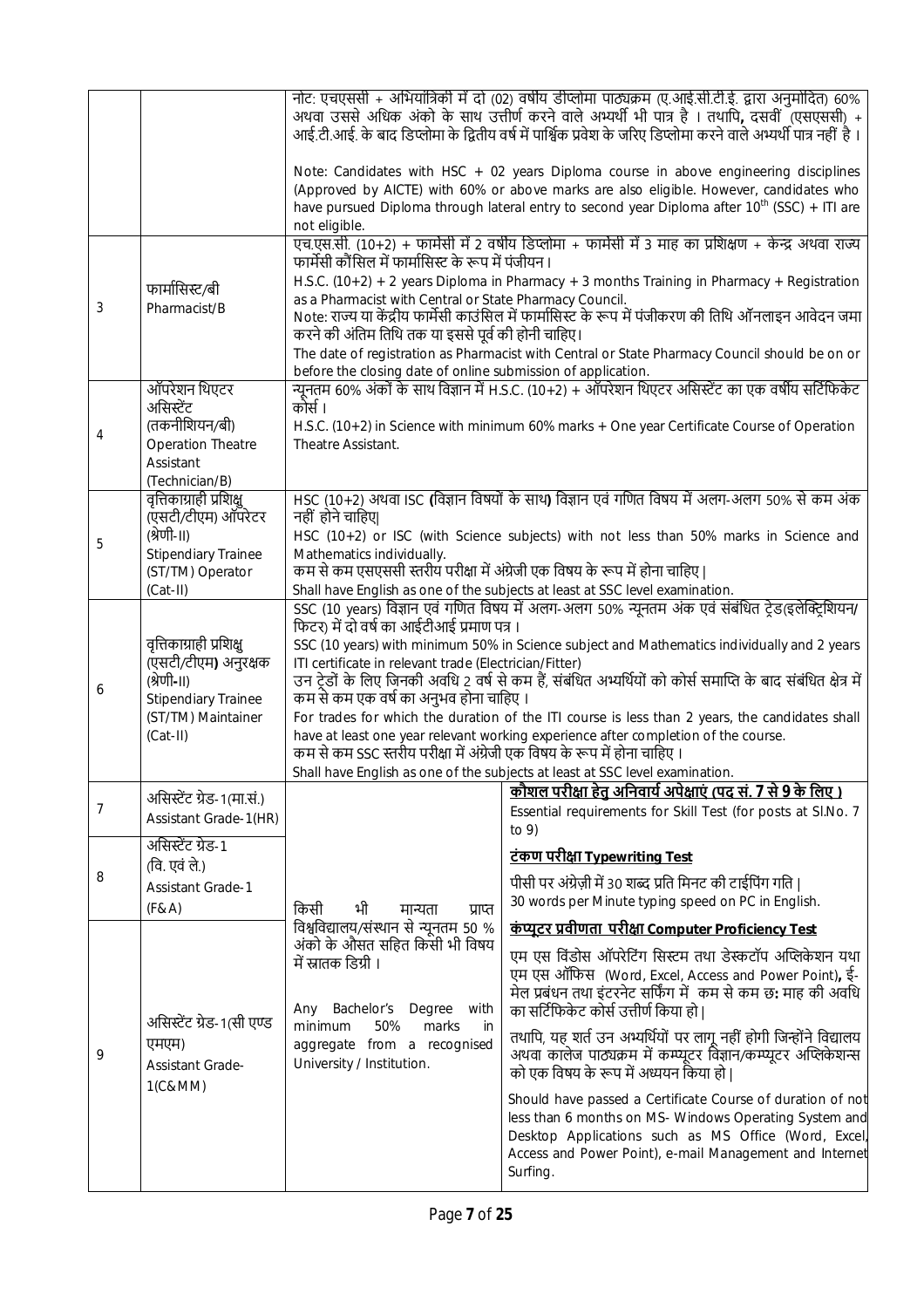|    |                                 |                                                                                                                                                                                                                                                                       | However, this will not apply to the candidates who have<br>studied computer science/computer applications as one of<br>the subjects in their school or college curriculum.                                                                                                                                                                                                                                                                    |
|----|---------------------------------|-----------------------------------------------------------------------------------------------------------------------------------------------------------------------------------------------------------------------------------------------------------------------|-----------------------------------------------------------------------------------------------------------------------------------------------------------------------------------------------------------------------------------------------------------------------------------------------------------------------------------------------------------------------------------------------------------------------------------------------|
|    |                                 |                                                                                                                                                                                                                                                                       | <u>कौशल परीक्षा हेतु अनिवार्य अपेक्षाएं</u><br><b>Essential requirements for Skill Test</b>                                                                                                                                                                                                                                                                                                                                                   |
|    |                                 |                                                                                                                                                                                                                                                                       | 1. अंग्रेजी स्टेनोग्राफी में 80 शब्द प्रति मिनट की स्पीड।<br>Speed of 80 w.p.m. in English Stenography.<br>2. पीसी पर अंग्रेजी टाईपिंग में 40 शब्द प्रति मिनट की स्पीड।<br>Speed of 40 w.p.m. in English typing on PC.                                                                                                                                                                                                                        |
|    | स्टेनो ग्रेड-1<br>Steno Grade-1 |                                                                                                                                                                                                                                                                       | हिंदी टंकण / हिंदी आशुलिपि का ज्ञान रखने वाले अभ्यर्थियों को<br>प्राथमिकता दी जाएगी                                                                                                                                                                                                                                                                                                                                                           |
|    |                                 | किसी<br>भी<br>मान्यता<br>प्राप्त<br>विश्वविद्यालय/संस्थान से न्यूनतम 50 %<br>अंको के औसत सहित किसी भी विषय<br>में स्नातक डिग्री ।<br>Bachelor's<br>Degree<br>with<br>Any<br>50%<br>marks<br>in<br>minimum<br>aggregate from a recognised<br>University / Institution. | Preference will be given to those candidates who possess<br>knowledge of Hindi typing/Hindi Stenography                                                                                                                                                                                                                                                                                                                                       |
|    |                                 |                                                                                                                                                                                                                                                                       | <u>कंप्यूटर प्रवीणता टेस्ट Computer Proficiency Test</u>                                                                                                                                                                                                                                                                                                                                                                                      |
| 10 |                                 |                                                                                                                                                                                                                                                                       | एम एस विंडोस ऑपरेटिंग सिस्टम तथा डेस्कटॉप अप्लिकेशन यथा<br>एम एस ऑफिस (Word, Excel, Access and Power Point),<br>ई-मेल प्रबंधन तथा इंटरनेट सर्फिंग में कम से कम छ माह की अवधि<br>का सर्टिफिकेट कोर्स उत्तीर्ण किया हो।                                                                                                                                                                                                                         |
|    |                                 |                                                                                                                                                                                                                                                                       | तथापि, यह शर्त उन अभ्यर्थियों पर लागू नहीं होगी जिन्होंने विद्यालय<br>अथवा कालेज पाठ्यक्रम में<br>कम्प्यूटर विज्ञान/कम्प्यूटर<br>अप्लिकेशन्स को एक विषय के रूप में अध्ययन किया हो  <br>Should have passed a Certificate Course of duration of<br>not less than 6 months on MS- Windows Operating<br>System and Desktop Applications such as MS Office<br>(Word, Excel, Access and Power Point),<br>e-mail<br>Management and Internet Surfing. |
|    |                                 |                                                                                                                                                                                                                                                                       | However, this will not apply to the candidates who have<br>studied computer science/computer applications as one<br>of the subjects in their school or college curriculum.                                                                                                                                                                                                                                                                    |

## **िनशƅ जन के िकए आरिƗत पदों के िलए महȕपूणŊ सूचना IMPORTANT INFORMATION FOR POSTS RESERVED FOR PwBD:**

a) शारीरिक रूप से निशक्तजन जो अन्यथा लिपिकीय पद धारण करने हेतु योग्य हैं तथा जिन्हें निशक्तजन के लिए विशेष सेवायोजन कार्यालयों से संबद्ध <u>मेडिकल बोर्ड (अथवा जहाँ ऐसा बोर्ड नहीं है वहां सिविल सर्जन) द्वारा टाईप करने में असमर्थता का प्रमाण-पत्र</u> जारी किया गया हो, उन्हें टाईपिंग परीक्षा उत्तीर्ण करने से छूट दी जा सकती है।

Physically disabled persons who are otherwise qualified to hold clerical post and who are certified, as being unable to type, by the Medical Board attached to Special Employment Exchanges for the disabled (or by a Civil Surgeon where there is no such board) may be exempted from passing the typing test.

- **b)** शारीरिक रूप से निशक्तजन के अंतर्गत वे सम्मिलित नहीं हैं जो कि दृष्टि निशक्तजन अथवा श्रवण निशक्तजन हैं बल्कि वे सम्मिलित हैं जिनकी शारीरिक निशक्तता उन्हें टाईपिंग करने से स्थायी रूप से रोकती है। The term 'physically disabled persons' does not cover those who are visually disabled or who are hearing impaired but cover only those whose physical disability permanently prevents them from typing.
- **(c)** वे बेंचमार्क निशक्तजन अभ्यर्थी जिनकी निशक्तता किसी पद के लिये चिन्हित है वे उक्त चिन्हित पद के लिये आवेदन कर सकते हैं यदि वे उस पद में आवेदन करने के लिये पात्र हैं |

Those PwBD candidates whose disability is identified for a particular post can apply for the said post provided he/she is otherwise meeting the eligibility criteria.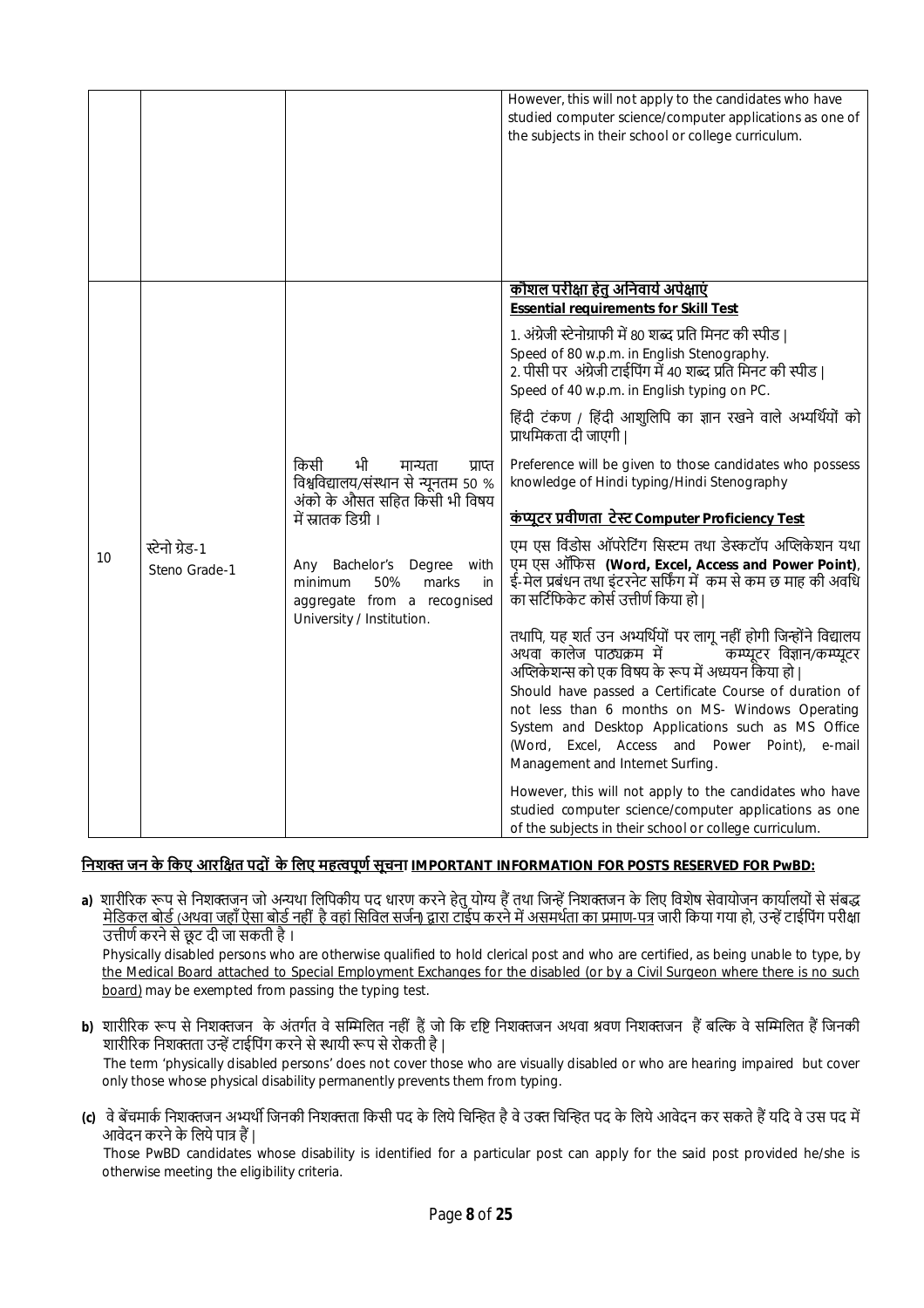**6. वृिȅकाŤाही ŮिशƗुओं के िलए महȕपूणŊ जानकारी Important Information for Stipendiary Trainees**

| पद का नाम<br>Name of the post                                                                                                                | आवश्यक<br>शारीरिक<br>मानक<br><b>Essential</b><br><b>Physical</b><br><b>Standards</b>                                                                                                                         | प्रशिक्षण की<br>अवधि<br><b>Duration of</b><br>training    | प्रशिक्षण के दौरान<br>वृत्तिका<br><b>Stipend during</b><br>training                                                                                | निष्पादित करने वाले बॉन्ड का<br>विवरण<br>Details of bond to be executed                                                                                                                                                                                                                                                                                                                                                                                                                                                                                                                                                                                                                                                                                                                                                                                                                                                                                                                                                                                         |
|----------------------------------------------------------------------------------------------------------------------------------------------|--------------------------------------------------------------------------------------------------------------------------------------------------------------------------------------------------------------|-----------------------------------------------------------|----------------------------------------------------------------------------------------------------------------------------------------------------|-----------------------------------------------------------------------------------------------------------------------------------------------------------------------------------------------------------------------------------------------------------------------------------------------------------------------------------------------------------------------------------------------------------------------------------------------------------------------------------------------------------------------------------------------------------------------------------------------------------------------------------------------------------------------------------------------------------------------------------------------------------------------------------------------------------------------------------------------------------------------------------------------------------------------------------------------------------------------------------------------------------------------------------------------------------------|
| वृत्तिकाग्राही प्रशिक्षु/ वैज्ञानिक<br>सहायक (एसटी/एसए)<br>(श्रेणी-।)<br><b>Stipendiary Trainee/ Scientific</b><br>Assistant (ST/SA) (Cat-I) |                                                                                                                                                                                                              | 18 महीने<br>(01 ½ वर्ष) ।<br>18 months<br>(01 1/2 years). | पहले वर्ष ` 16000/-<br>प्रतिमाह ।<br>अगले<br>महीने<br>06<br>१८०००/- प्रतिमाह ।<br>16000 P.M. for 1st<br>year.<br>18000 P.M. for<br>next 06 months. | चयनित उम्मीद वारों को प्रशिक्षण∕ वृति<br>कार्यक्रम में प्रवेश से पूर्व एक बॉन्ड भरना<br>होगा । दिए जाने वाले बॉन्ड की अवधि,<br>प्रशिक्षण अवधि की तीन गुना या अधिकतम<br>05 वर्ष होगी तथा बॉन्ड के भंग होने की<br>स्थिति में पुन: भुगतान किए जाने वाली राशी<br>वास्तविक रूप में प्राप्त भत्ते का एवं पुस्तक<br>भत्ते के बराबर होगी । वृत्तिकाग्राही प्रशिक्षु<br>(वैज्ञानिक सहायक) (श्रेणी-।) के लिए बॉन्ड<br>की अवधि साढ़े चार वर्ष (4 ½ वर्ष) तथा                                                                                                                                                                                                                                                                                                                                                                                                                                                                                                                                                                                                               |
| वृत्तिकाग्राही प्रशिक्षु (एसटी/टीएम)<br>ऑपरेटर (श्रेणी-II)<br>Stipendiary Trainee (ST/TM)<br>Operator (Cat-II)                               |                                                                                                                                                                                                              |                                                           |                                                                                                                                                    | वृत्तिकाग्राही प्रशिक्षु<br>(एसटी/एसएम)<br>ऑपरेटर एवं अनुरक्षक (श्रेणी-II) के लिए<br>बॉन्ड की अवधि 05 वर्ष होगी तथा क्षतिपूर्ति<br>बांड/बैंक गारंटी की राशि `3,03,000/-<br>एवं ` 2,79,000/- क्रमश: होगी।                                                                                                                                                                                                                                                                                                                                                                                                                                                                                                                                                                                                                                                                                                                                                                                                                                                        |
| वृत्तिकाग्राही प्रशिक्षु (एसटी/टीएम)<br>अनुरक्षक (श्रेणी-II)<br>Stipendiary Trainee (ST/TM)<br>Maintainer (Cat-II)                           | अभ्यर्थी<br>की<br>न्युनतम लम्बाई<br>160 से.मी. तथा<br>न्युनतम<br>वजन<br>कि.ग्रा.<br>45.5<br>चाहिए।<br>Candidates<br>should have<br>minimum<br>height of 160<br>cms. and<br>minimum<br>weight of 45.5<br>kgs. | 24 महीने<br>(02 वर्ष) ।<br>24 months<br>(02 years).       | पहले वर्ष<br>10500/-<br>प्रतिमाह ।<br>दूसरे वर्ष<br>12500/-<br>प्रतिमाह ।<br>10500 /- P.M. for<br>1st year.<br>12500/- P.M. for<br>2nd year.       | -इस संबंध में विस्तृत विवरण प्रशिक्षण<br>में<br>दिया<br>प्रस्ताव<br>जाएगा।<br>प्रशिक्षण के दौरान एवं उसके पश्चात<br>अभ्यर्थियों को रात-दिन की पारियों में कार्य<br>करना होगा ।<br>Candidates selected will have to<br>execute a Bond prior to induction in<br>Traineeship programme. The bond<br>to be given will be for a period three<br>times the period of training subject<br>to a maximum of 05 years and in the<br>event of breach of bond, the amount<br>repayable will be equivalent to the<br>stipend plus book allowance actually<br>received.<br>Bond<br>period<br>for<br>Stipendiary Trainee (Cat-I) will be<br>four and a half (4 1/2 years) & five<br>years (05 years) for<br>Stipendiary<br>Trainee Operator & Maintainer<br>(Cat.II) with Indemnity Bond / Bank<br>Guarantee for an amount of `<br>$3,03,000/-$<br>and<br>2,79,000/-<br>respectively.<br>(More details in this regard will be<br>given in the offer of Traineeship).<br>During and after the training, the<br>candidates will be required to<br>attend round the clock shifts. |

# **7. चयन ŮिŢया Selection Process**

| पद का नाम Name of the Post | चयन प्रक्रियाविधि Selection Procedure |  |  |  |
|----------------------------|---------------------------------------|--|--|--|
| नसे-ए                      |                                       |  |  |  |
| Nurse – $A$                |                                       |  |  |  |
| फार्मासिस्ट/बी             |                                       |  |  |  |
| Pharmacist/B               |                                       |  |  |  |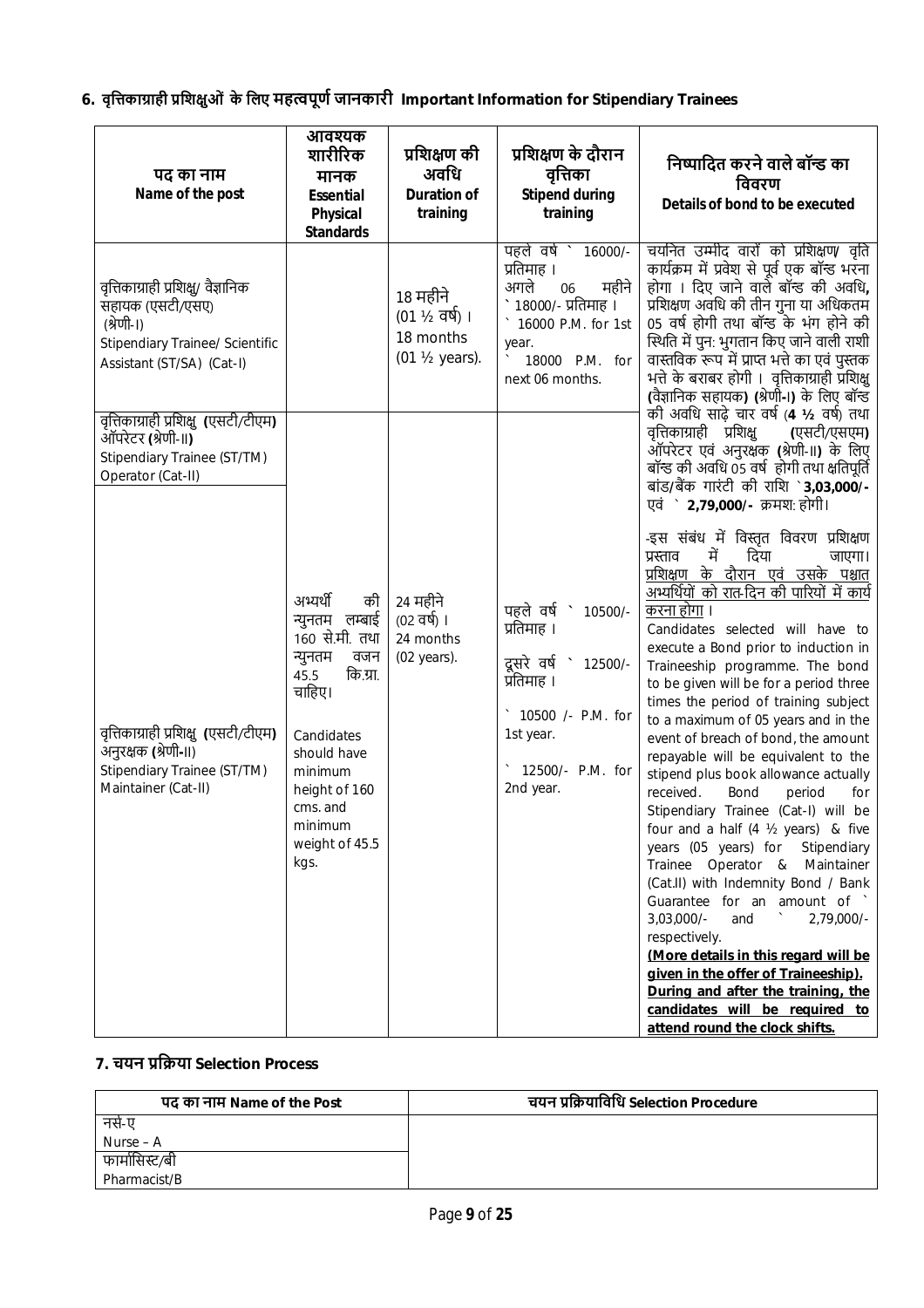| ऑपरेशन थिएटर असिस्टेंट (तकनीशियन/बी)<br>Operation Theatre Assistant (Technician/B)<br>वृत्तिकाग्राही प्रशिक्षु (एसटी/टीएम) अनुरक्षक (श्रेणी-II)<br>Stipendiary Trainee (ST/TM) Maintainer (Cat-II)<br>असिस्टेंट ग्रेड-1(मा.सं.)<br>Assistant Grade-1(HR)<br>असिस्टेंट ग्रेड-1(वि.एवंले.)<br>Assistant Grade-1(F&A)<br>असिस्टेंट ग्रेड-1(सी एण्ड एमएम)<br>Assistant Grade-1(C&MM)<br>स्टेनो ग्रेड-1<br>Steno Grade-1 | लिखित परीक्षा + कौशल परीक्षा<br>लिखित परीक्षा ओएमआर या कंप्यूटर आधारित टेस्ट (सी बी टी) पर आधारित होगी ।<br>Written Examination + Skill Test<br>The written examination will be OMR based or Computer Based Test(CBT)                  |
|---------------------------------------------------------------------------------------------------------------------------------------------------------------------------------------------------------------------------------------------------------------------------------------------------------------------------------------------------------------------------------------------------------------------|----------------------------------------------------------------------------------------------------------------------------------------------------------------------------------------------------------------------------------------|
| वृत्तिकाग्राही प्रशिक्षु (एसटी/टीएम) ऑपरेटर (श्रेणी-।।)<br>Stipendiary Trainee (ST/TM) Operator (Cat-II)                                                                                                                                                                                                                                                                                                            | लिखित परीक्षा<br>लिखित परीक्षा ओएमआर या कंप्यूटर आधारित टेस्ट (सी बी टी) पर आधारित होगी ।<br><b>Written Examination</b><br>The written examination will be OMR based or Computer Based Test(CBT)                                       |
| वृत्तिकाग्राही प्रशिक्ष्/ वैज्ञानिक सहायक (एसटी/एसए)<br>(श्रेणी-।)<br>Stipendiary Trainee/ Scientific Assistant (ST/SA)<br>$(Cat-I)$                                                                                                                                                                                                                                                                                | लिखित परीक्षा + वैयक्तिक साक्षात्कार<br>लिखित परीक्षा ओएमआर या कंप्यूटर आधारित टेस्ट (सी बी टी) पर आधारित होगी ।<br>Written Examination + Personal Interview<br>The written examination will be OMR based or Computer Based Test (CBT) |

 $\overline{\text{C}}$ प्पणी: अंतिम पैनल में स्थान पाने के लिए अभ्यर्थी को निर्धारित चयन प्रक्रिया का प्रत्येक चरण उत्तीर्ण करना होगा | **NOTE:** CANDIDATES HAVE TO QUALIFY AT EACH STAGE OF PRESCRIBED SELECTION PROCESS FOR FINAL EMPANELMENT.

## **7.1 पेरामेिडकल पदों के िलए चयन ŮिŢयाSelection Process for Paramedical Posts**

## **नसŊ-ए,ऑपरेशन िथएटर अिसːŐट (तकनीिशयन/बी), फामाŊिसː/बी Nurse – A,Operation Theatre Assistant (Technician/B), Pharmacist/B िलİखत परीƗा Written Examination** लिखित परीक्षा ओएमआर या कंप्यूटर आधारित टेस्ट (सी बी टी) पर होगी The written examination will be OMR based or Computer Based Test(CBT) लिखित परीक्षा दो चरणों में होगी The Written Examination will be in two stages

**चरण –1**-Ůारंिभक परीƗा (अविध 1 घंटा) **Stage-1**- Preliminary Test (1 Hour Duration)

**चरण –2**-एडवां̾ड परीƗा (अविध 2 घंटे) **Stage-2**- Advanced Test (2 Hours Duration)

**चरण -1** – प्रारंभिक परीक्षा : यह अभ्यर्थियों को शार्ट लिस्ट करने के लिए एक छंटनी परीक्षा होगी। छंटनी परीक्षा का प्रारूप कॉमन होगा तथा निम्नलिखित प्रारूप में होगा :

**Stage-1** – Preliminary Test: It will be a screening examination to be held to shortlist candidates. The format of screening examination shall be common and will be in following format:

**1.** (अ) **01 (एक)घंटे** की परीक्षा में निम्न अनुपात में बहुविकल्पी प्रकार (4 उत्तरों के विकल्प) के कुल 50 **प्रश्न** होंगे :

(a) Examination will comprise of **50 multiple choice questions** (Choice of four answers) of **01 (one) hour** duration in the following proportion:

| गणित Mathematics                   | 20 贝别 Ouestions |
|------------------------------------|-----------------|
| विज्ञान Science                    | 20 贝别 Ouestions |
| सामान्य जागरूकता General Awareness | 10 贝别 Ouestions |

(ब) प्रत्येक सही उत्तर के लिए 03 (तीन) अंक प्रदान किए जाएँगे और गलत उत्तर के लिए 01 (एक) अंक काटा जाएगा|

(b) 03 (Three) marks to be awarded for each correct answer and 01 (one) mark to be deducted for each incorrect answer.

(स) उपलब्ध संसाधनों के आधार पर एकल/बहुसत्रों में परीक्षा आयोजित की जाएगी|

(c) Tests may be conducted in single/multiple sessions depending upon logistics requirements.

**2. अर्हता मानक :** अर्हता मानक निम्नानुसार होंगे :

**Qualifying Standards :** The qualifying standards shall be as follows:

**सामाɊ ŵेणी (अनारिƗत) / ईडɲूएस -** 40% अंक **General Category (UR)/EWS** – 40% marks **अजा/अजजा/अपिव/बे.नि.** – 30% अंक (यदि संबंधित आरक्षित श्रेणी में रिक्ति उपलब्ध हो तो, लागू)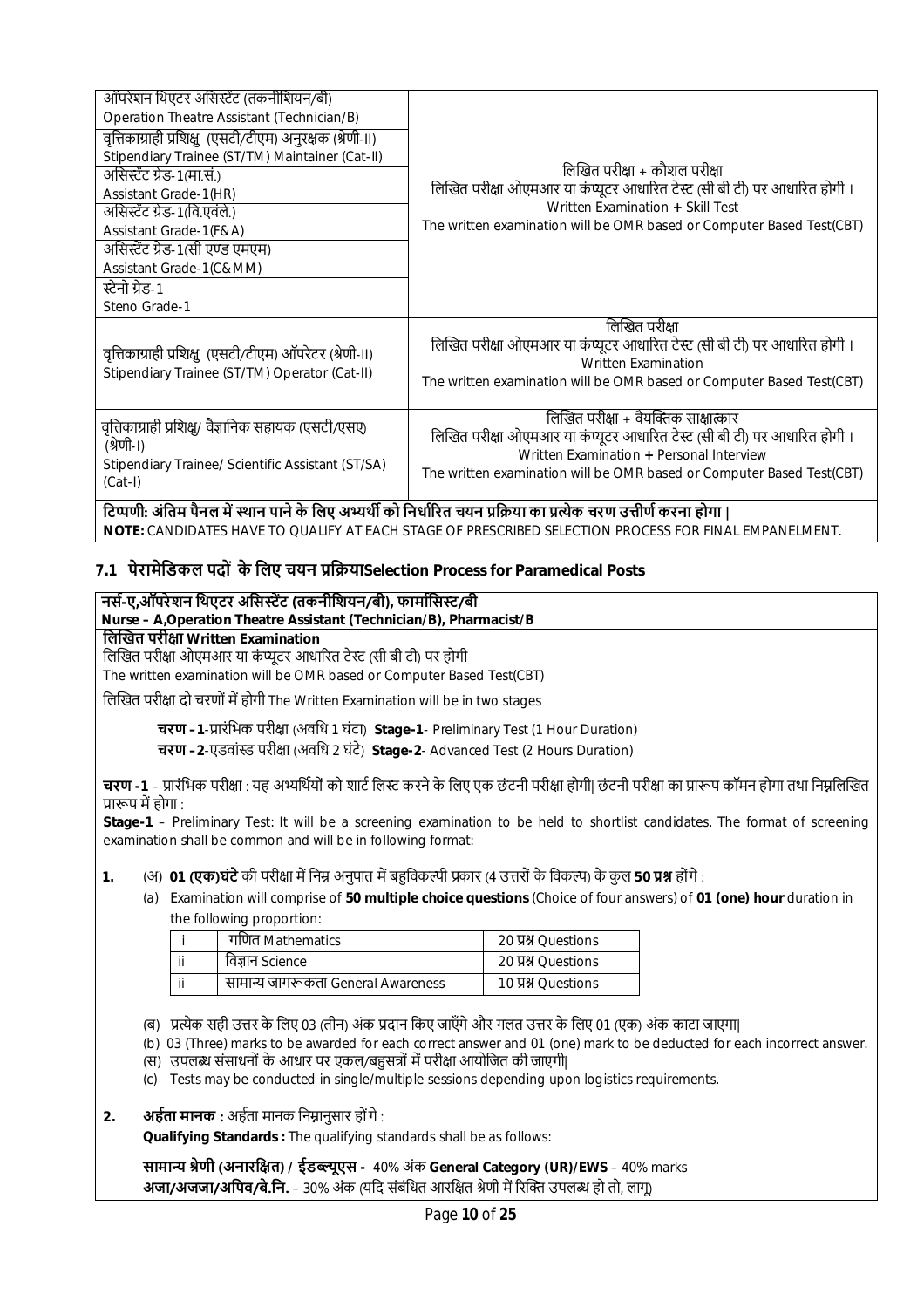**SC/ST/OBC/PwBD** – 30% marks (applicable if vacancy exists in relevant reserved category).

तदनुसार, 30% से कम अंक पाने वाले सामान्य / ईडब्ल्यूएस श्रेणी के तथा 20% से कम अंक पाने वाले **अजा/अजजा/अपिव/बे.नि.** श्रेणी के अभ्यर्थी चरण-3 के लिए बाहर हो जाएँगे।

Accordingly, the General Candidates/EWS < 40% marks and the candidates belonging to SC/ST/OBC/PwBD with < 30% marks will be screened out for Stage-2.

## **चरण-2** – **एडवां̾ड परीƗा [परीƗा 02 (दो) घंटे अविध की होगी]**

## **Stage-2 – Advanced Test [Test will be of 02 (two) hours duration]**

- **1.** (a) चरण-I में चुने गए सभी अभ्यर्थियों की उनके संबंधित ट्रेड में एक एडवांस्ड परीक्षा ली जाएगी|
	- All candidates screened in Stage-1 to undertake an advanced test in their respective trade applicable for the post. (b) परीक्षा की अवधि 02 (दो) घंटे होगी।
		- The Test will be of 02 (two) hours duration.
	- (c) प्रश्नों का स्तर उनके द्वारा उत्तीर्ण शैक्षणिक/प्रोफेशनल/तकनीकी योग्यता के अनुरूप होगा|
		- The level of questions will be related to their qualifying academic / professional / technical qualification.
	- (d) परीक्षा में बहुविकल्पी प्रकार (4 उत्तरों के विकल्प) के कुल 50 प्रश्न होंगे, जिसमें प्रत्येक सही उत्तर के लिए 03 (तीन) अंक प्रदान किए जाएँगे और गलत उȅर के िलए 01 (एक) अंक काटा जाएगा| The Test will comprise 50 Multiple choice questions (Choice of four answers) with 03 (Three) marks to be awarded for each correct answer and 01 (one) mark to be deducted for each incorrect answer.

## **2. अर्हता मानक :** अर्हता मानक निम्नानुसार होंगे :

 **Qualifying Standards:** The qualifying standards shall be as follows: **(**अ**) सामाɊ ŵेणी (अनारिƗत) / ईडɲूएस -** 30% अंक

- **(a) General Category (UR)/EWS** 30% marks.
- **(ब) अजा/अजजा/अपिव/बे.नि.** 20% अंक (यदि संबंधित आरक्षित श्रेणी में रिक्ति उपलब्ध हो तो, लागू)
- **(b) SC/ST/OBC/PwBD** 20% marks (applicable if vacancy exist in relevant reserved category).

तदनुसार, <30% अंक पाने वाले सामाɊ ŵेणी**/ ईडɲूएस** के एवं <20% अंक पाने वाले **अजा/अजजा/अिपव/बे.िन.** ŵेणी के अɷथŎ छं टन में चरण-3 के लिए बाहर हो जाएँगे।

Accordingly, the General Candidates/EWS <30% marks and the candidates belonging to SC/ST/OBC/PwBD with <20% marks will be screened out for Stage-3.

- 3. चरण-2 की परीक्षा के पश्चात केवल चरण-2 में प्राप्त अंकों के आधार पर एक योग्यता-कम सूची तैयार की जाएगी। A merit list of candidates will be prepared after Stage-2 based upon scores obtained in Stage-2 only.
- **4.** समान अंक होने की स्थिति में, योग्यता क्रम सूची में स्थिति का निर्धारण करने के लिए क्रम से निम्नलिखित मापदंड अपनाए जाएँगे :-

In the event of a tie, following criteria shall be adopted in sequence for deciding position in merit list:

- (a) चरण -2 में कम ऋणात्मक अंक पाने वाले अभ्यर्थियों को योग्यता क्रम सूची में ऊपर रखा जाएगा| Candidates with lower negative marks in Stage-2 to be placed higher on the merit list.
- (b) चरण -1 में अधिक अंक पाने वाले अभ्यर्थियों को योग्यता क्रम सूची में ऊपर रखा जाएगा| Candidates with higher marks in Stage-1 to be placed higher on the merit list.
- (c) चरण -1 में कम ऋणात्मक अंक पाने वाले अभ्यर्थियों को योग्यता क्रम सूची में ऊपर रखा जाएगा। Candidates with lower negative marks in Stage-1 to be placed higher on the merit list.
- (d) चरण -1 में गणित विषय में अधिक धनात्मक अंक पाने वाले अभ्यर्थियों को योग्यता क्रम सूची में ऊपर रखा जाएगा। Candidates with higher positive marks in mathematics in Stage-1 is placed higher.
- (e) चरण -1 में विज्ञान विषय में अधिक धनात्मक अंक पाने वाले अभ्यर्थियों को योग्यता क्रम सूची में ऊपर रखा जाएगा| Candidates with higher positive marks in Science in Stage-1 is placed higher.
- (b) अभ्यर्थियों को प्रारंभिक एवं एडवांस्ड परीक्षा एक ही दिन में देनी होगी| प्रारंभिक परीक्षा प्रातःकालीन सत्र में एवं चरण -2 के लिए चयनित अभ्यर्थियों के लिए एडवांस्ड परीक्षा अपराह्न/सांयकालीन सत्र में आयोजित की जाएगी| Candidates to undertake the Preliminary and Advance Test on the same day. Preliminary Test may be carried out in the morning session and the advance test for candidates screened in for **Stage-2** to be carried out in the afternoon/evening session.

## **चरण 3 : कौशल परीƗा Stage 3 : Skill Test**

1. चरण -2 के पश्चात तैयार की गई योग्यता क्रम सूची के आधार पर प्रत्येक टेड के अभ्यर्थियों को कौशल परीक्षा के लिए शार्ट लिस्ट किया जाएगा|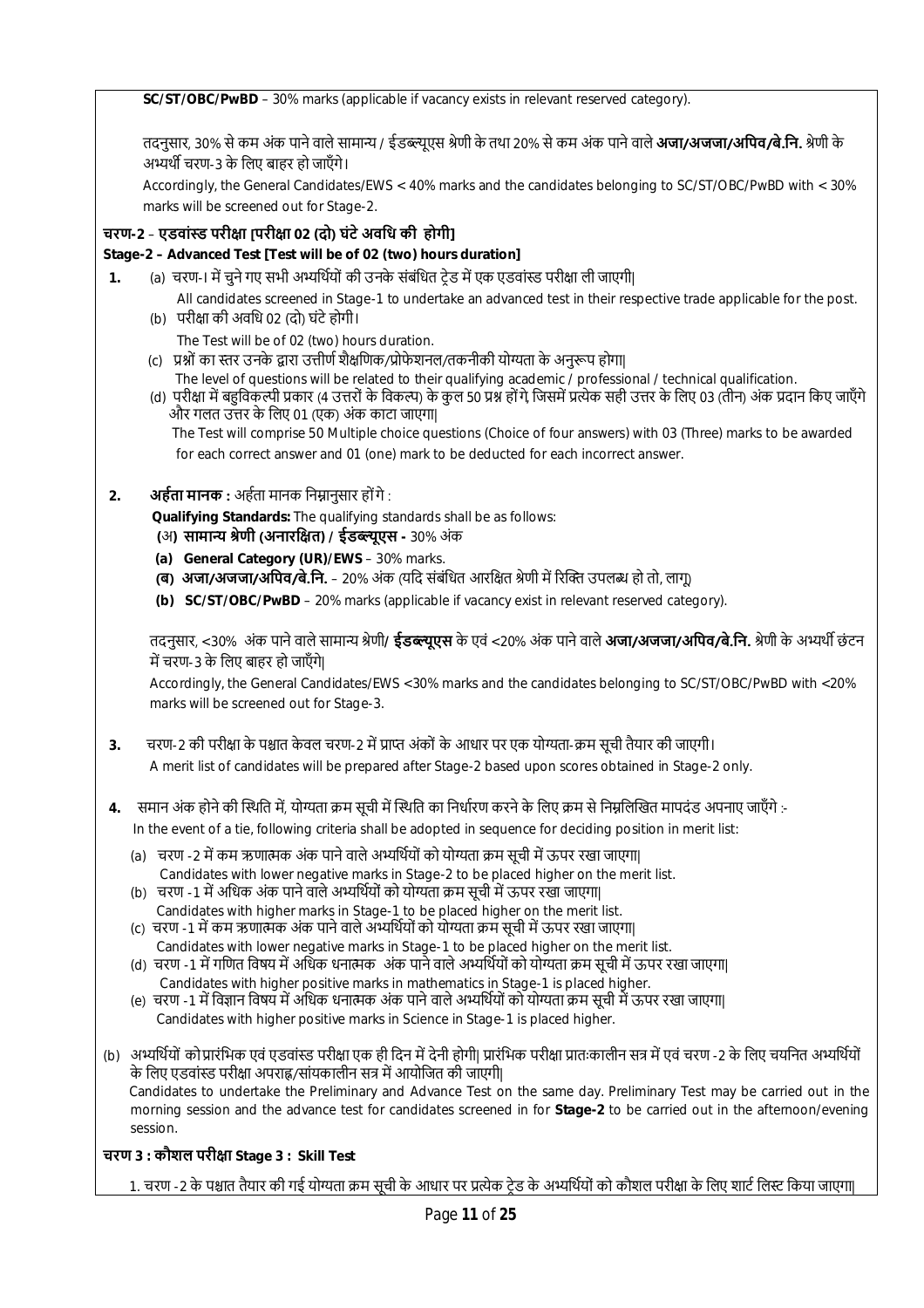Based upon the merit list prepared after Stage-2, candidates in each trade will be shortlisted for Skill Test.

- 2. कौशल परीक्षा केवल अर्हक प्रकति की होगी जिसके आधार पर आगे जाना है/नहीं जाना है,का निर्णय होगा। The skill test will be of qualifying nature only on Go / No Go basis.
- 3. कौशल परीक्षा के लिए शोर्ट लिस्ट किए गए अभ्यर्थियों की संख्या चरण -2 के लिए योग्य अभ्यर्थियों की संख्या पर निर्भर करेगी परन्त यह प्रत्येक पद में रिक्तियों की संख्या के 5 गुणा से ज्यादा नहीं होगी तथापि टाई होने की स्थिति में कौशल परीक्षा के लिए शोर्ट लिस्ट किए गए अभ्यर्थियों की संख्या 5 गुना से अधिक हो सकती है।

The number of candidates shortlisted for Skill Test would depend upon the number of candidates qualifying for Stage-2 but will not exceed 5 times the number of vacancies for each post. However, in case of tie the number of candidates to be shortlisted for Skill Test may exceed the limit of 5 times.

4. कौशल परीक्षा उत्तीर्ण करने वाले अभ्यर्थियों को शोर्ट लिस्ट कर चरण-2 में अर्जित अंकों के आधार पर योग्यता क्रम में पैनल में रखा जाएगा| Candidates clearing the Skill Test to be shortlisted and empanelled in order of merit based on marks secured in Stage-2.

## **7.2 वृिȅकाŤाही ŮिशƗु(ŵेणी-I एवं II) के िलए चयन ŮिŢया Selection Process for Stipendiary Trainees (Category-I & II)**

## **a) वृिȅकाŤाही ŮिशƗु/ वैǒािनक सहायक (एसटी/एसए) (ŵेणी-I) Stipendiary Trainee/ Scientific Assistant (ST/SA) (Cat-I)**

#### **िलİखत परीƗा एवं वैयİƅक साƗा̝ कार Written Examination & Personal Interview**

लिखित परीक्षा ओएमआर या कंप्यूटर आधारित टेस्ट (सी बी टी) पर होगी The written examination will be OMR based or Computer Based Test(CBT)

**1. िलİखत परीƗा Written Examination** (अविध 2 घंटा) - (2 Hour Duration)

## (a) **02 (दो) घंटे** की परीक्षा में निम्न अनुपात में बहुविकल्पी प्रकार (4 उत्तरों के विकल्प) के कुल 120 **प्रश्न** होंगे :

 Examination will comprise **120 multiple choice questions** (Choice of four answers) of **02 (Two) hour** duration in the following proportion:

| भाग-1            |                                          | अंग्रेजी English                          | 20 贝别 Questions |
|------------------|------------------------------------------|-------------------------------------------|-----------------|
| Part-I           | ii<br>सामान्य जागरूकता General Awareness |                                           | 20 贝别 Questions |
|                  | iii                                      | मात्रात्मक अभिरूचिच Quantitative Aptitude | 20 贝别 Ouestions |
| भाग-2<br>Part-II | iv                                       | संबंधित विधा Respective Discipline        | 60 Y MOuestions |

- (b) प्रत्येक सही उत्तर के लिए 03 (तीन) अंक प्रदान किए जाएँगे और गलत उत्तर के लिए 01 (एक) अंक काटा जाएगा।
- 03 (Three) marks to be awarded for each correct answer and 01 (one) mark to be deducted for each incorrect answer. (c) उपलब्ध संसाधनों के आधार पर एकल/बहसत्रों में परीक्षा आयोजित की जाएगी|
- Tests may be conducted in single/multiple sessions depending upon logistics requirements.

## 2. **अर्हता मानक :** अर्हता मानक निम्रानसार होंगे :

 **Qualifying Standards :** The qualifying standards shall be as follows:

**सामाɊ ŵेणी (अनारिƗत) / ईडɲूएस -** 40% अंक **General Category (UR)/EWS** – 40% marks **अजा/अजजा/अपिव/बे.नि.** – 30% अंक (यदि संबंधित आरक्षित श्रेणी में रिक्ति उपलब्ध हो तो, लागू)

**SC/ST/OBC/PwBD** – 30% marks (applicable if vacancy exist in relevant reserved category).

तदनुसार, 40% सेकम अंक पाने वाले **सामाɊ / ईडɲूएस ŵेणी** के अɷथŎ तथा 30% से कम अंक पाने वाले **अजा/अजजा/अिपव/बे.िन.** <u>श्रेणी के अभ्यर्थी वैयक्तिक साक्षात्कार से बाहर हो जाएँगे।</u>

Accordingly, the **General Candidates/EWS <40%** marks and the candidates belonging to **SC/ST/OBC/PwBD with**  <30% marks will be screened out for Personal Interview.

वैयक्तिक साक्षात्कार हेत शार्टलिस्ट किए गए अभ्यर्थियों की संख्या वैयक्तिक साक्षात्कार हेतु अर्ह/योग्य अभ्यर्थियों की संख्या पर निर्भर करेगी परंतु यह संख्या प्रत्येक पद हेतु आरक्षित एवं अनारक्षित अधिसूचित रिक्तियों की संख्या के 5 गुना से अधिक नहीं होगी। यदि पर्याप्तसंख्या में अभ्यर्थी उपलब्ध नहीं होते हैं, तो ही केवल उस श्रेणी में अहं हुए अन्य अभ्यर्थियों का साक्षात्कार लिया जाएगा एवं अन्य वर्गो में अहं अभ्यर्थियों में उन्हें समायोजित नहीं किया जाएगा तथापि टाई होने की स्थिति में साक्षात्कार लिए जाने वाले अभ्यर्थियों की संख्या 5 गुना से अधिक हो सकती है।

The number of candidates shortlisted for Personal Interview would depend upon the number of candidates qualifying for Personal Interview but will not exceed 5 times the number of vacancies notified in all reserved and unreserved categories for each post. In case adequate numbers of candidates are not available, then only other candidates qualified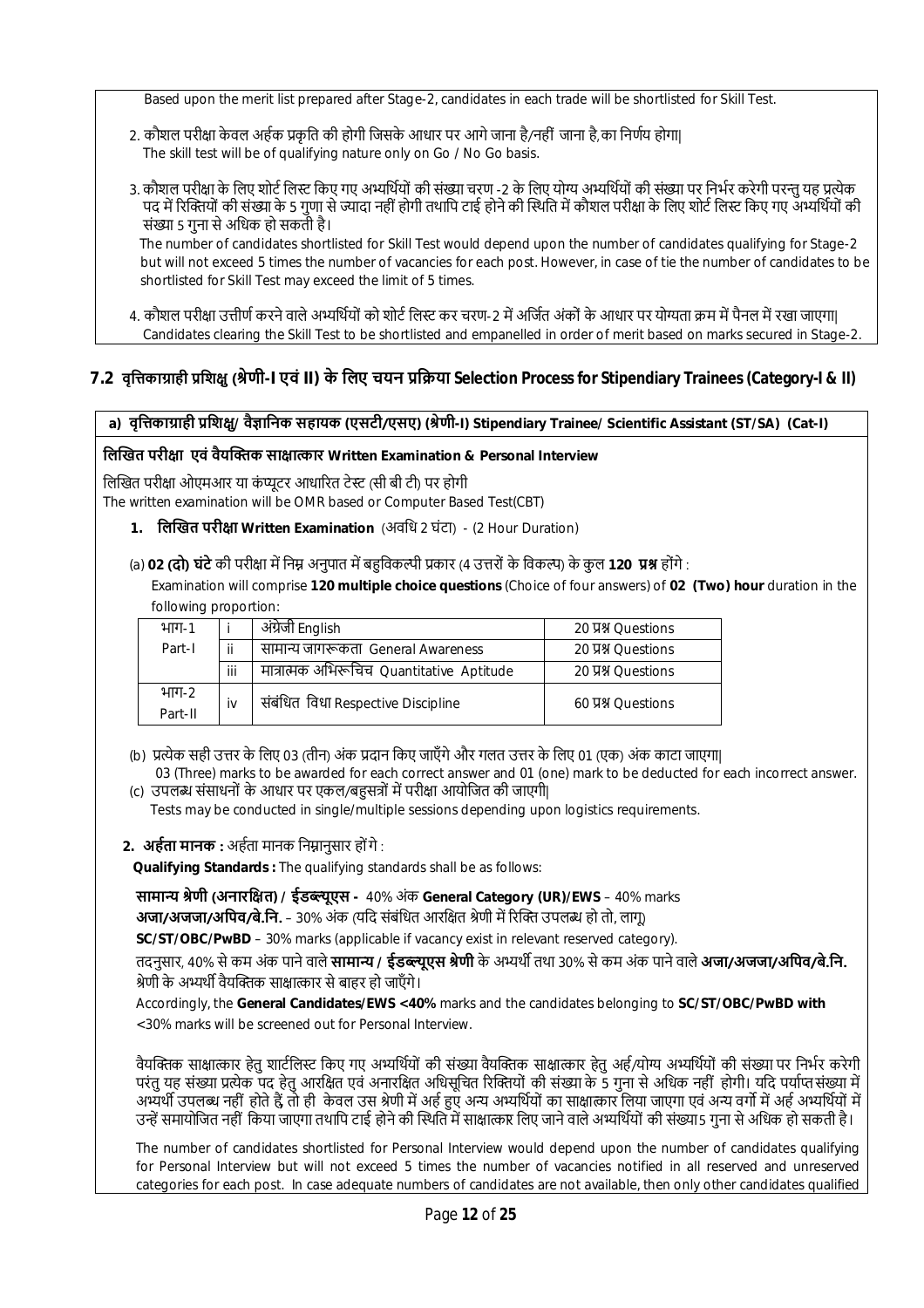in the same category will be interviewed and will not be adjusted from candidates qualified in other categories. However, in case of tie the number of candidates to be Interviewed may exceed the limit of 5 times.

- 3. लिखित परीक्षा के पश्चात एक योग्यता-क्रम सूची केवल लिखित परीक्षा में प्राप्त अंकों के आधार पर तैयार की जाएगी। A merit list of candidates will be prepared after written examination based upon scores obtained in written examination only.
- **4.** समान अंक होने की स्थिति में, योग्यता क्रम सूची में स्थिति का निर्धारण करने के लिए क्रम से निम्नलिखित मापदंड अपनाए जाएँगे :- In the event of a tie, following criteria shall be adopted in sequence for deciding position in merit list:
	- $\triangleright$  लिखित परीक्षा में अधिक धनात्मक अंक (ओवरऑल) पाने वाले अभ्यर्थियों को योग्यता क्रम सूची में ऊपर रखा जाएगा| Candidates with higher positive marks (overall) in written examination will be placed higher on the merit list.
	- िलिखित परीक्षा के भाग II में अधिक अंक पाने वाले अभ्यर्थियों को योग्यता क्रम सूची में ऊपर रखा जाएगा| Candidates with higher marks in Part-II of Written examination will be placed higher on the merit list.
	- $>$  लिखित परीक्षा के भाग II में कम ऋणात्मक अंक पाने वाले अभ्यर्थियों को योग्यता क्रम सूची में ऊपर रखा जाएगा| Candidates with lower negative marks in Part II of written examination will be placed higher on the merit list.
	- अधिक आयु वाले अभ्यर्थियों को योग्यता क्रम सूची में ऊपर रखा जाएगा। Candidates older in age will be placed higher on the merit list.

## **5. वैयİƅक साƗा̝ कार Personal Interview**

- (अ) अभ्यर्थी का अंतिम चयन वैयक्तिक साक्षात्कार में प्रदर्शन के आधार पर होगा । The final selection of the candidate will be based on the performance in Personal interview.
- (ब) साक्षात्कार के लिए अनमति दिए जाने से पर्व अभ्यर्थी के प्रत्यय-पत्रों (दस्तावेजों) को उसकी अभ्यर्थिता के समर्थन में अन्य मूल प्रमाणपत्रों/दस्तावेजों सहित उसके शैक्षिक योग्यताओं, आयु, एससी/एसटी/ओबीसी/ईडब्ल्यूएस/पीडब्ल्यूबीडी (यदि लागू हो तो) प्रमाण-पत्र को उसके मूल दस्तावेजों से सत्यपित किया जाएगा।

 The credentials of the candidate will be verified from the original documents of his/her educational qualifications & Age, SC/ST/OBC/EWS/PwBD certificates (if applicable) in support of his/her candidature including other original certificates/documents before being allowed for the interview.

- (स) दस्तावेजों के सत्यापन में सफल रहने पर ही शॉर्ट लिस्ट किए गए अभ्यर्थियों का वैयक्तिक साक्षात्कार लिया जाएगा। The shortlisted candidates will undergo Personal Interview only on successful completion of Document Verification.
- 6.वैयक्तिक साक्षात्कार में समान अंक होने की स्थिति में, अंतिम चयन सूची में स्थिति का निर्धारण करने के लिए क्रम से निम्नलिखित मापदंड अपनाए जाएँगे :-

 In the event of a tie in Personal Interview, following criteria shall be adopted in sequence for deciding position in Selection list:

- $\triangleright$  लिखित परीक्षा में अधिक अंक पाने वाले अभ्यर्थियों को योग्यता क्रम सूची में ऊपर रखा जाएगा| Candidates with higher marks in written examination will be placed higher on the merit list.
- $>$  अधिक आयु वाले अभ्यर्थियों को योग्यता क्रम सूची में ऊपर रखा जाएगा। Candidates older in age will be placed higher on the merit list.

#### **(b) वृिȅकाŤाही ŮिशƗु** (**एसटी/टीएम**) **ऑपरेटर एवं अनुरƗक** (**ŵेणी**-**II) Stipendiary Trainee (ST/TM) Operator & Maintainer (Cat-II)**

.

- **1. िलİखत परीƗा Written Examination** लिखित परीक्षा ओएमआर या कंप्यूटर आधारित टेस्ट (सी बी टी) पर होगी The written examination will be OMR based or Computer Based Test(CBT) लिखित परीक्षा दो चरणों में होगी The Written Examination will be in two stages **चरण –1**-Ůारंिभक परीƗा (अविध 1 घंटा) **Stage-1**- Preliminary Test (1 Hour Duration) **चरण –2**-एडवां̾ड परीƗा (अविध 2 घंटे) **Stage-2**- Advanced Test (2 Hours Duration)
	- **चरण -1** प्रारंभिक परीक्षा : यह अभ्यर्थियों को शार्ट लिस्ट करने के लिए एक छंटनी परीक्षा होगी| छंटनी परीक्षा का संरूप निम्नानुसार कॉमन होगा :
	- **Stage-1** Preliminary Test: It will be a screening examination to be held to shortlist candidates. The format of screening examination shall be common and will be in following format: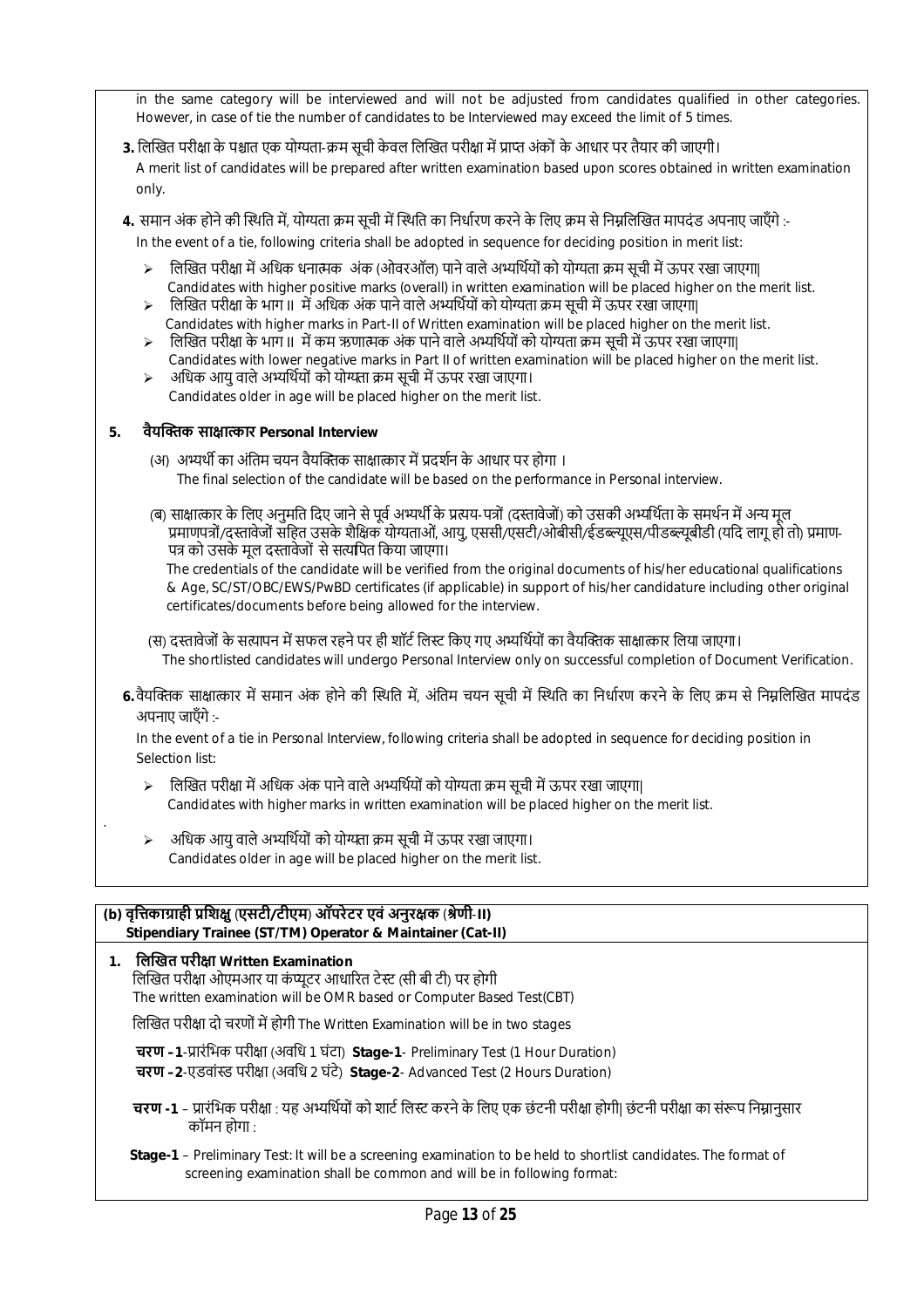**2.** (अ) **01 (एक)घंटे**की परीƗा मŐ िनɻ अनुपात मŐ बŠिवकʙी Ůकार (4 उȅरों के िवकʙ) के कु ल **50 Ůʲ** होंगे :

Examination will comprise **50 multiple choice questions** (Choice of four answers) of **01 (one) hour** duration in the following proportion:

|     | गणित Mathematics                   | 20 प्रश्न Ouestions |  |  |
|-----|------------------------------------|---------------------|--|--|
| ij  | विज्ञान Science                    | 20 YX Ouestions     |  |  |
| iii | सामान्य जागरूकता General Awareness | 10 贝别 Questions     |  |  |

- (ब) प्रत्येक सही उत्तर के लिए 03 (तीन) अंक प्रदान किए जाएँगे और गलत उत्तर के लिए 01 (एक) अंक काटा जाएगा। 03 (Three) marks to be awarded for each correct answer and 01 (one) mark to be deducted for each incorrect answer.
- (स) उपलब्ध संसाधनों के आधार पर एकल/बहुसत्रों में परीक्षा आयोजित की जाएगी| Tests may be conducted in single/multiple sessions depending upon logistics requirements.
- 3. **अर्हता मानक :** अर्हता मानक निम्नानुसार होंगे :

**Qualifying Standards :** The qualifying standards shall be as follows:

**सामाɊ ŵेणी (अनारिƗत) / ईडɲूएस -** 40% अंक **General Category (UR)/EWS** – 40% marks **अजा/अजजा/अपिव/बे.नि.** – 30% अंक (यदि संबंधित आरक्षित श्रेणी में रिक्ति उपलब्ध हो तो, लागू) **SC/ST/OBC/PwBD** – 30% marks (applicable if vacancy exists in relevant reserved category). तदनुसार, 40% सेकम अंक पाने वाले **सामाɊ /ईडɲूएस** ŵेणी के तथा 30% सेकम अंक पाने वाले **अजा/अजजा/अिपव/ बे.िन.** ŵेणी के अभ्यर्थी छंटनी में चरण-2 की परीक्षा से बाहर हो जाएँगे। Accordingly, the General Candidates/EWS < 40% marks and the candidates belonging to SC/ST/OBC/PwBD with < 30% marks will be screened out for Stage-2.

## **चरण-2** – **एडवां̾ड परीƗा [परीƗा 02 (दो) घंटे अविध की होगी]**

## **Stage-2 – Advanced Test [Test will be of 02 (two) hours duration]**

- **4.** (अ) चरण-I में चूने गए सभी अभ्यर्थियों की उनके संबंधित टेड में एक एडवांस्ड परीक्षा ली जाएगी| All candidates screened in Stage-1 to undertake an advanced test in their respective trade applicable for the post.
	- (ब) परीक्षा की अवधि 02 (दो) घंटे होगी।
		- The Test will be of 02 (two) hours duration.
	- (स) प्रश्नों का स्तर उनके द्रारा उत्तीर्ण शैक्षणिक/प्रोफेशनल/तकनीकी योग्यता के अनुरूप होगा|
		- The level of questions will be related to their qualifying academic / professional / technical qualification.
	- (द) परीक्षा में बहुविकल्पी प्रकार (4 उत्तरों के विकल्प) के कुल 50 प्रश्न होंगे, जिसमें प्रत्येक सही उत्तर के लिए 03 (तीन) अंक प्रदान किए जाएँगे और गलत उȅर के िलए 01 (एक) अंक काटा जाएगा|

 The Test will comprise 50 Multiple choice questions (Choice of four answers) with 03 (Three) marks to be awarded for each correct answer and 01 (one) mark to be deducted for each incorrect answer.

5. **अर्हता मानक :** अर्हता मानक निम्नानुसार होंगे :

**Qualifying Standards:** The qualifying standards shall be as follows:

- (अ) **सामाɊ ŵेणी (अनारिƗत) / ईडɲूएस -** 30% अंक
	- **General Category (UR)/EWS** 30% marks.

(ब) **अजा/अजजा/अपिव/बे.नि.** – 20% अंक (यदि संबंधित आरक्षित श्रेणी में रिक्ति उपलब्ध हो तो, लागू)

**SC/ST/OBC/PwBD** – 20% marks (applicable if vacancy exist in relevant reserved category).

## तदनुसार, <30% अंक पाने वाले **सामान्य श्रेणी/ ईडब्ल्यूएस** के एवं <20% अंक पाने वाले **अजा/अजजा/अपिव/बे.नि.** श्रेणी के अभ्यर्थी छंटनी में चरण-3 के लिए बाहर हो जाएँगे।

Accordingly, the General Candidates/EWS <30% marks and the candidates belonging to SC/ST/OBC/PwBD with <20% marks will be screened out for Stage-3.

- **6.** चरण-2 के पश्चात एक योग्यता-क्रम सूची केवल चरण-2 में प्राप्त अंकों के आधार पर तैयार की जाएगी| A merit list of candidates will be prepared after Stage-2 based upon scores obtained in Stage-2 only.
- **7.** समान अंक होने की स्थिति में, योग्यता क्रम सूची में स्थिति का निर्धारण करने के लिए क्रम से निम्नलिखित मापदंड अपनाए जाएँगे :-In the event of a tie, following criteria shall be adopted in sequence for deciding position in merit list:

(अ) चरण -2 में कम ऋणात्मक अंक पाने वाले अभ्यर्थियों को योग्यता क्रम सूची में ऊपर रखा जाएगा| Candidates with lower negative marks in Stage-2 to be placed higher on the merit list.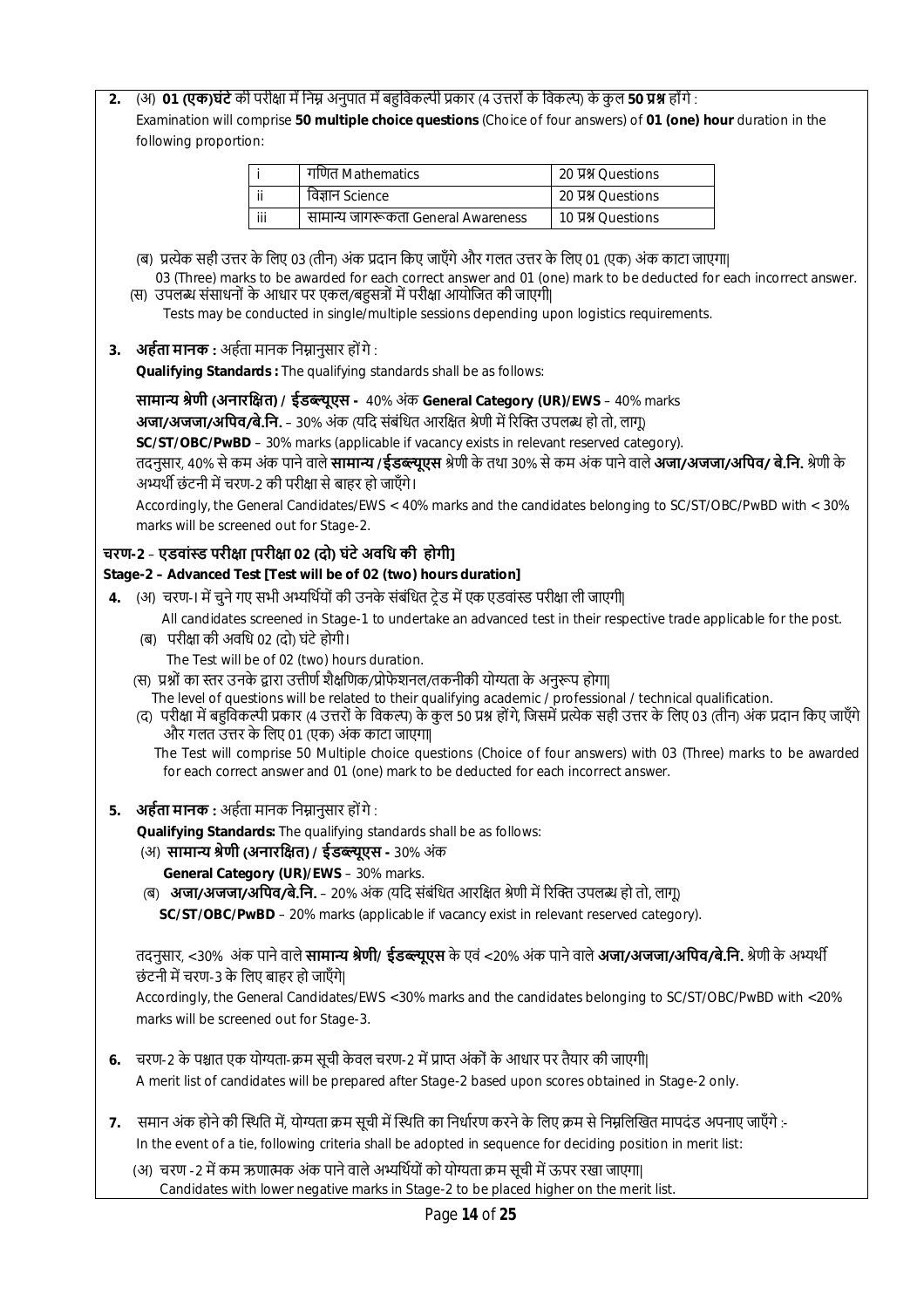- (ब) चरण -1 में अधिक अंक पाने वाले अभ्यर्थियों को योग्यता क्रम सूची में ऊपर रखा जाएगा| Candidates with higher marks in Stage-1 to be placed higher on the merit list.
- (स) चरण -1 में कम ऋणात्मक अंक पाने वाले अभ्यर्थियों को योग्यता क्रम सची में ऊपर रखा जाएगा| Candidates with lower negative marks in Stage-1 to be placed higher on the merit list.
- (द) चरण -1 में गणित विषय में अधिक धनात्मक अंक पाने वाले अभ्यर्थियों को योग्यता क्रम सची में ऊपर रखा जाएगा। Candidates with higher positive marks in mathematics in Stage-1 to be placed higher.
- (ध) चरण -1 में विज्ञान विषय में अधिक धनात्मक अंक पाने वाले अभ्यर्थियों को योग्यता क्रम सूची में ऊपर रखा जाएगा| Candidates with higher positive marks in Science in Stage-1 to be placed higher.
- 8. अभ्यर्थियों को प्रारंभिक एवं एडवांस्ड परीक्षा एक ही दिन में देनी होगी| प्रारंभिक परीक्षा प्रातःकालीन सत्र में एवं चरण -2 के लिए चयनित अभ्यर्थियों के लिए एडवांस्ड परीक्षा अपराह्न/सांयकालीन सत्र में आयोजित की जाएगी| Candidates to undertake the Preliminary and Advance Test on the same day. Preliminary Test may be carried out in the morning session and the advance test for candidates screened in for **Stage-2** to be carried out in the afternoon/evening session.

#### **चरण 3 : कौशल परीƗा वृिȅकाŤाही ŮिशƗु** (**एसटी/टीएम**) -**अनुरƗक** (**ŵेणी**-**II) के िलए Stage 3 : Skill Test for the Stipendiary Trainee ( ST/TM) - Maintainer (Cat. II)**

1. चरण -2 के पश्चात तैयार की गई योग्यता क्रम सूची के आधार पर प्रत्येक टेड के अभ्यर्थियों को कौशल परीक्षा के लिए शार्ट लिस्ट किया जाएगा |

Based upon the merit list prepared after Stage-2, candidates in each trade will be shortlisted for Skill Test.

- 2. कौशल परीक्षा केवल अर्हक प्रकृति की होगी जिसके आधार पर आगे जाना है/नहीं जाना है,का निर्णय होगा। The skill test will be of qualifying nature only on Go / No Go basis.
- 3. कौशल परीक्षा के लिए शोर्ट लिस्ट किए गए अभ्यर्थियों की संख्या चरण -2 के लिए योग्य अभ्यर्थियों की संख्या पर निर्भर करेगी परन्त यह प्रत्येक पद में रिक्तियों की संख्या के 5 गुणा से ज्यादा नहीं होगी तथापि टाई होने की स्थिति में कौशल परीक्षा के लिए शोर्ट लिस्ट किए गए अभ्यर्थियों की संख्या 5 गुना से अधिक हो जाएगी।

 The number of candidates shortlisted for Skill Test would depend upon the number of candidates qualifying for Stage-2 but will not exceed 5 times the number of vacancies for each post. However, in case of tie the number of candidates to be shortlisted for Skill Test may exceed the limit of 5 times.

4. कौशल परीक्षा उत्तीर्ण करने वाले अभ्यर्थियों को शोर्ट लिस्ट कर चरण-2 में अर्जित अंकों के आधार पर योग्यता क्रम में पैनल में रखा जाएगा। Candidates clearing the Skill Test to be shortlisted and empanelled in order of merit based on marks secured in Stage-2.

## **7.3 गैर तकनीकी पदों के िलए चयन ŮिŢया Selection Process for Non-Technical Posts**

following proportion:

| (असिस्टेंट ग्रेड-1(मा.सं.),असिस्टेंट ग्रेड-1(वि.एवंले. ), असिस्टेंट ग्रेड-1,(सी एण्ड एमएम), स्टेनो ग्रेड-1                              |  |  |  |  |
|-----------------------------------------------------------------------------------------------------------------------------------------|--|--|--|--|
| Assistant Grade-1(HR), Assistant Grade-1(F&A), Assistant Grade-1 (C&MM), Steno Grade-1)                                                 |  |  |  |  |
| लिखित परीक्षा Written Examination                                                                                                       |  |  |  |  |
| लिखित परीक्षा ओएमआर या कंप्यूटर आधारित टेस्ट (सी बी टी) पर होगी                                                                         |  |  |  |  |
| The written examination will be OMR based or Computer Based Test(CBT)                                                                   |  |  |  |  |
| लिखित परीक्षा दो चरणों में होगी The Written Examination will be in two stages:                                                          |  |  |  |  |
| चरण -1- प्रारंभिक परीक्षा (अवधि 1 घंटा) Stage-1- Preliminary Test (1 Hour Duration)                                                     |  |  |  |  |
| चरण -2- एडवांस्ड परीक्षा (अवधि 2 घंटे) Stage-2- Advanced Test (2 Hours Duration)                                                        |  |  |  |  |
| चरण-1 –प्रारंभिक परीक्षा Stage-1 –Preliminary Test                                                                                      |  |  |  |  |
| (अ)  अभ्यर्थियों को शोर्ट लिस्ट करने के लिए यह एक छंटनी परीक्षा  होगी  छंटनी परीक्षा का संरूप सभी गैर-तकनीकी संवर्गों के लिए कॉमन<br>1. |  |  |  |  |
| होगा  भर्ती नियमों के अनुरूप स्नातक की न्यूनतम शैक्षणिक योग्यता को ध्यान में रखते हुए प्रश्न स्नातक स्तर के होंगे                       |  |  |  |  |
| It will be a screening examination to be held to shortlist candidates. The format of the screening examination shall<br>(a)             |  |  |  |  |
| be common for all the non-technical cadres. In keeping with the minimum educational qualification of graduation                         |  |  |  |  |
| as per the Recruitment Norms, the questions will be of Graduation level.                                                                |  |  |  |  |
| 01 (एक) घंटे की परीक्षा में 50 बहुवैकल्पिक प्रश्न (चार उत्तर वाले) निम्नलिखित अनुपात में होंगे:<br>(ৰ)                                  |  |  |  |  |
| Examination will consist 50 multiple choice questions (Choice of four answers) of 01 (one) hour duration in the<br>(b)                  |  |  |  |  |

a सामाɊ ǒान एवं सम-सामियक घटनाएँ - 25 Ůʲ Questions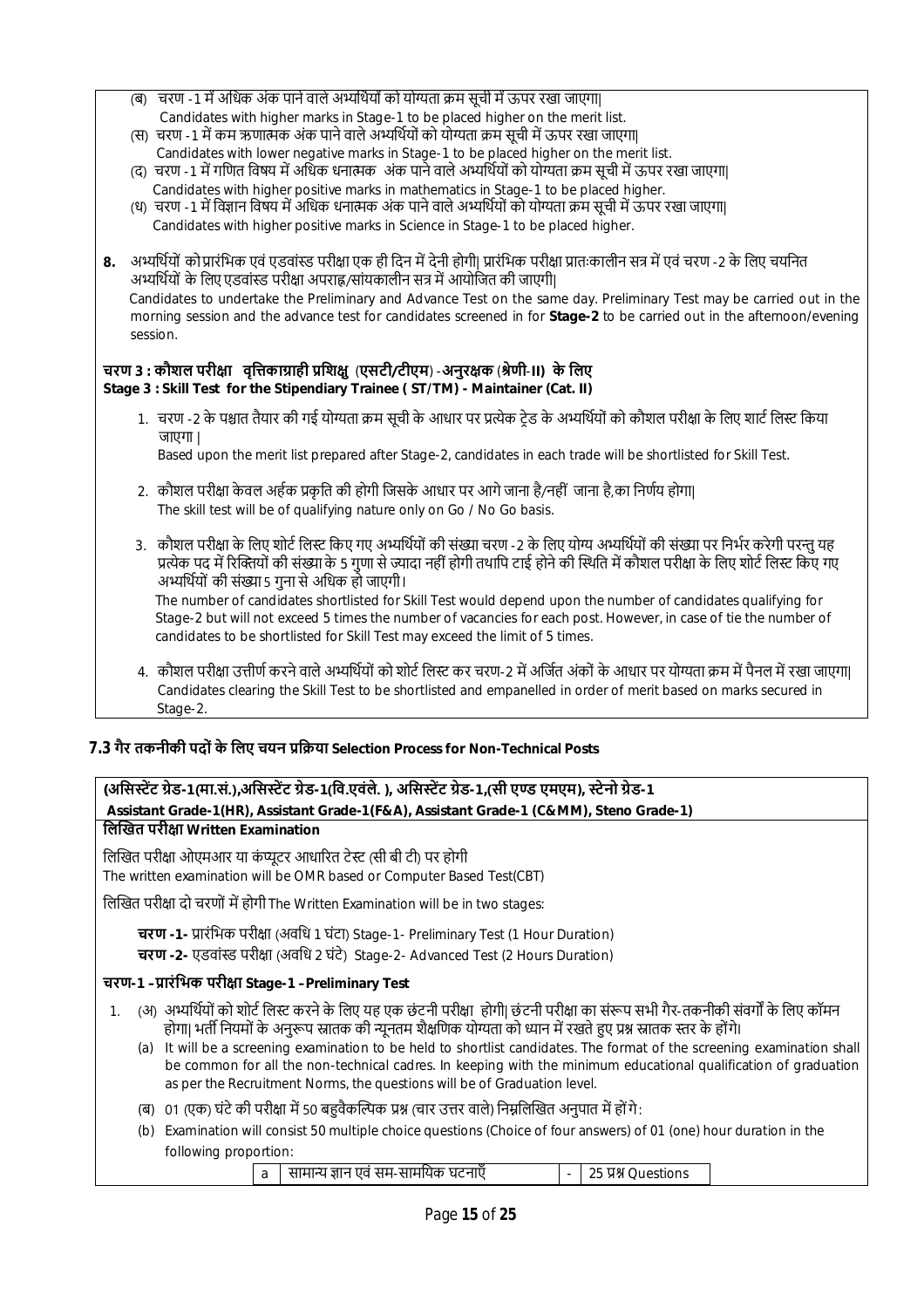|                                                                                                                                                                                                                                                                                                                                                                          |                                                                                                                                                                                                                                                                                                                                                                                                                                                                                                                                                        |         |              | General Knowledge & Current Affairs                                                                                                                                      |  |                     |  |
|--------------------------------------------------------------------------------------------------------------------------------------------------------------------------------------------------------------------------------------------------------------------------------------------------------------------------------------------------------------------------|--------------------------------------------------------------------------------------------------------------------------------------------------------------------------------------------------------------------------------------------------------------------------------------------------------------------------------------------------------------------------------------------------------------------------------------------------------------------------------------------------------------------------------------------------------|---------|--------------|--------------------------------------------------------------------------------------------------------------------------------------------------------------------------|--|---------------------|--|
|                                                                                                                                                                                                                                                                                                                                                                          |                                                                                                                                                                                                                                                                                                                                                                                                                                                                                                                                                        |         | b            | कंप्यूटर ज्ञान Computer Knowledge                                                                                                                                        |  | 15 贝别 Questions     |  |
|                                                                                                                                                                                                                                                                                                                                                                          |                                                                                                                                                                                                                                                                                                                                                                                                                                                                                                                                                        |         | $\mathsf{C}$ | अंग्रेजी English                                                                                                                                                         |  | 10 贝别 Questions     |  |
|                                                                                                                                                                                                                                                                                                                                                                          | (स) उक्त परीक्षा 01 (एक) घंटे की अवधि के लिए होगी जिसमें अधिकतम 150 अंक होंगे <br>The Test will be of 01 (one) hour duration for a maximum 150 marks.<br>(c)<br>(द) प्रत्येक सही उत्तर के लिए 03 (तीन) अंक दिए जाएंगे तथा प्रत्येक गलत उत्तर के लिए 01 (एक) अंक काटा जाएगा <br>03 (Three) marks to be awarded for each correct answer and 01 (one) mark to be deducted for each incorrect<br>(d)                                                                                                                                                       |         |              |                                                                                                                                                                          |  |                     |  |
|                                                                                                                                                                                                                                                                                                                                                                          |                                                                                                                                                                                                                                                                                                                                                                                                                                                                                                                                                        | answer. |              |                                                                                                                                                                          |  |                     |  |
|                                                                                                                                                                                                                                                                                                                                                                          | (e)                                                                                                                                                                                                                                                                                                                                                                                                                                                                                                                                                    |         |              | (ध) उपलब्ध संसाधनों के आधार पर एकल/बहुल सत्रों में परीक्षा आयोजित की जाएगी <br>Tests may be conducted in single/multiple sessions depending upon logistics requirements. |  |                     |  |
| 2.                                                                                                                                                                                                                                                                                                                                                                       | अर्हता मानक: अर्हता मानक निम्न प्रकार हों गेQualifying Standards: The qualifying standards shall be as follows:<br>सामान्य श्रेणी (अनारक्षित) / ईडब्ल्यूएस – 40% अंक General Category (UR)/EWS – 40% marks;<br>अजा/अजजा/अपिव/बे.नि. – 30% अंक (यदि संबंधित आरक्षित श्रेणी में रिक्ति उपलब्ध हो तो, लागू)                                                                                                                                                                                                                                               |         |              |                                                                                                                                                                          |  |                     |  |
|                                                                                                                                                                                                                                                                                                                                                                          |                                                                                                                                                                                                                                                                                                                                                                                                                                                                                                                                                        |         |              | SC/ST/OBC/PwBD - 30% marks (applicable if vacancy exist in relevant reserved category).                                                                                  |  |                     |  |
|                                                                                                                                                                                                                                                                                                                                                                          | तदनुसार, <40% अंक पाने वाले सामान्य श्रेणी/ ईडब्ल्यूएस के एवं <30% अंक पाने वाले अजा/अजजा/अपिव/बे.नि. श्रेणी के अभ्यर्थी छंटनी में चरण-2<br>के लिए बाहर हो जाएँगे।<br>Accordingly, the General Candidates/EWS < 40% marks and the candidates belonging to SC/ST/OBC/PwBD with < 30% marks<br>will be screened out for Stage-2.                                                                                                                                                                                                                         |         |              |                                                                                                                                                                          |  |                     |  |
|                                                                                                                                                                                                                                                                                                                                                                          |                                                                                                                                                                                                                                                                                                                                                                                                                                                                                                                                                        |         |              |                                                                                                                                                                          |  |                     |  |
| 1.                                                                                                                                                                                                                                                                                                                                                                       | चरण-2 – एडवांस्ड परीक्षा Stage-2 –Advanced Test<br>(अ) चरण -1 में चुने गए सभी अभ्यर्थियों की एक एडवांस्ड परीक्षा भी ली जाएगी <br>All candidates screened in Stage-1 to undertake an advanced test.<br>(ब) परीक्षा 02(दो) घंटे की अवधि तथा अधिकतम 150 अंकों की होगी <br>The Test will be of 02 (two) hours duration for a maximum of 150 marks.<br>(स) परीक्षा में 50 बहुवैकल्पिक प्रश्न (चार उत्तर वाले) निम्नलिखित पाठ्यक्रम से होंगे:-<br>The test will comprise 50 Multiple choice questions (Choice of four answers) from the following syllabus:- |         |              |                                                                                                                                                                          |  |                     |  |
|                                                                                                                                                                                                                                                                                                                                                                          |                                                                                                                                                                                                                                                                                                                                                                                                                                                                                                                                                        |         |              |                                                                                                                                                                          |  |                     |  |
|                                                                                                                                                                                                                                                                                                                                                                          |                                                                                                                                                                                                                                                                                                                                                                                                                                                                                                                                                        |         | a            | क्रांटिटेटिव एप्टीट्यूड- 25 प्रश्न<br>Quantitative Aptitude                                                                                                              |  | 25 贝别 Questions     |  |
|                                                                                                                                                                                                                                                                                                                                                                          |                                                                                                                                                                                                                                                                                                                                                                                                                                                                                                                                                        |         | b            | क्रिटिकल रीजनिंग- 25 प्रश्न Critical Reasoning                                                                                                                           |  | 25 प्रश्न Questions |  |
|                                                                                                                                                                                                                                                                                                                                                                          | (द) प्रत्येक सही उत्तर के लिए 03 (तीन) अंक दिए जाएंगे तथा प्रत्येक गलत उत्तर के लिए 01(एक) अंक काटा जाएगा <br>03 (Three) marks to be awarded for each correct answer and 01 (one) mark to be deducted for each incorrect<br>answer.                                                                                                                                                                                                                                                                                                                    |         |              |                                                                                                                                                                          |  |                     |  |
| 2.                                                                                                                                                                                                                                                                                                                                                                       |                                                                                                                                                                                                                                                                                                                                                                                                                                                                                                                                                        |         |              | अर्हता मानक –अर्हता मानक निम्न प्रकार होंगे-                                                                                                                             |  |                     |  |
| Qualifying Standards: The qualifying standards shall be as follows:<br>सामान्य श्रेणी (अनारक्षित) / ईडब्ल्यूएस – 30% अंक) General Category (UR)/EWS – 30% marks<br>अजा/अजजा/अपिव/बे.नि. – 20% अंक  (यदि संबंधित आरक्षित श्रेणी में रिक्ति उपलब्ध हो तो, लागू)<br>SC/ST/OBC/PwBD - 20% marks (applicable if vacancy exist in relevant reserved category).                 |                                                                                                                                                                                                                                                                                                                                                                                                                                                                                                                                                        |         |              |                                                                                                                                                                          |  |                     |  |
| तदनुसार,<30 से कम अंक प्राप्त करने वाले सामान्य श्रेणी <b>/ ईडब्ल्यूएस</b> के अभ्यर्थी तथा <20 से कम अंक प्राप्त करने वाले अजा/अजजा/अपिव/बे.नि.<br>श्रेणी के अभ्यर्थी छंटनी में चरण-3 के लिए बाहर हो जाएँगे <br>Accordingly, the General Candidates/EWS < 30% marks and the candidates belonging to SC/ST/OBC/PwBD with < 20% marks<br>will be screened out for Stage-3. |                                                                                                                                                                                                                                                                                                                                                                                                                                                                                                                                                        |         |              |                                                                                                                                                                          |  |                     |  |
|                                                                                                                                                                                                                                                                                                                                                                          | <u>3.   चरण-2 के पश्चात एक योग्यता क्रम सूची केवल चरण-2 में प्राप्त अंकों के आधार पर तैयार की जाएगी </u>                                                                                                                                                                                                                                                                                                                                                                                                                                               |         |              |                                                                                                                                                                          |  |                     |  |

A merit list of candidates will be prepared after Stage-2 based upon scores obtained in Stage-2 only.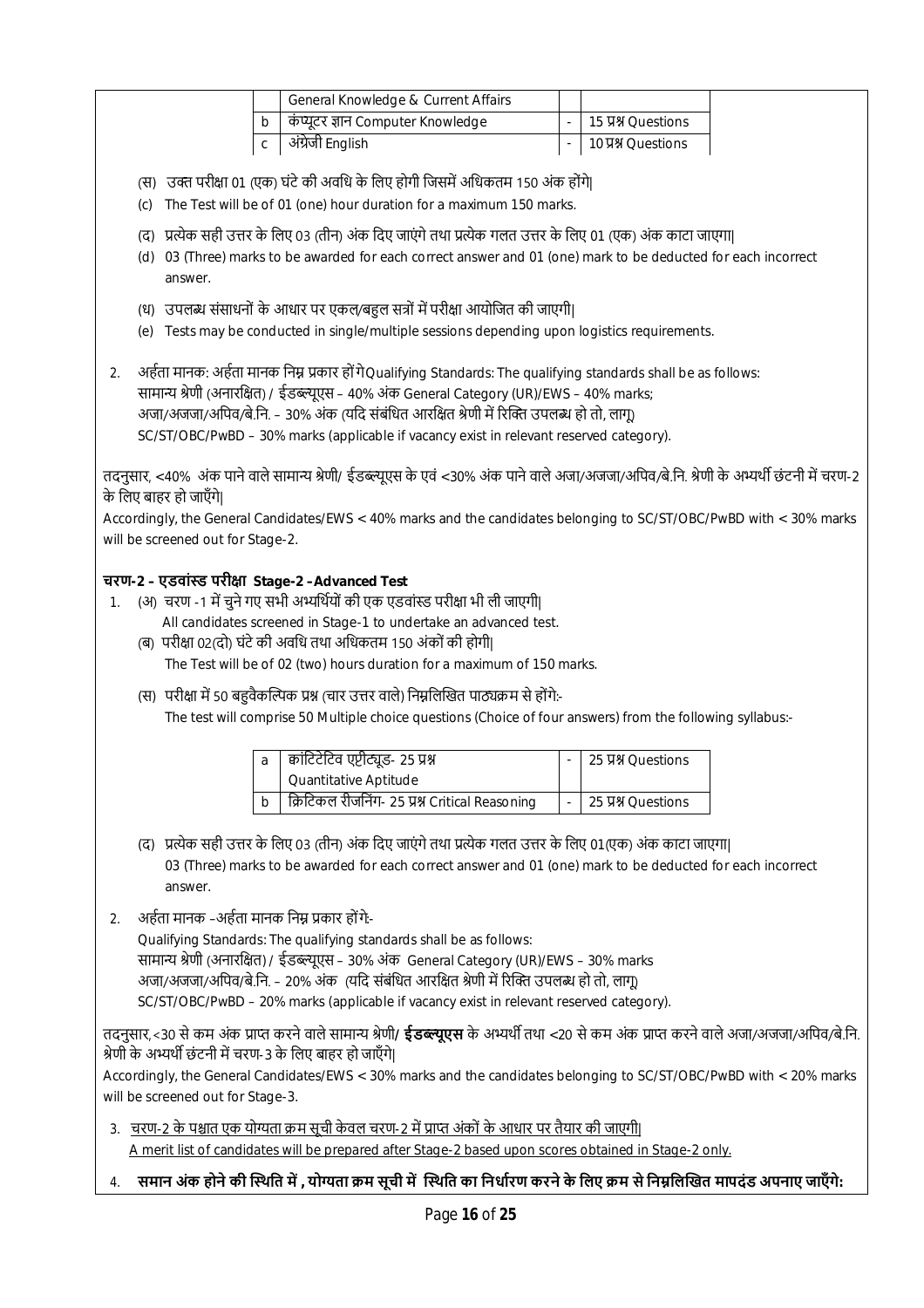#### **In the event of a tie, following criteria shall be adopted in sequence for deciding position in merit list:**

- a) चरण -2 में कम ऋणात्मक अंकों वाले अभ्यर्थियों को योग्यता क्रम सूची में ऊपर रखा जाएगा|
- Candidates with lower negative marks in Stage-2 to be placed higher on the merit list.
- b) चरण -1 में अधिक अंकों वाले अभ्यर्थियों को योग्यता क्रम सूची में ऊपर रखा जाएगा| Candidates with higher marks in Stage-1 to be placed higher on the merit list.
- c) चरण -1 में कम ऋणात्मक अंकों वाले अभ्यर्थियों को योग्यता क्रम सूची में ऊपर रखा जाएगा| Candidates with lower negative marks in Stage-1 to be placed higher on the merit list.
- d) अभ्यर्थियों की जन्म तिथि (अधिक आयु वाले अभ्यर्थियों को योग्यता क्रम सूची में ऊपर रखा जाएगा). Date of birth of the candidates (Candidates older in age will be placed higher on the merit list).
- 5. अभ्यर्थियों को प्रारंभिक एवं एडवांस्ड परीक्षा एक ही दिन में देनी होगी| प्रारंभिक परीक्षा प्रातः कालीन सत्र में तथा चरण-2 के लिए चयनित अभ्यर्थियों के लिए एडवांस्ड परीक्षा अपराह्न/सायं कालीन सत्र में आयोजित की जाएगी |

 Candidates to undertake the Preliminary and Advance Test on the same day. Preliminary Test may be carried out in the morning session and the advance test for candidates screened in for Stage-2 to be carried out in the afternoon/evening session.

## **चरण – 3: कौशल परीƗा Stage-3: Skill Test**

- . चरण -2 के बाद तैयार की गई योग्यता क्रम सूची के आधार पर, अभ्यर्थियों को कौशल परीक्षा के लिए शोर्टलिस्ट किया जाएगा Based upon the merit list prepared after Stage-2, Candidates will be shortlisted for Skill Test.
- 6. कौशल परीक्षा के लिए शोर्ट लिस्ट किए गए अभ्यर्थियों की संख्या चरण -2 के लिए योग्य अभ्यर्थियों की संख्या पर निर्भर करेगी परन्त यह प्रत्येक पद में रिक्तियों की संख्या के 5 गुणा से ज्यादा नहीं होगी तथापि टाई होने की स्थिति में कौशल परीक्षा के लिए शोर्ट लिस्ट किए गए अभ्यर्थियों की संƥा 5 गुना से अिधक हो जाएगी।

 The number of candidates shortlisted for Skill Test would depend upon the number of candidates qualifying for Stage-2 but will not exceed 5 times the number of vacancies for each post. However, in case of tie the number of candidates to be shortlisted for Skill Test may exceed the limit of 5 times.

## **1. अिसːŐट Ťेड -1 हेतुकौशल परीƗा Skill test for Assistant Grade-1**

- i. पर्सनल कंप्यूटर (पीसी) पर अंग्रेजी में टंकण परीक्षा एवं
	- Typewriting Test on Personal Computer (PC) in English; and
- ii. कंप्यूटर दक्षता परीक्षा
	- Computer Proficiency Test
- **2. ːेनो Ťेड-1 हेतु कौशल परीƗा Skill test for Steno Grade-1**
	- i) अंग्रेजी में आशुलिपि परीक्षा Stenography Test in English
	- ii) पर्सनल कंप्यूटर (पीसी) पर अंग्रेजी में टंकण परीक्षा; एवं Typewriting Test on Personal Computer (PC) in English ;and
	- iii) कंप्यूटर दक्षता परीक्षा Computer Proficiency Test

## **हिंदी टंकण /हिंदी आशुलिपि का ज्ञान रखने वाले अभ्यर्थियों को प्राथमिकता दी जाएगी|**

**Preference will be given to those candidates who possess knowledge of Hindi Typing/Hindi Stenography**.

- 3. कौशल परीक्षा केवल अर्हक प्रकृति की होगी जिसके आधार पर आगे जाना/नहीं जाना है का निर्णय होगा| The Skill tests will be of qualifying nature only on Go/No Go basis.
- 6. कौशल परीक्षा को उत्तीर्ण करने वाले अभ्यर्थियों को शोटीलिस्ट कर चरण-2 में अर्जित अंकों के आधार पर बनी योग्यता कम में पैनल में रखा जाएगा|

Candidates clearing the Skill Test to be shortlisted and empanelled in order of merit based on marks secured in Stage-2.

## **7.4 ŮतीƗा सूची (सभी पदों के िलए लागू) Wait List (Applicable for all the posts)**

मुख्य चयन सूची के अभ्यर्थियों की संख्या के समान अभ्यर्थियों की एक प्रतीक्षा सूची तैयार करके प्रदर्शित की जाएगी तथा चयन सूची में से किसी अभ्यर्थी के उस पद पर कार्य ग्रहण हेतु दिए गए निर्धारित समय के अंदर यदि कार्य ग्रहण न करने के कारण पद रिक्त हो जाता है अथवा अभ्यर्थी उक्त पद पर कार्य ग्रहण कर लेता है और कार्यग्रहण की तारीख से एक वर्ष के अंदर त्याग पत्र दे देता है या उसकी मृत्यू हो जाती है, यदि उस समय तक कोई नया पेनल उपलब्ध नहीं है, तब प्रतीक्षा सूची प्रचालित की जाएगी । तथापि, वह प्रतीक्षा सूची एक वर्ष के बाद या ऐसी भर्ती की अधिसूचना के पश्चात, जो भी पहले हो, प्रभावी नहीं होगी ।

A wait list containing equal number of candidates as in the select main list shall be prepared, displayed and operated only in the event of occurrence of a vacancy caused by non-joining of the candidate from the select list within the stipulated time allowed for joining the post or where a candidate joins the post but resigns or dies within a period of one year from the date of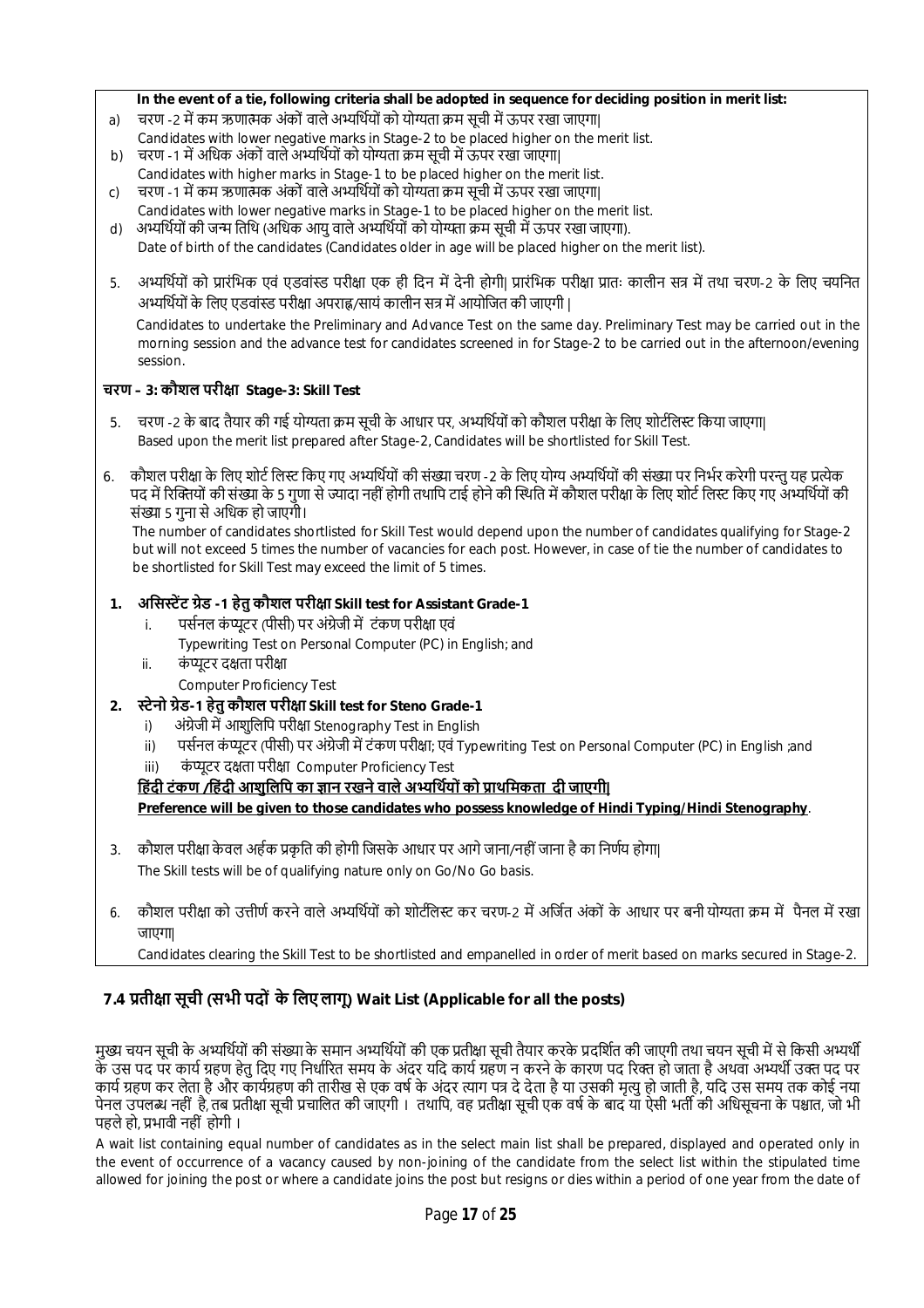joining, if a fresh panel is not available by that time. The wait list however, will not be operated beyond one year or after notification of such recruitment, whichever is earlier.

## **8. बŐचमाकŊ िनशƅ जन हेतु सामाɊ िदशािनदőश General guidelines for Persons With Benchmark Disabilities**

बेंचमार्क नि:शक्तता की श्रेणी के वे अभ्यर्थी जो दृष्टिबाधित हैं, लोकोमोटर डिसेबिलिटी (दोनों भुजाएं प्रभावित – बी.ए) एवं सेरिब्रल पाल्सी से ग्रसित हैं ऐसे सभी अभ्यर्थी अपने खर्च पर लिखित परीक्षा हेतु श्रतलेखक की सहायता ले सकते हैं। अन्य श्रेणी के बेंचमार्क नि:शक्तजन अपने खर्च पर परीक्षा में श्रुतलेखक की सहायता ले सकते हैं बर्शते कि उनकी शारीरिक सीमितता का प्रमाण स्वास्थ देखभाल सम्बंधी सरकारी संस्था के मुख्य चिकित्सा अधिकारी/सिविल सर्जन/चिकित्सा अधीक्षक द्वारा सत्यापित हो। श्रुतलेखक सम्बंधी सुविधा नीचे दर्शाए गए नियमों के तहत सीमित है : -

The candidates with benchmark disabilities in the category of blindness, locomotor disability (both arms affected – BA) and cerebral palsy can use their own scribe at their cost during the examination. In case of candidates with other category of benchmark disabilities, they can use their own scribe at their cost during the examination provided the candidates concerned has physical limitation to write, and scribe is essential to write examination on his behalf, from Chief Medical Officer/Civil surgeon/Medical Superintendent of a Government health care institution. This is subject to limits as mentioned below and in all such cases where a scribe is used, the following rules will apply:

a. अभ्यर्थी श्रुतलेखक की सहायता ले सकते है |

The candidate may avail assistance of scribe.

b. अभ्यर्थी द्वारा लाया गया श्रतलेखक परीक्षा में अभ्यर्थी नहीं होना चाहिए श्रतलेखक की योग्यता परीक्षा दे रहे अभ्यर्थी की योग्यता से कम से कम एक स्तर नीचे होना चाहिए।

The scribe arranged by the candidate should not be a candidate for the examination. The qualification of the scribe should be atleast one step below the qualification of the candidate taking examination.

c. यदि पूरी प्रक्रिया के किसी भी स्तर पर उक्त नियमों का उल्लंघन पाया जाता है तो परीक्षा के अभ्यर्थी एवं श्रुतलेखक दोनों की अभ्यर्थिता निरस्त कर दी जाएगी।

If violation of the above is detected at any stage of the process, candidature for Exam of both the candidates and the scribe will be cancelled.

- d. एक अभ्यर्थी का श्रुतलेखक किसी अन्य अभ्यर्थी का श्रुतलेखक नहीं हो सकता|
- A person acting as a scribe for one candidate cannot be a scribe for another candidate.
- e. अभ्यर्थियों एवं श्रुतलेखक दोनों को ही यह पृष्टि करते हुए एक समुचित घोषणा करनी होगी कि वह उपर्युक्त उल्लिखित श्रुतलेखक हेतु अनुबंधित मानदंड पूणŊ करता है | इसके बाद मŐ यिद यह Ůकट होता है िक उɎोंनेिनधाŊįरत पाũता मापदंडों को पूणŊ नहीं िकया हैअथवा महȕपूणŊ तȚों को छिपाया है तो आवेदक की अभ्यर्थिता निरस्त मानी जाएगी चाहे लिखित परीक्षा का परिणाम कुछ भी रहा हो | Both, the candidate as well as scribe, will have to give a suitable undertaking confirming that the scribe fulfils all the stipulated eligibility criteria for a scribe as mentioned above. Further, in case, later it transpires that he/she did not fulfil any laid down eligibility criteria or suppressed material facts, the candidature of the applicant will stand cancelled,
- irrespective of the result of the written examination. 2. सभी बेंचमार्क निशक्तजन अभ्यर्थियों को परीक्षा में प्रत्येक एक घंटे के लिए न्यनतम 20 मिनट अथवा अन्यथा परामर्शानसार प्रतिपरक समय के लिए पात्र होंगे

All the PwBD candidates may be allowed compensatory time of minimum 20 minutes for every 1 hour or as otherwise advised.

3. दृष्टि बाधित अभ्यर्थी (जो कम से कम 40% तक निशक्त हों) परीक्षा में शब्दों को आवर्धक प्रिंट में देखने का विकल्प दे सकते हैं |

Visually Impaired candidates (who suffer from not less than 40% of disability) may opt to view the contents of the test in magnified print.

जो दृष्टि बाधित अभ्यर्थी परीक्षा में श्रुतलेखक की सेवाओं का प्रयोग करेंगे, उनके लिए परीक्षा की सामग्री को आवर्धक फॉण्ट में देखने की सुविधा उपलɩ नहीं होगी।

The facility of viewing the contents of the test in magnified font will not be available to Visually Impaired candidates who use the services of a Scribe for the examination.

## **9. अɷिथŊयों के िलए सामाɊ िनदőश General Instructions for the candidates**

- 1. केवल भारतीय नागरिक आवेदन करने के लिए पात्र हैं। Only Indian Nationals are eligible to apply.
- 2. वर्तमान में, उपरोक्त सभी पद **नरौरा परमाण विदयत केंद्र** के लिए निर्दिष्ट हैं, कित कारपोरेशन की आवश्यकता के अनुसार कारपोरेशन की किसी भी इकाई/साईट में अथवा भारत/विदेश में किसी भी स्थान पर सेवा के लिए तैनात किया जा सकता है।

Presently, all above mentioned posts are identified for **Narora Atomic Power Station** but carries with it the liability to serve in any of the units/Sites of the Corporation or at any place in India/abroad depending upon the requirement of the Corporation.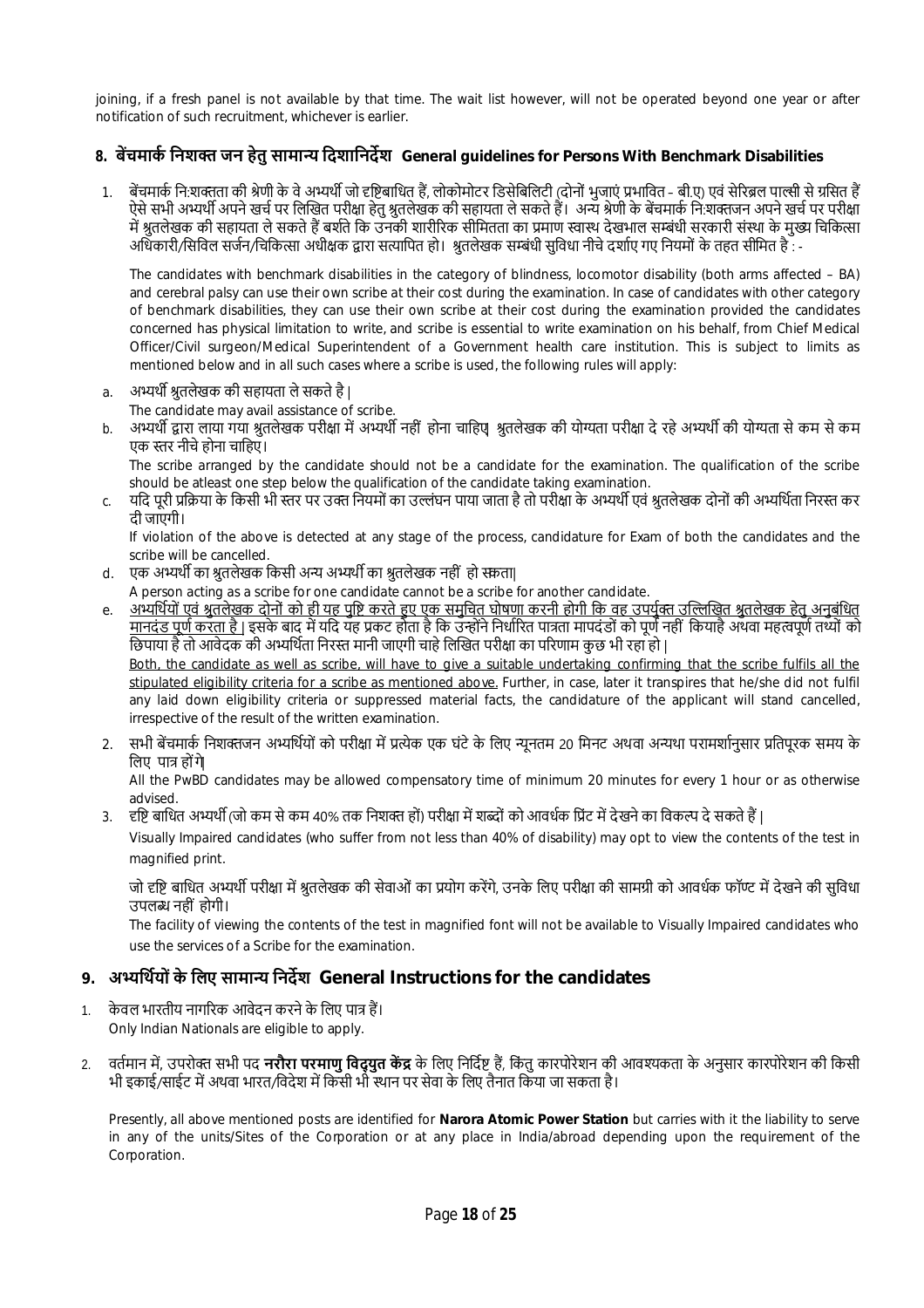- 3. आयु सीमा, योग्यता एवं योग्यता उपरांत अनभव की गणना की निर्धारित तिथि ऑन-लाइन आवेदन भरने की निर्धारित अंतिम तिथि अर्थात <mark>27/12/2021</mark> होगी| यदि किन्हीं प्रशासनिक / तकनीकी कारणों से ऑन-लाइन आवेदन करने की अंतिम तिथि बढ़ा भी दी जाए तो सभी योग्यता मानदंडों का निर्धारण करने के लिए दी गई निर्धारित तिथि अपरिवर्तित अर्थात 27/12/2021 ही रहेगी| The **cut-off date** for reckoning Age Limit, qualification and Post Qualification Experience would be closing date prescribed for filling online application **i.e. 27/12/2021**. The cut-off date for determining all eligibility criteria **i.e. 27/12/2021** would remain same even if the closing date for submission of online application is extended for administrative / technical reasons.
- 4. ऑन-लाइन आवेदन प्रस्तत करने की तिथि अर्थात 27/12/2021 तक अभ्यर्थियों की अर्हता डिग्री पर्ण हो जानी चाहिए| अंतिम वर्ष/अंतिम सेमेस्टर में बैठने वाले अभ्यर्थी आवेदन करने के लिए पात्र नहीं हैं। Candidates should have completed their qualifying degree as on closing date of online submission of application **i.e. 27/12/2021 Candidates appearing in Final Year / Final Semester are not eligible to apply**.
- 5. जहाँ भी योग्यता उपरान्त अनुभव निर्धारित किया गया है, के लिए गणना निर्धारित प्रोफेशनल योग्यता उत्तीर्ण करने के पश्चात की जाएगी| अभ्यर्थी अपनी योग्यता उपरांत अनुभव वर्ष एवं माह जैसे कि केवल **2 वर्ष 11 माह में स्पष्ट रूप से दर्शाएं न कि राउंड आफ में यथा 3वर्ष | तिथि की गणना अंतिम** अंक तालिका/प्रमाणपत्र के जारी होने की तिथि से की जाएगी|

Wherever Post Qualification experience is prescribed, it will be calculated only after passing the prescribed professional qualification. Candidate should indicate exact post qualification experience in Years & Months e.g. **2 Years 11 Months only and the same should not be rounded off to 3 years.** The date will be calculated from the date of issuance of final mark sheet / certificate.

- उसातक एवं प्रोफेशनल योग्यता प्रतिशतता के कॉलम में स्पष्ट रूप से प्रतिशतता जैसे कि **59.9%** दर्शाई जाए न कि राउंड आफ में अर्थात 60%. Exact percentage of marks only should be mentioned in Graduation and Professional Qualification percentage of marks column e.g. **59.9% and the same should NOT be rounded off to 60%.**
- 7. अभ्यर्थियों को दस्तावेज सत्यापन के समय AICTE/UGC से संस्थान एवं पाठ्यक्रम के अनुमोदन/मान्यता के समर्थन में संस्थान के प्रधानाचार्य/डीन द्वारा जारी संबंधित प्रमाण-पत्र प्रस्तत करना होगा। Candidates are required to produce relevant certificate from the Principal / Dean of the Institute in support of approval / recognition of the Institute & Course by AICTE/UGC at the time of document verification.
- 8. जिन अभ्यर्थियों को CGPA प्रणाली के तहत ग्रेड प्रदान किए गए हैं, उन्हें दस्तावेज सत्यापन के समय विश्वविद्यालय / संस्था द्वारा जारी प्रमाण जिसमें CGPA ग्रेड को समुचित प्रतिशतता में परिवर्तन करना दर्शाया गया हो, प्रस्तुत करना होगा। Candidates who are awarded Gradations under the CGPA system are required to produce proof issued by the University / Institute converting the CGPA Gradations into appropriate percentage at the time of document verification.
- 9. ऑन-लाइन आवेदन प्रस्तुत करने से पूर्व, **अभ्यर्थी सुनिश्चित कर लें कि वे ऑन-लाइन विज्ञापन में प्रकाशित आयु, शैक्षणिक योग्यता, कार्य** अनुभव एवं अन्य आवश्यकताओं के संबंध में सभी पात्रता मापदंडों को पूराकरते है | <u>यदि अभ्यर्थी पात्र नहीं 'है तो उनकीअभ्यथिता' भर्ती</u> <u>प्रक्रिया के किसी भी स्तर पर रद्द कर दी जाएगी| यदि अभ्यर्थी चयन प्रक्रिया में उत्तीर्ण हो जाता है एवं बाद में यह पाया जाता है कि वह</u> <u>पात्रता मापदंडों को पूरा नहीं कर रहा है तो उसकी अभ्यर्थिता निरस्त कर दी जाएगी एवं यदि नियुक्त कर दिया गया है तो बिना किसी</u> **नोिटस या ƗितपूितŊ के उसकी सेवा समाɑ कर दी जाएगी|**

Before submitting the online application, **the candidate must ensure that he/she fulfils all the eligibility criteria with respect to age, educational qualifications, work experience and other requirements as published in the online advertisement. If the candidate is not eligible, his / her candidature will be cancelled at any stage of the recruitment. If the candidate qualifies in the selection process and subsequently, it is found that he/she does not fulfil the eligibility criteria, his/her candidature will be cancelled and if appointed, services so obtained will be terminated without any notice or compensation**.

- 10. ऐसे ऑनलाइन आवेदनों, जिनमें पात्रता सिद्ध करने के लिए गलत/गुमराह करने वाली जानकारी दी गई हैं, के विषय में पता लगते ही अभ्यर्थी को चयन प्रक्रिया के किसी भी स्तर पर अयोग्य घोषित कर दिया जाएगा एवं नियुक्ति के पश्चात किसी भी समय इस संबंध में पता लगने पर अभ्यर्थी को एनपीसीआईएल की सेवाओं से बर्खास्त कर दिया जाएगा। एनपीसीआईएल ऐसे अभ्यर्थियों से इस संबंध में कोई पत्राचार नहीं करेगा। Online applications containing incorrect / misleading information leading to eligibility will lead to the candidate being disqualified, as and when detected, irrespective of the stage of selection process and will also lead to dismissal from services of the NPCIL, on its detection at any time after appointment. NPCIL will not entertain any correspondence from these candidates.
- 11. दस्तावेजों के सत्यापन के समय अजा/अजजा/अपिव के सभी अभ्यर्थी, जाति प्रमाणपत्र जारी करने के लिए प्राधिकृत सक्षम प्राधिकारी द्वारा केंद्रीय सरकार द्वारा निर्धारित प्रपत्र में जारी जाति प्रमाण पत्र की स्व-सत्यापित प्रति, मूल प्रति के साथ सत्यापन के लिए प्रस्तुत करेंगे। ओ.बी.सी. प्रमाणपत्र हाल ही में जारी किया हुआ होना चाहिए जिसमें क्रीमी लेयर/नॉन-क्रीमी लेयर की स्थिति के विषय में स्पष्ट रूप से उल्लेख किया गया हो। (केवल वे ओ.बी.सी. अभ्यर्थी जिनके पास गैर-क्रीमी लेयर का प्रमाण-पत्र है, भारत सरकार के दिशानिर्देशों के अनुसार आरक्षण के लिए पात्र हैं)। अपिव के अभ्यर्थी ऑनलाइन आवेदन करते समय क्रीमी लेयर/नॉन-क्रीमी लेयर (जो लागू हो) की स्थिति स्पष्ट करेंगे |

All candidates belonging to SC/ST/OBC category shall produce self-attested copy of the caste certificate in the prescribed 'Central Government' format from the Competent Authority empowered to issue such certificate along with originals for verification at the time of documents verification. OBC certificate should be latest with suitable mention about Creamy layer / Non – Creamy layer status (OBC candidates with certificate having the "Non-Creamy Layer Clause" only will be eligible for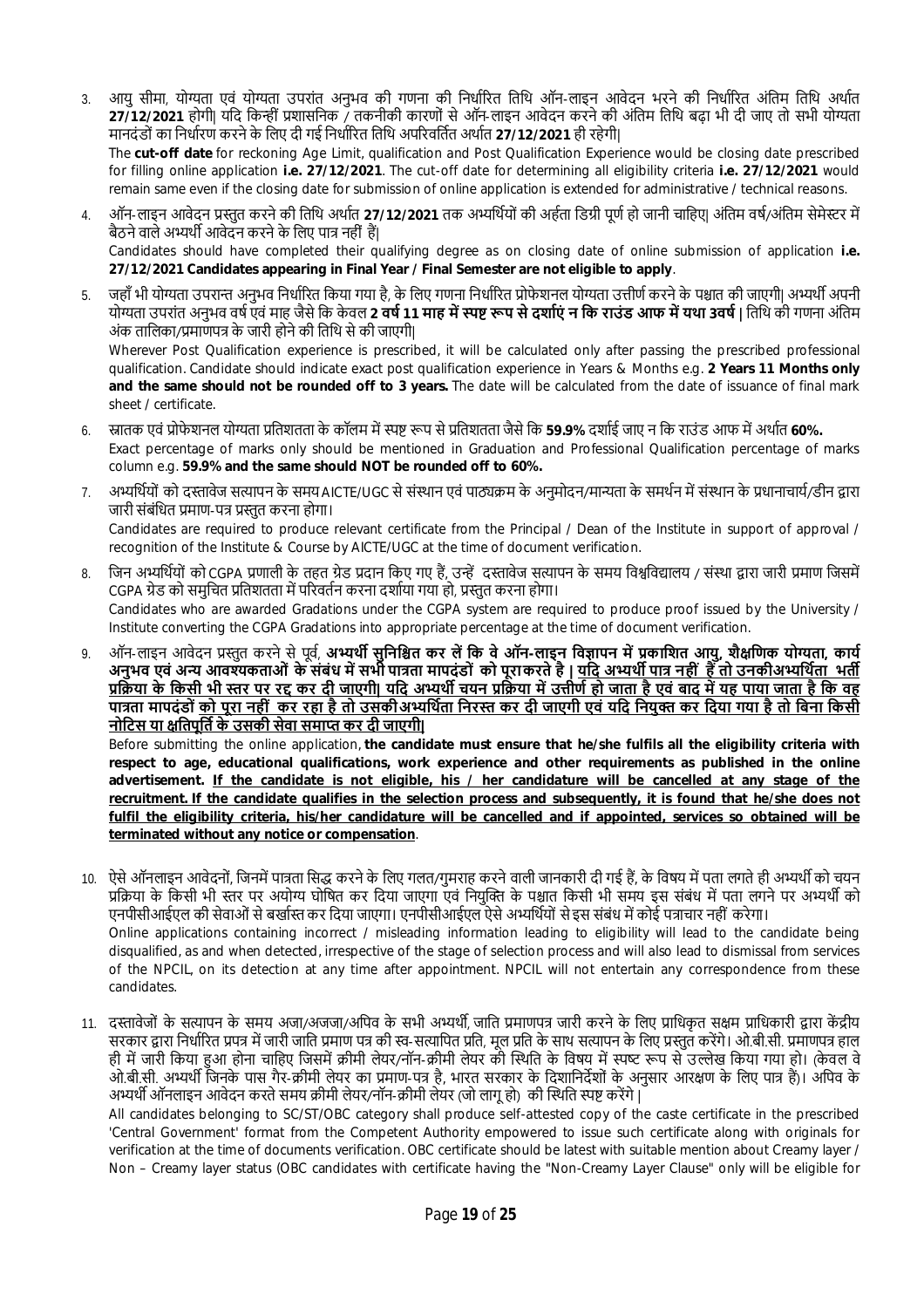reservation as per Government of India guidelines). The OBC applicants have to indicate their status as "Creamy Layer" or "Non Creamy Layer" as the case may be while filling online application.

12. अभ्यर्थियों की नियक्ति उचित माध्यम से जाति प्रमाणपत्र के सत्यापन थं प्रमाणपत्रों के सत्यापन होने तक अनंतिम रहेगी। यदि उपर्युक्त सत्यापन में पता चलता है कि अभ्यर्थी द्वारा प्रस्तुत **अजा./अजजा/अपिव/ बे.नि. / ईडब्ल्यूएस** श्रेणी का होने का दावा एवं अन्य प्रमाणपत्र असत्य हैं तो उसकी सेवाएँ बिना कोई कारण बताए तुरंत समाप्त कर दी जाएंगी। एनपीसीआईएल के पास अभ्यर्थी के विरुद्ध ऐसे असत्य प्रमाण पत्र प्रस्तत करने के लिए आगे यथोचित कार्रवाई करने का अधिकार सुरक्षित है।

The candidate's appointment will remain provisional subject to caste certificate being verified through proper channel and verification of testimonials. The candidate's services will be liable to be terminated forthwith without assigning any reason in case the above verification reveals that his/her claim for belonging to **SC/ST/OBC/PwBD/EWS** category and other testimonials is found false. NPCIL also reserves its right to take such further action against the candidate, as it may deem proper, for production of such false certificates and testimonials.

13. ईडब्ल्यएस श्रेणी से संबंधित समस्त अभ्यर्थियों को सक्षम प्राधिकारी द्वारा निर्धारित प्रपत्र में जारी आय एवं संपत्ति का वैध प्रमाण-पत्र प्रस्तत करना होगा। "यदि नियक्ति हो जाती है. तो वह आय एवं संपत्ति प्रमाण पत्र के उचित माध्यम से सत्यापित होने तक अनंतिम रहेगी। यदि सत्यापन में ईडब्ल्यएस से संबंधित होने का दावा जाली/असत्य पाया जाता है तो उसकी सेवाएं बिना कोई कारण बताए तुरंत समाप्त कर दी जाएंगी और जाली/असत्य प्रमाण पत्र प्रस्तुत करने हेतु भारतीय दंड संहिता के उपबंधों के अंतर्गत बिना पूर्वाग्रह के कार्रवाई की जाएगी।" All the candidates belonging to EWS category have to produce valid Income and Assets Certificate issued by a Competent Authority in the prescribed format. "Appointment, if any, shall be provisional and subject to the Income and asset certificate

being verified through the proper channels and if the verification reveals that the claim to belong to EWS is fake/false the services will be terminated forthwith without assigning any further reasons and without prejudice to such further action as may be taken under the provisions of the Indian Penal Code for production of fake/false certificate."

- 14. सफल अभ्यर्थी की यथोचित पद पर नियुक्ति होने पर वेतन मैटिक्स में वेतन के अतिरिक्त प्रयोज्य केंद्रीय महँगाई भत्ता एवं समय-समय पर प्रदत्त निगम के अन्य लाभ जैसे कि छुट्टी रियायत भत्ता , उपदान, चिकित्सा सुविधा, विभागीय आवास आदि के लिए नियमानुसार पात्र होंगे। In addition to Pay in Pay Matrix, successful candidates on appointment to applicable grade will be eligible for applicable Central Dearness Allowance and other benefits of the Corporation provided from time to time such as Leave Travel Allowance, Gratuity, Medical Facility, Departmental Accommodation etc. as applicable.
- 15. बेंचमार्क निशक्तजन श्रेणी के अभ्यर्थियों के संबंध में न्यूनतम निशक्तता 40% है| निशक्तता की उप-श्रेणी जैसे की आटिज्म स्पेकटम डिसऑर्डर अल्प अथवा अत्यल्प, दर्शाई जाए | बेंचमार्क निशक्तजन श्रेणी अभ्यर्थियों के पास इस संबंध में बोर्ड द्वारा जारी/ चिकित्सा अधीक्षक/मुख्य चिकित्सा अधिकारी/सरकारी चिकित्सालय के प्रमुख द्वारा प्रतिहस्ताक्षरित एक प्रमाणपत्र हो | The minimum disability in case of PwBD candidates is 40%. Sub-category of disability, e.g. Autism Spectrum Disorder – Mild

or Moderate is to be indicated. The PwBD candidates shall possess a Certificate to this effect issued by the Board/countersigned by the Medical Superintendent/Chief Medical Officer/Head of Hospital of Government.

- 16. यदि अनुसूचित जाति/जनजाति/अपिव (नॉन क्रीमी लेयर)/ईडब्ल्यूएस/पीडब्ल्यूडी का प्रमाणपत्र अंग्रेजी/हिंदी के अतिरिक्त किसी अन्य भाषा में जारी किया गया है तो अभ्यर्थी को उस प्रमाणपत्र की स्व प्रमाणित अनुवादित प्रति प्रस्तुत करनी होगी । If the SC/ST/OBC (Non Creamy Layer) /EWS/PwBD certificate has been issued in a language other than English / Hindi, the candidate will be required to submit a self certified translated copy of the same either in English or Hindi.
- 17. बधिर अभ्यर्थियों को श्रवण यंत्र (हियरिंग एडस) का प्रयोग करने की अनुमति है, इसके लिए यंत्र की व्यवस्था उन्हें स्वयं करनी होगी| The Hearing Impaired candidates are allowed to use Hearing Aids and the device should be arranged on their own.
- 18. सभी निर्धारित अनिवार्य योग्यताएं पूर्णकालिक, नियमित एवं मान्यता प्राप्त विश्वविद्यालय/संस्थान से होनी चाहिए ; अन्यथा ऐसी योग्यता पर विचार नहीं िकया जाएगा|

All the prescribed essential qualifications should be of **full time, regular and from recognised University/Institution**; otherwise such qualification will not be considered.

19. **अधिक अर्हता:** जहां तक योग्यता मापदंडों का संबंध है, भर्ती के लिए निर्धारित न्यनतम योग्यता की पति होनी चाहिए । न्यनतम योग्यता के बाद एवं उससे ऊपर उच्चतर योग्यता सहित अन्य किसी योग्यता के कारण सभी विज्ञापित पदों हेतु लिखित परीक्षा/कौशल परीक्षा में बैठने के लिए अभ्यर्थी को अयोƶ नहीं ठहराया जाएगा।।

**Over-Qualification**: As regards the qualification criteria, minimum qualification prescribed for recruitment has to be fulfilled. Any other qualification including higher qualification over and above the minimum qualification will not disqualify the candidate to appear in written examination/skill test for all the advertised posts.

20. केवल निर्धारित पात्रता मानदंड पूरा करने वाले अभ्यर्थियों को ही संबंधित पदों के लिए लिखित परीक्षा/कौशल परीक्षा में बैठने की अनुमति प्रदान की जाएगी। लिखित परीक्षा/कौशल परीक्षा की तिथि, समय, स्थान एवं अन्य सूचनाओं के बारे में अलग से सूचना केवल हमारी वेबसाइट www.npcilcareers.co.in पर उपलɩ कराई जाएगी।

Candidates meeting the prescribed standard of eligibility will only be allowed to appear in written examination / skill test for respective posts. A separate communication about the date, timing, venue and other information about the written examination/ skill test will be provided only at our website www.npcilcareers.co.in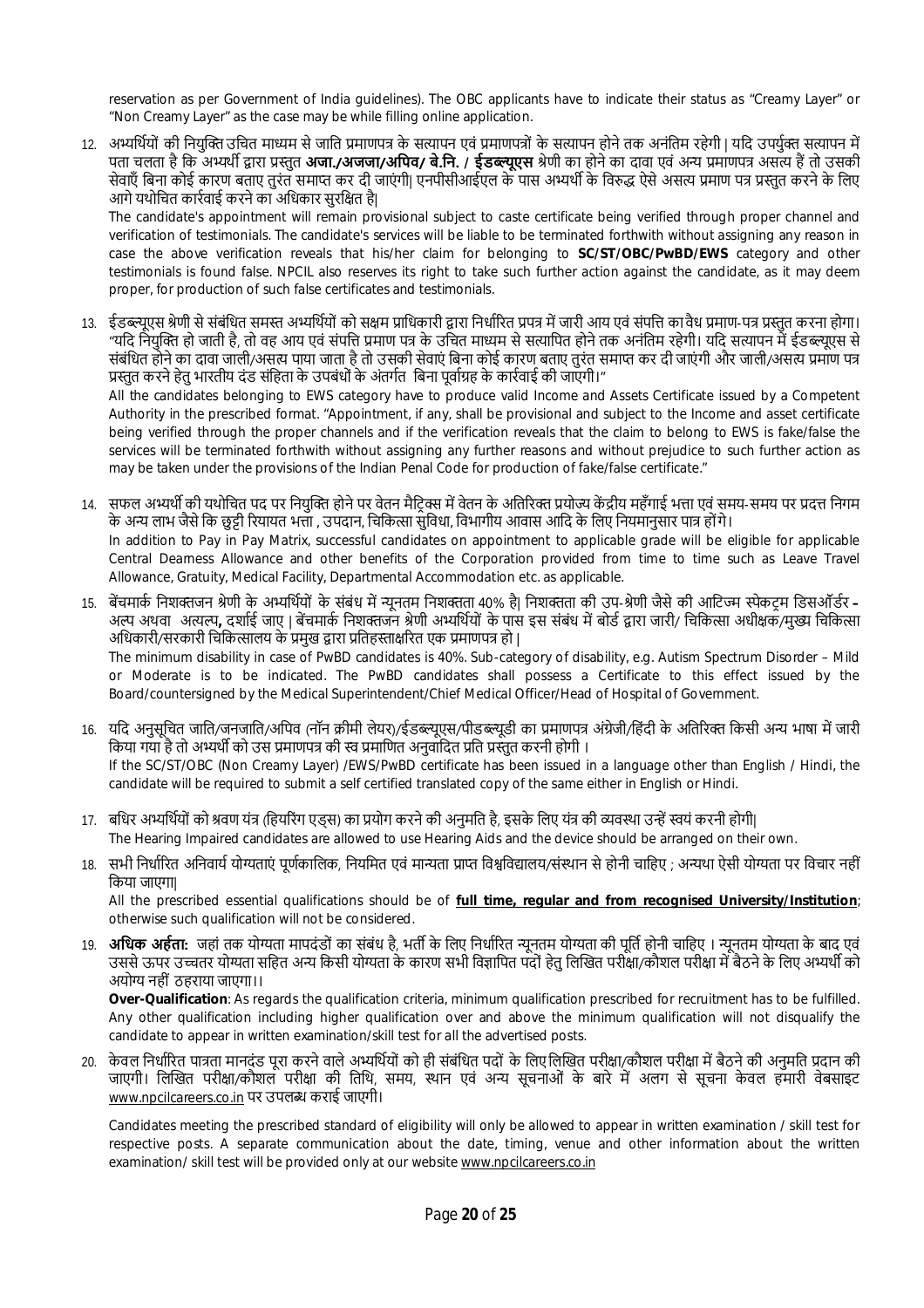21. इलेक्ट्रानिक उपकरणों जैसे- मोबाइल फोन, इलेक्ट्रानिक कलाई घड़ी, , इलेक्ट्रानिक इयर फोन/ इयर बड्स, कलाई घड़ी फोन मल्टीमीडिया घड़ियाँ, पेजर्स, कै लकुलेटर, पेन स्कैनर या ऐसे कोई अन्य इलेक्टानिक उपकरण को परीक्षा हॉल के भीतर ले जाने की अनुमति नहीं है।किताबें / नोटस अथवा इससे सम्बंधित अन्य कोइ वस्तु आदि को परीक्षा हॉल में ले जाने की अनुमति नहीं है| इन निर्देशों का किसी भी प्रकार से उल्लंघन करने पर उनकी अभ्यर्थिता निरस्त कर दी जाएगी।

Electronic gadgets such as mobile phones, electronic wrist watches, electronic earphones/ear buds, wrist watch phones, multimedia watches, pagers, calculator, pen scanners or any other such electronic devices are not permitted inside the premises of Examination Hall. Likewise, books/notes or any such related materials shall not be permitted in the examination halls. Any infringement of these instructions shall entail cancellation of their Candidature.

22. ऐसे अभ्यर्थी जो केंद्र/राज्य सरकार, एनपीसीआईएल सहित केंद्र/राज्य सरकार के अधीन सार्वजनिक क्षेत्र के उपक्रमों, स्वायत्त निकायों, अनुदान प्राप्त संस्थानों में कार्यरत हैं, उन्हें अपने वर्तमान नियोक्ता का अनापत्ति प्रमाणपत्र प्रस्तुत करना अपेक्षित होगा, ऐसा न करने पर उनकी अभ्यर्थिता स्वीकार नहीं की जाएगी। ऐसे अभ्यर्थी वर्तमान नियोक्ता का अनापत्ति प्रमाण पत्र अवश्य लाएं. इसके बिना उन्हें लिखित परीक्षा/कौशल परीक्षा/ वैयक्तिक साक्षात्कार में बैठने की अनुमति नहीं दी जाएगी।

Candidates working in the Central/State Government, Public Sector Undertakings of Central/State Government (including NPCIL), Autonomous Bodies, Aided Institutions are required to produce NOC from the present employer failing which their candidature will not be accepted. Such candidates must bring NOC from the present employer without which they will not be allowed to appear in the Written examination/Skill test/Personal Interview.

- 23. कॉरपोरेशन में अभ्यर्थी का अंतिम चयन निर्धारित प्राधिकारी द्वारा चिकित्सीय रूप से स्वस्थता प्रमाणपत्र, चरित्र एवं पर्ववत्त (सी.एंड.ए.) तथा विशेष सुरक्षा प्रश्नावली (एस.एस.क्यू.) के सत्यापन, जाति प्रमाण-पत्र एवं बेंचमार्क निशक्तजन प्रमाणपत्र(यदि लागू हो तो) के सत्यापन के अधीन होगा। The final selection of the candidate in the Corporation will be subject to medically fit certification by the prescribed authority, verification of Character & Antecedents (C&A) and Special Security Questionnaire (SSQ), verification of Caste Certificates & PwBD certificate (if applicable).
- 24. लिखित परीक्षा/कौशल परीक्षा के लिए बाहर से बुलाए गए अनुसूचित जाति/अनुसूचित जनजाति के अभ्यर्थियों को आने-जाने का द्वितीय श्रेणी रेल किराए अथवा सामान्य बस किराए की प्रतिपूर्ति नियमानुसार की जाएगी। तथापि अनुसूचित जाति/अनुसूचित जनजाति के ऐसे अभ्यर्थी जो केंद्र/राज्य सरकार, केंद्र/राज्य के निगमों, सार्वजनिक क्षेत्र के उपक्रमों, स्थानीय निकायों एवं पंचायतों में सेवारत हैं, उन्हें यात्रा भत्ते का भुगतान नहीं किया जाएगा। Outstation candidates of SC/ST category called for written examination/skill test shall be reimbursed to and fro IInd Class Rail or ordinary Bus fare as per rules. However, SC/ST candidates those who are already in service of Central/State Government, Central/State Corporations, PSUs, Local Government Institutions and Panchayats, shall not be paid travelling allowance.
- 25. योग्यता मापदंड पूरा नहीं करने वाले अथवा जाति प्रमाण-पत्र, यात्रा टिकट आदि दस्तावेज प्रस्तुत नहीं करने वाले अभ्यर्थियों को लिखित परीक्षा/कौशल परीक्षा में भाग लेने के लिए यात्रा व्यय की प्रतिपर्ति नहीं की जाएगी। Travelling expenditure shall not be reimbursed to candidates for attending written examination/ skill test, if they do not fulfil the eligibility criteria or do not produce documents like Caste Certificate, journey tickets etc.
- 26. एनपीसीआईएल के पास यह अधिकार सुरक्षित है कि यदि विज्ञापित पद के लिए उपयुक्त अभ्यर्थी नहीं मिलता है तो वे किसी अभ्यर्थी का चयन नहीं करेंगे।

NPCIL reserves the right not to select any of candidate(s) for the advertised post if suitable candidate is not found.

- 27. पद के लिए वांछित योग्यता परी करने वाले अभ्यर्थी ही आवेदन करने के लिए पात्र हैं। Candidates possessing requisite qualification for the post are only eligible to apply.
- 28. अंतिम वर्ष/अंतिम सेमेस्टर की परीक्षा में भाग ले रहें या परीक्षा परिणाम की प्रतीक्षा कर रहे अभ्यर्थी, आवेदन के लिए पात्र नहीं हैं। अतः उनकी अभ्यर्थिता पर विचार नहीं किया जाएगा।

Those candidates who are **appearing in or awaiting result of final year/final semester are not eligible to apply**. Hence their candidature shall not be considered.

29. इस भर्ती प्रक्रिया के किसी भी स्तर जिसमें भर्ती या ज्वाइनिंग भी शामिल है. पर यदि निम्नलिखित में से कछ भी पाया जाता है तो उक्त आवेदक एनपीसीआईएल में सभी नियुक्तियों के लिए अयोग्य, अभियोजित और विवर्जित किए जाने के लिए उत्तरदायी होगा तथा उसका आवेदन/नियुक्ति तुरंत निरस्त कर दी जाएगी |

At any stage of this recruitment process including after recruitment or joining, if any of the following is detected, the said applicant will be liable to be disqualified, prosecuted and debarred for all appointments in NPCIL and his/her application/appointment will be rejected forthwith.

## **यिद आवेदक ने If the applicant:-**

- a. गलत सूचना दी हो या असत्य दस्तावेज प्रस्तुत किया हो; अथवा has provided wrong information or submitted false documents; or
- b. संगत सूचनाओं को िछपाया हो; अथवा has Suppressed relevant information; or
- c. उस पद के लिए निर्धारित योग्यता मापदंडों को पूरा नहीं करता हो अथवा does not meet the eligibility criteria prescribed for the post; or
- d. भर्ती प्रक्रिया के दौरान किसी अनुचित साधन का प्रयोग किया हो ;अथवा has resorted to unfair means during the Recruitment process; or
- e. छद्म व्यक्तिता का दोषी पाया जाता है ;अथवा is found quilty of impersonation; or
- f. परीक्षा केंद्र पर लिखित परीक्षा के सुचारू संचालन को प्रभावित करने के लिए व्यवधान पैदा किया हो; अथवा has created disturbance affecting the smooth conduct of the Written Examination at the test centre venue; or
- a. गैर मानव अथवा असंगत फोटोग्राफ अपलोड किया हो has uploaded non-human or irrelevant photograph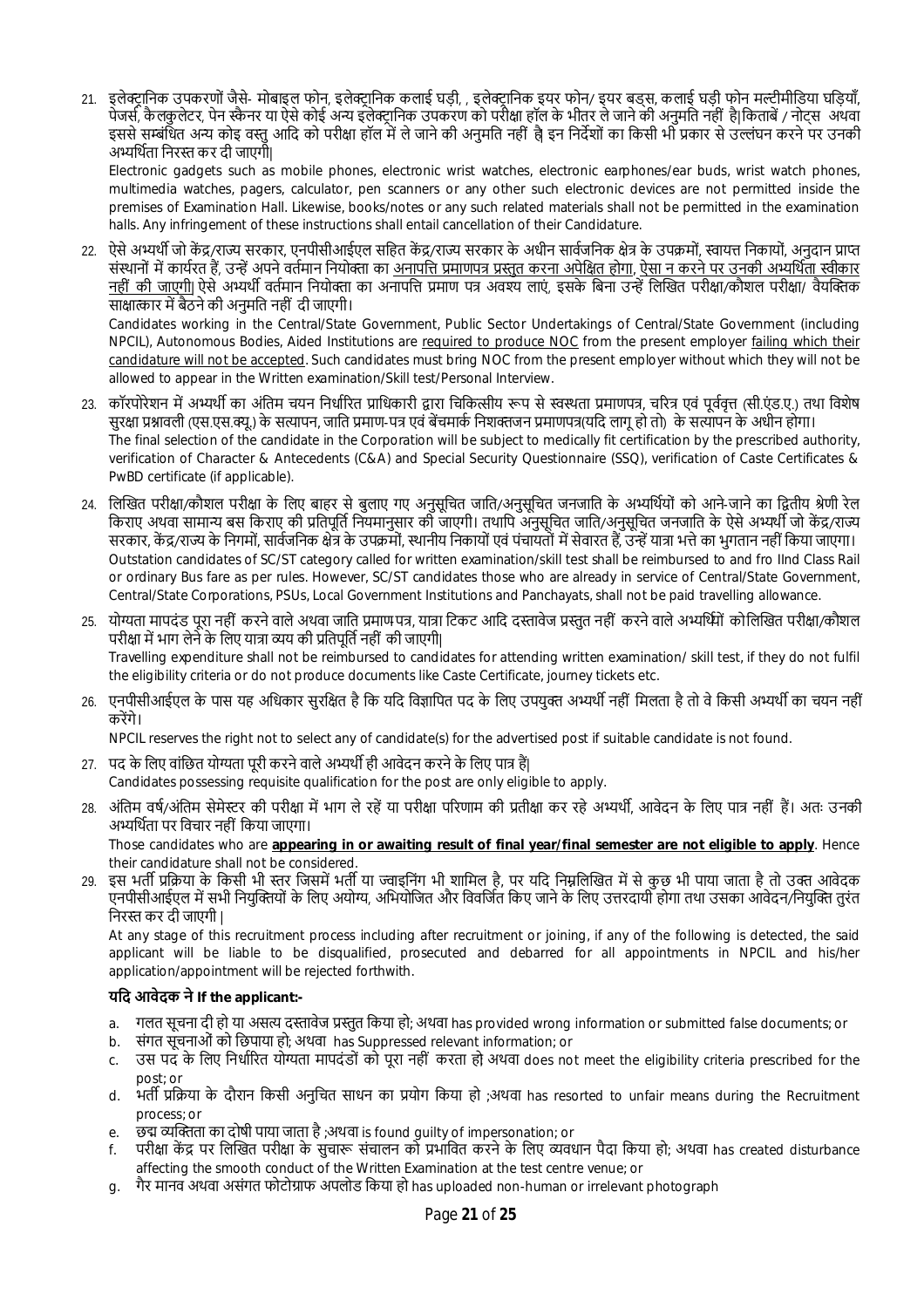- 30. अभ्यर्थी द्वारा एक ही पद के लिए अनेक / दो आवेदन प्रस्तत करने की स्थिति में केवल नवीनतम आवेदन पर ही आगे विचार किया जाएगा| In case of multiple / duplicate application for the same post by a candidate only latest application will be taken into account for further consideration.
- 31. प्रश्न पत्र द्विभाषी होंगें (हिंदी/अंग्रेजी) Question papers will be bilingual (Hindi/English).
- 32. लिखित/कौशल परीक्षा केंद्र पर निशक्त अभ्यर्थियों के लिए आने-जाने एवं बैठने के लिए आवश्यक सहायता प्रदान की जाएगी| **Necessary assistance for access & seating will be provided to PwBD candidates at the Written / Skill Test centre**.
- 33. अभ्यर्थियों को दस्तावेजों के **सत्यापन के समय मल दस्तावेजों के साथ उनके मामले में यथाप्रयोज्य निम्नलिखित प्रमाणपत्रों/दस्तावेजों की स्व** सत्यापित प्रतियाँ ऑनलाइन आवेदन एवं प्रवेश पत्र के प्रिंटआउट के साथ अनिवार्य रूप से प्रस्तत करनी होगी :-Candidates are required to submit invariably **self-attested copy of the following certificates/documents as applicable to his /her case along with the print out of online application and admit card at the time of document verification with originals**:
	- a. ) जन्म तिथि प्रमाण के रूप में सरकार द्वारा निर्धारित प्रपत्र में सक्षम प्राधिकारी द्वारा जारी जन्म प्रमाणपत्र /एसएससी अंक तालिका। Birth Certificate issued by the Competent Authority in the prescribed format by the Government /SSC Mark Sheet as a proof of Date of Birth.
	- b. सभी शैक्षणिक, प्रोफेशनल एवं तकनीकी योग्यताओं से संबंधित अंक तालिकाएं एवं प्रमाणपत्र। प्रत्येक वर्ष अथवा प्रत्येक सेमेस्टर की अंकतालिका अनिवार्य है।

Mark Sheets and Certificates of all Educational, Professional and Technical Qualifications. Mark Sheet of each year or each semester is must.

c. नियोक्ता द्वारा जारी अनुभव प्रमाणपत्र/सेवा प्रमाणपत्र, जिसमें सेवा की अवधि, अनुभव की प्रकति जैसेकि पर्ण कालिक/अंशकालिक, पदनाम एवं कार्य या जिम्मेदारी का विवरण स्पष्ट रूप से दर्शाया गया हो|

Experience Certificate/Service Certificate issued by the Employer indicating the period of service, nature of experience like full time/part time, designation and details of job or responsibilities clearly.

- d. केंद्र सरकार द्वारा निर्धारित प्रपत्र में सक्षम प्राधिकारी द्वारा जारी जाति प्रमाणपत्र| Caste Certificate issued by the Competent Authority in the prescribed Central Government format.
- e. निर्धारित प्रारूप में सक्षम प्राधिकारी द्वारा जारी वैध आय एवं संपत्ति का प्रमाण-पत्र । Valid Income and Assets Certificate issued by a Competent Authority in the prescribed format.
- f. एक्स-सर्विसमैन के मामले में डिस्चार्ज प्रमाणपत्र | Discharge Certificate in case of Ex-Servicemen.
- g. बेंचमार्क निशक्त जन के मामले में निर्धारित प्रपत्र में सक्षम प्राधिकारी द्वारा जारी निशक्तता प्रमाणपत्र | Disability Certificate issued by the Competent Authority in the prescribed format in respect of Person with Benchmark Disabilities (PwBD).
- h. शारीरिक रूप से निशक्तजन जो वैसे तो लिपिकीय पद धारण करने हेतु योग्य हैं तथा टाइप करने में असमर्थ हैं, उनके लिए विशेष नियोजन कार्यालयों से संबद्ध मेडिकल बोर्ड (अथवा जहाँ बोर्ड नहीं है वहां सिविल सर्जन द्वारा) द्वारा जारी प्रमाण-पत्र | Certificate issued by Medical Board attached to Special Employment Exchanges for the disabled (or by a Civil Surgeon where there is no such board), in respect of physically disabled persons who are otherwise qualified to hold clerical post and unable to type.
- i. यदि अभ्यर्थी ने एनपीसीआईएल में संविदा पर कार्य किया हो तो ठेकेदार द्वारा जारी एवं एनपीसीआईएल प्रभारी अभियंता द्वारा अग्रेषित अनुभव प्रमाणपत्र/सेवा प्रमाणपत्र जिसमें सेवा की अवधि, वर्क आर्डर नं., पदनाम एवं कार्य या जिम्मेदारी का विवरण स्पष्ट रूप दर्शाया गया हो| If the candidate has worked in NPCIL on Contract, Experience/Service Certificate issued by the Contractor duly forwarded by Engineer-in-charge, NPCIL having indicating the period of service, work order no., designation and details of job or responsibilities clearly.
- j. यदि अभ्यर्थी ने एनपीसीआईएल में नियतकालिक आधार पर कार्य किया हो तो एनपीसीआईएल द्वारा जारी अनुभव प्रमाणपत्र/सेवा प्रमाणपत्र जिसमें सेवा की अवधि, पदनाम एवं कार्य या जिम्मेदारी का विवरण स्पष्ट रूप दर्शाया गया हो।

If the candidate has worked in NPCIL on Fixed Term Basis, Experience/Service Certificate issued by NPCIL having clearly indicating the period of service, designation and details of job or responsibilities.

- k. कोई अन्य संगत प्रमाणपत्र (यथा प्रयोज्य) Any other relevant certificates (as applicable).
- 34. **दस्तावेज सत्यापन की समय सारणी के बारे में अलग से सूचित किया जाएगा| The schedule of documents verification will be intimated separately.**
- 35. आवेदक को उसके द्वारा प्रस्तुत ऑन-लाइन आवेदन प्रपत्र में दर्शाई गई सूचनाओं के आधार पर परीक्षा की अनुमति दी जाएगी| अतः सलाह दी जाती है कि आवेदन करने से पूर्व सुनिश्चित कर लें कि वे सभी योग्यता शर्तों की पूर्ति करते हों| यदि बाद में किसी स्तर पर पाया जाता है कि आवेदक द्वारा प्रस्तुत की गई सूचना गलत है अथवा अभ्यर्थी किसी अन्य योग्यता शर्त को पूरा नहीं करता है तो ऐसे आवेदक की अभ्यर्थिता निरस्त कर दी जाएगी एवं इस संबंध में किसी भी पत्राचार पर विचार नहीं किया जाएगा|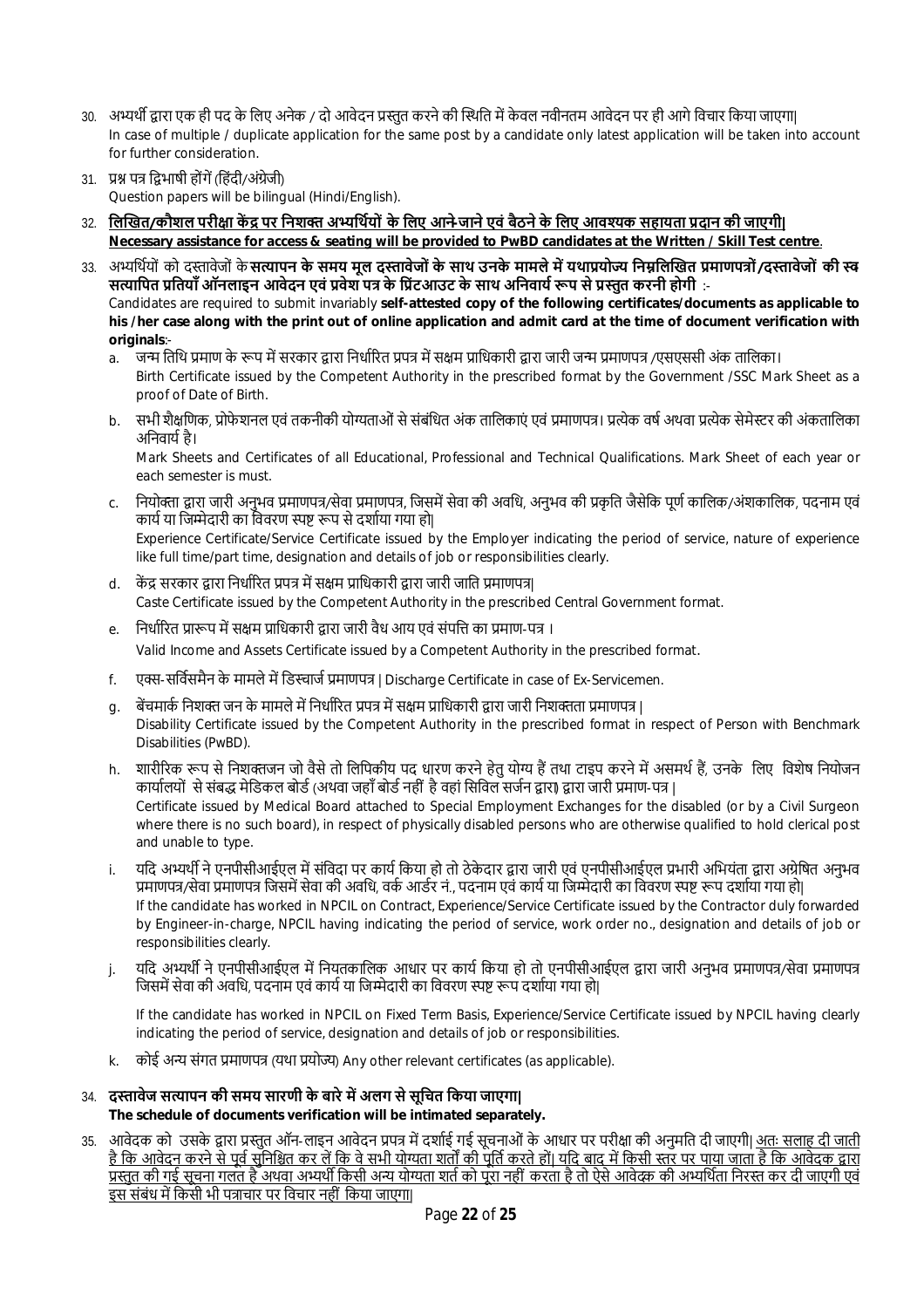The applicant would be admitted to the examination on the basis of the information furnished by him/her in the online application form. It is therefore advised to ensure that they fulfil all the eligibility conditions before applying. In case it is found at a later stage that the information furnished by an applicant is false or an applicant does not fulfil any other eligibility conditions, the candidature of such applicant would be cancelled and no correspondence in this regard would be entertained.

36. अचयनित उम्मीदवारों का रिकोर्ड जैसे की आवेदन प्रपत्र, प्रश्नपत्र, एवं उत्तर पत्रक आदि को चयन सूची बनाये जाने की तिथि से छ: माह के बाद की अवधि लिये सुरक्षित नहीं रखा जायेगा।

Record of the non-selected candidates viz. application form, question papers & answer sheets (selected/non-selected) etc. shall not be preserved beyond six months from the date of drawal of select list.

- 37. परीक्षा के लिए प्रवेश पत्र जारी करने से नियुक्ति का अधिकार नहीं मिलेगा | नियुक्ति पूरी तरह से सभी योग्यता शर्तों की पूर्ति करने एवं चयन के लिए निर्धारित मापदंडों में अर्हता प्राप्त करने पर आधारित होगी | Issuance of an admit card for the examination will not confer any right for appointment. Appointment will be solely subject to fulfilment of all the eligibility conditions and qualifying in the selection criteria prescribed.
- 38. एक बार प्रविष्ट ई-मेल आईडी एवं मोबाइल नंबर अंतिम होगा| इसमें किसी परिवर्तन की अनुमति नहीं होगी | Email id and mobile number once entered is final. No change will be allowed.
- 39. किसी भी रूप में सिफारिश को अयोग्यता का कारण माना जाएगा। Canvassing in any form shall be a reason for disqualification.
- 40. किसी भी विवाद के मामले में न्याय क्षेत्र बुलंदशहर, उत्तर प्रदेश होगा। In case of any dispute, jurisdiction shall be at Bulandshahr, Uttar Pradesh.
- 41. कॉरपोरेशन के पास किसी भी स्तर पर बिना कोई कारण बताए अथवा सचित किए बिना इस सम्पर्ण भर्ती एवं चयन प्रक्रिया को संशोधित/निरस्त/विस्तृत करने का अधिकार सुरक्षित है। Corporation reserves the right to modify/cancel/expand the whole process of this recruitment and selection process at any stage without assigning any reason or intimation.
- 42. अचयनित अभ्यर्थियों के साथ कोई पत्र-व्यवहार नहीं किया जाएगा। No correspondence will be made with the candidates not selected.
- 43. इस प्रक्रिया/अपडेट/शुद्धिपत्र/अनुशेष आदि से संबंधित आगे की सभी उद्घोषणाएं/विवरण समय-समय पर केवल एनपीसीआईएल की वेबसाइट www.npcilcareers.co.in पर प्रकाशित/उपलब्ध कराए जाएंगे । All further announcements/details pertaining to this process/updates/corrigendum/addendum etc. will only be displayed/provided on NPCIL website **www.npcilcareers.co.in** from time to time.
- 44. विज्ञापन के हिंदी रूपान्तर में किसी प्रकार की विसंगति की दशा में अंग्रेजी का प्रारूप ही सभी प्रयोजनों हेतु मान्य होगा। In case of any discrepancy in Hindi version of the advertisement, English version will prevail for all purposes.
- 45. अभ्यर्थियों द्वारा परीक्षा / साक्षात्कार केंद्र पर कोविड -19 के प्रसार की रोकथाम हेतु प्रयोज्य एस.ओ.पी. का अनुपालन किया जाएगा |. Candidates have to comply with SOP applicable on preventive measures at examination centre/Interview venue to contain spread of Covid-19.

## **आवेदन का तरȣका HOW TO APPLY**

- 1. अभ्यर्थी को वैबसाइट "www.npcilcareers.co.in" पर दिए गए आवेदन फॉर्म में केवल ऑनलाइन आवेदन करना है। A Candidate has to apply through online application form provided on the website "www.npcilcareers.co.in" only.
- 2. ऑनलाइन आवेदन फॉर्म वैबसाइट पर 03 दिसम्बर, 2021 से 27 दिसम्बर, 2021 (16:00 बजे) तक उपलब्ध रहेगा। The online application form will be available on the website from December 03, 2021 to December 27, 2021 (16:00 Hrs).
- 3. यह अनिवार्य है कि संबंधित सूचना (जैसे अर्हक डिग्री विवरण, एनपीसीआईएल में कांटेक्ट के अधीन अनुभव का विवरण, प्रतिशत अंक, ईमेल पता. संपर्क मोबाइल नंबर, इत्यादि) दी जाए जिससे ऑनलाइन आवेदन प्रक्रिया परी की जा सके और आवेदन नंबर प्राप्त किया जा सके। इसलिए आवेदकों को सलाह है कि ऑनलाइन आवेदन करने से पहले यह जानकारी तैयार रखें। It is mandatory to input all the relevant information (such as qualifying degree details, NPCIL contract experience details, percentage marks, email address, contact mobile number etc.) to complete the online application process and get the Application number. Therefore, applicants are advised to keep such information ready before applying online.
- 4. ऑनलाइन आवेदन करने से पहले अपलोड करने हेतु अभ्यर्थी को चाहिए कि वह जेपीजी फॉर्मेट में अपना फोटोग्राफ रखे. जिसका आकार 50केबी से अधिक न हो और लंबाई-चौड़ाई में कम से कम 125x165 पिक्सल (4.4x5.8 सेमी) हो और जेपीजी फॉर्मेट में हस्ताक्षर रखे, जिसका आकार 20 केबी से अधिक न हो और लंबाई-चौड़ाई में कम से कम 125x80 पिक्सल (4.4x2.9 सेमी) हो। अपलोड किया गया फोटोग्राफ प्रवेश कार्ड पर छापा जाएगा और केवल उसी आवेदन को लिखित परीक्षा के लिए अनुमति दी जाएगी जिसके प्रवेश कार्ड पर उसका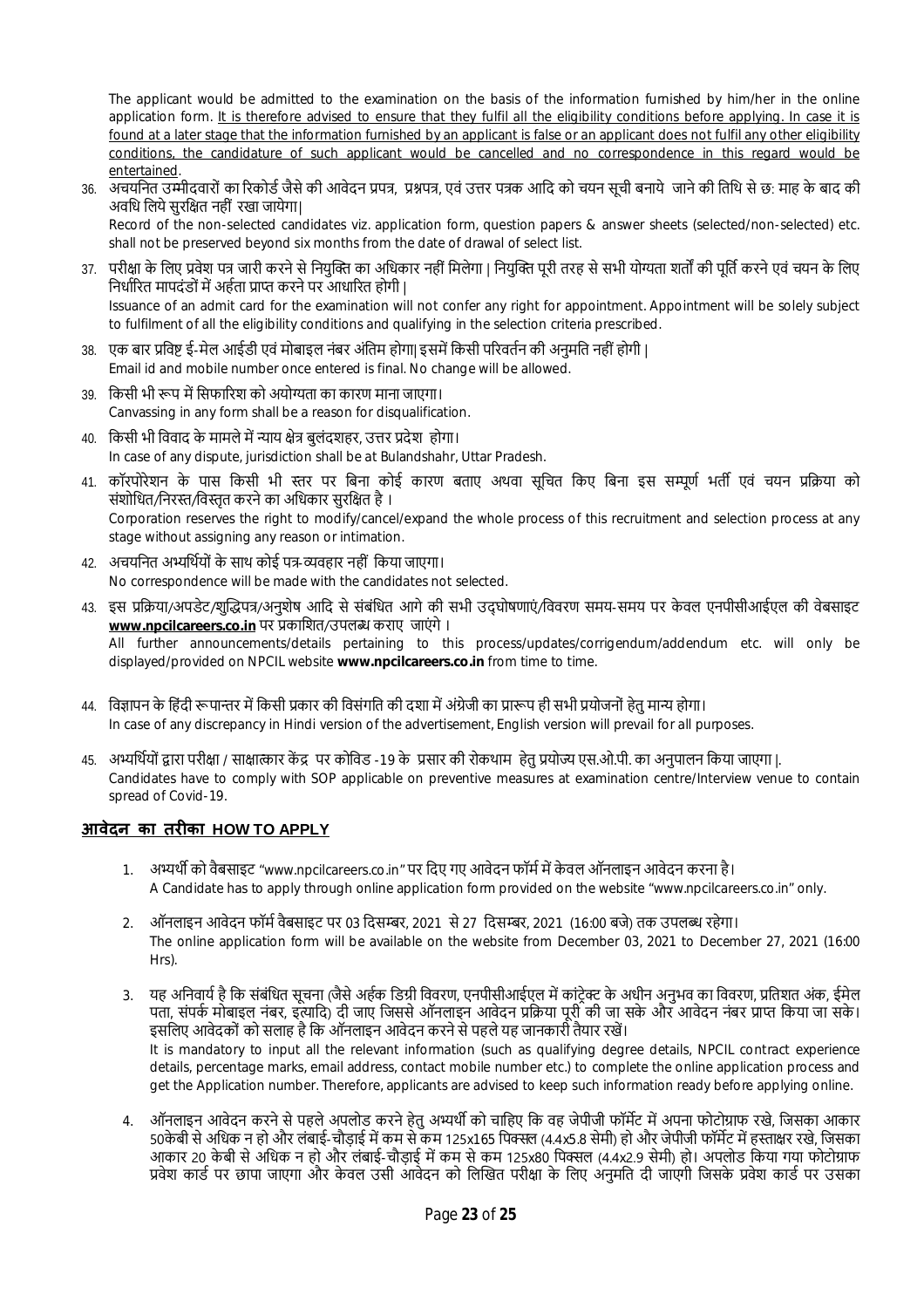फोटोग्राफ छपा होगा। फोटोग्राफ रंगीन होना चाहिए जिसका बैकग्राउंड सामान्यता हल्के रंग अथवा सफ़ेद हो और यदि आप चश्मा पहनते हैं तो सुनिश्चित करें कि वहा कोई प्रतिबिम्ब नहीं है और आपकी आाँखों को साफ-साफ देखा जा सके|

Before applying online, candidate should scan his / her photograph in JPG format, of size not more than 50KB and a minimum of 125 x 165 pixels (4.4 x 5.8 in cm) in dimensions and signature in JPG format of size not more than 20KB and a minimum of 125 x 80 pixels (4.4 x 2.9 cm) in dimensions, for uploading. The photograph uploaded will be printed on the Admit Card and only the applicant whose photograph is printed on the Admit Card will be allowed to appear for Written Examination. The photograph should be in color, against a light colored preferably white background and if you wear glasses make sure that there are no reflections and your eyes can be clearly seen.

5. ऑनलाइन रजिस्टेशन प्रकिया में ये चरण शामिल होंगे :

The Online registration process consists of following steps:

**a. पहला चरण:** आवेदन के लिए जरूरी है कि सभी प्राथमिक जानकारियां दी जाएं. जैसे- नाम, जन्मतिथि, वर्ग, ईमेल, मोबाइल नंबर और यदि लागू है तो अन्य छूट विवरण। इस चरण के सफल रूप से पूरा होने के बाद एक्टिवेशन लिंक आवेदक के ईमेल पर भेजा जाएगा। Click on Apply => Online Registration from the top / left for registration.

**Step 1:** The applicant is required to furnish all basic information such as Name, Date of Birth, Category, Email, Mobile number and other exemption details, if applicable. On successful completion of this stage, activation link is sent to applicant's email. Click on Apply => Online Registration from the top/left for registration.

**b. <b>दसरा चरण**: प्रथम चरण में रजिस्टेशन परा करने के बाद आवेदक के लिए जरूरी है कि वह ईमेल में मिले एक्टिवेशन लिंक पर क्लिक करके एकाउंट को एक्टिवेट करे।

Step 2: The applicant is required to activate the account by clicking on the activation link received through email after completing registration in Step 1.

**c. <b>तीसरा चरण :**एक्टिवेशन सफल रूप से पूरा होने के बाद ऑनलाइन आवेदन करने के लिए अभ्यर्थी अपने लॉगिन आईडी और पासवर्ड से लॉगिन कर सकते हैं। इस चरण में अभ्यर्थी के लिए जरूरी है कि वह अपनी शैक्षिक योग्यता, कोई कार्य अनुभव इत्यादि है तो वह, अपना सभी विवरण भरे। यह अनेक स्तर वाला चरण है जिसमें आवेदक को अगले स्तर पर जाने की अनुमति तभी दी जाती है जब वह वर्तमान स्तर पर आवश्यक जानकारी दे देता है। स्तरों का क्रम इस प्रकार है –

- a. शैक्षिक योग्यता
- b. कार्य अनुभव
- c. व्यक्तिगत विवरण
- d. फोटो एवं हस्ताक्षर अपलोड
- e. आवेदन जमा करें

**Step 3:** On successful completion of this activation, candidates can login using their login id and password for applying online. In this step the candidate is required to fill in all details of his/her Educational Qualifications, Work Experience, if any etc.This is a multi stage step where applicant is allowed to go to the next stage only on entering the information required for current stage. The sequence of stages is as follows:-

(i)

- a. Educational Qualifications
- b. Work Experience
- c. Personal Details
- d. Upload Photo & Signature
- e. Submit Application
- (ii) उपर्युक्त स्तरों के लिए लिंक Apply Online menu (Apply => Apply Online) पर उपलब्ध हैं। आवेदक को शैक्षिक योग्यता लिंक पर क्लिक करके शुरूआत करनी चाहिए। एक बार जानकारी सेव हो जाने पर अगला स्तर, यानी कार्य अनुभव जानकारी भरने के लिए उपलब्ध कराया जाएगा।

The links for the above stages are available on Apply Online menu (Apply => Apply Online). The applicant should start by clicking on the "Educational Qualifications" link. Once information is saved, the next stage i.e. Work Experience will be made available for filling up the information.

(iii) वर्तमान स्तर से संबंधित सभी सूचना भरने के बाद आवेदक फॉर्म में नीचे दिए गए "Save and Proceed to Next Step" विकल्प का प्रयोग कर सकते हैं. जिससे वर्तमान स्तर पर भरी गई जानकारी सेव हो जाएगी और भरने के लिए अगला स्तर उपलब्ध हो जाएगा। अगले स्तर को Apply Online menu (Apply => Apply Online) में दिए गए लिंक के जरिए भी खोला जा सकता है। जानकारी को किसी भी स्तर पर" Save and Proceed to Next Step" विकल्प का प्रयोग करके सेव किया जा सकता है।

 On entering of all the information related to current stage, the applicant can use "Save and Proceed to Next Step" option at the bottom of form which will save the information entered in current stage and opens the next stage for filling. The next stage can also be opened using link provided in Apply Online menu (Apply => Apply Online).The information at any stage can be saved using the "Save and Proceed to Next Step" option.